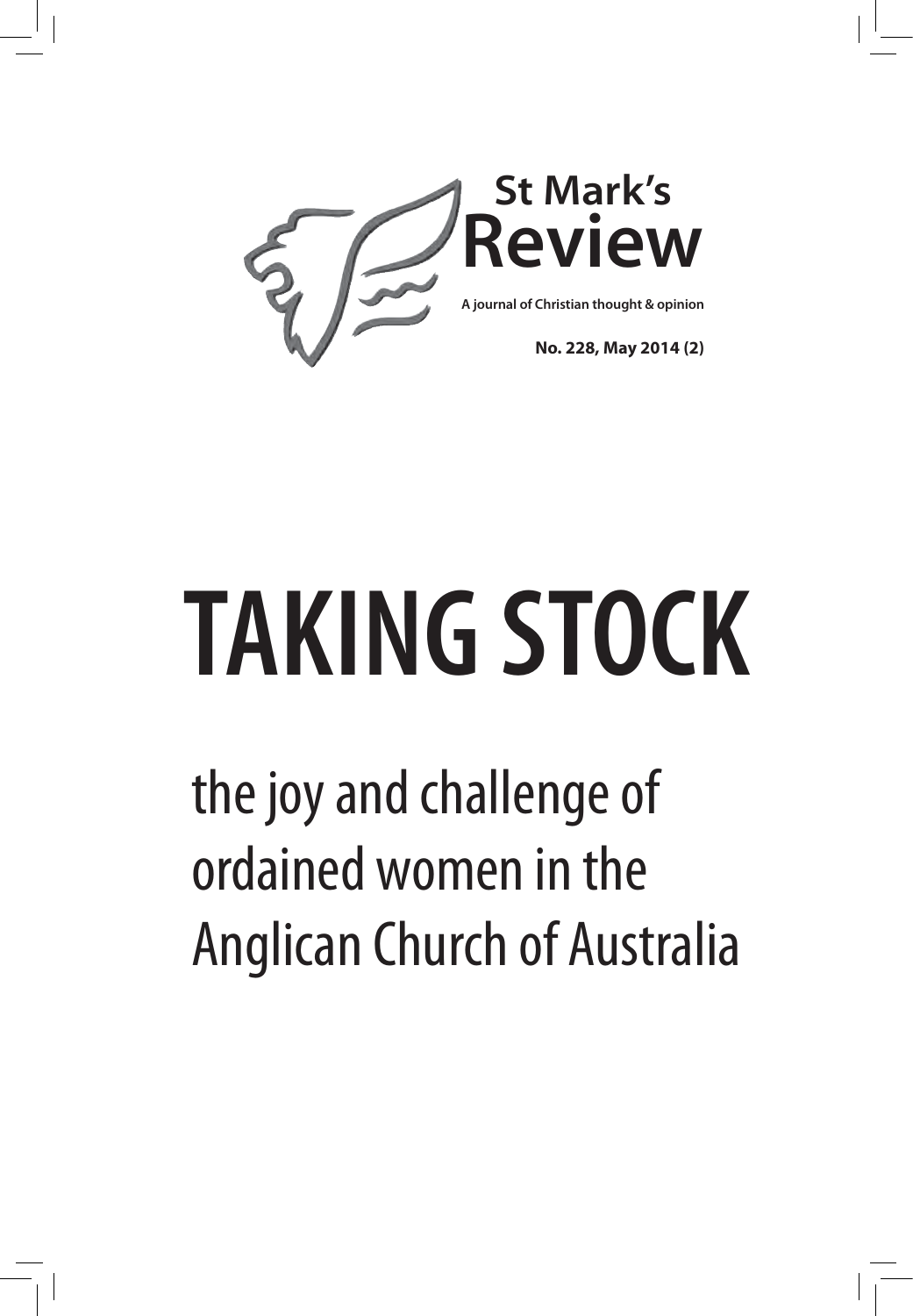### **St Mark's Review**

**No. 228, May 2014 (2)**

#### **Taking Stock: the joy and challenge of ordained women in the Anglican Church of Australia**

| <b>Editorial</b>                                                                                                | V            |
|-----------------------------------------------------------------------------------------------------------------|--------------|
| <b>Taking Stock</b><br>A survey of women ordained in the Anglican Church of Australia<br><b>Heather Thomson</b> | $\mathbf{1}$ |
| Changed rules, changing culture? The ordination of women<br>Janet Scarfe                                        | 51           |
| Twenty years of change? Women's ministry in<br>the Anglican Church of Australia<br>Gary Bouma                   | 58           |
| Head-banging: a personal reflection on leadership<br>Carolyn Tan                                                | 65           |
| 'It shall not be so among you': power and leadership in the church<br>Sarah Macneil                             | 73           |
| Where to from here?<br>Kay Goldsworthy                                                                          | 88           |
| Reconciliation: sharing the journey<br>Karen Kime                                                               | 97           |
| 'We are one people, under one roof, following one Lord'<br>Rebecca Newland                                      | 104          |
| Women and reconciliation in the Anglican Church<br>Cathy Thomson                                                | 115          |
| And their daughters shall prophesy<br>Sarah Bachelard                                                           | 129          |
| <b>Book reviews</b>                                                                                             | 142          |
| A useful reference guide to evangelical understandings of mission<br>Has the Church become an end in itself?    | 142<br>145   |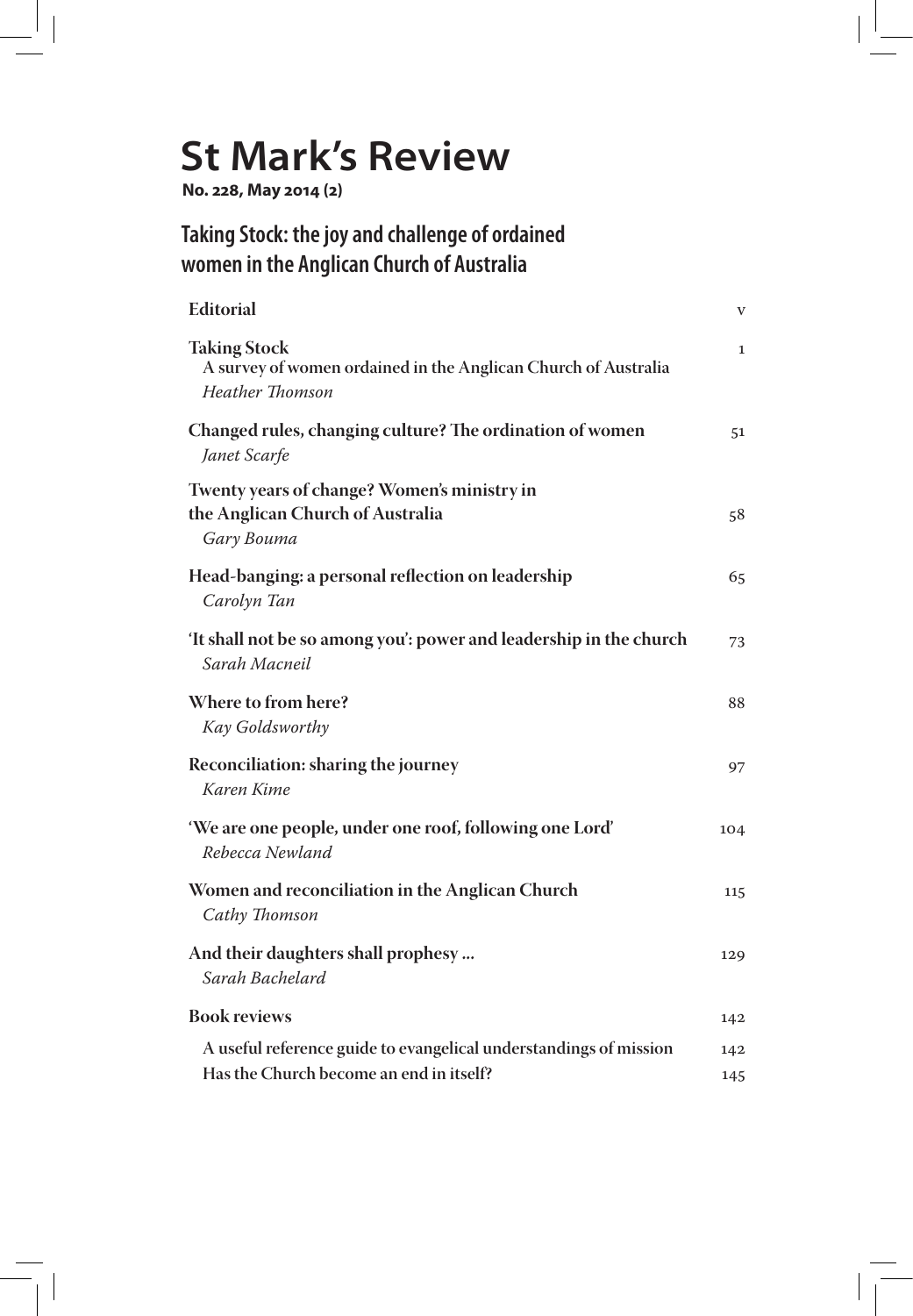

#### **Passover Moon**

Passover moon reddened doors Brush with hyssop and with blood Oh perfect lamb, oh bitter herb Death walks the streets and seeks to visit Young son sleeps then is gone Cry out woman for your arms are empty Death has her prize But captives ransomed

Passover moon reddened Lord Offer hyssop dipped with wine Oh perfect lamb, oh bitter herb Death walks the streets and seeks to visit Sacrificed the Begotten son Cry out woman for your arms are empty Death has her prize But captives ransomed

Passover moon reddened flaws Take the bread take the wine Oh perfect lamb oh risen Lord Death walks the streets and seeks to visit But now the battle truly won Cry out woman for your heart is full Death took her prize But became the fool

> *Hazel Davies 6 April 2009*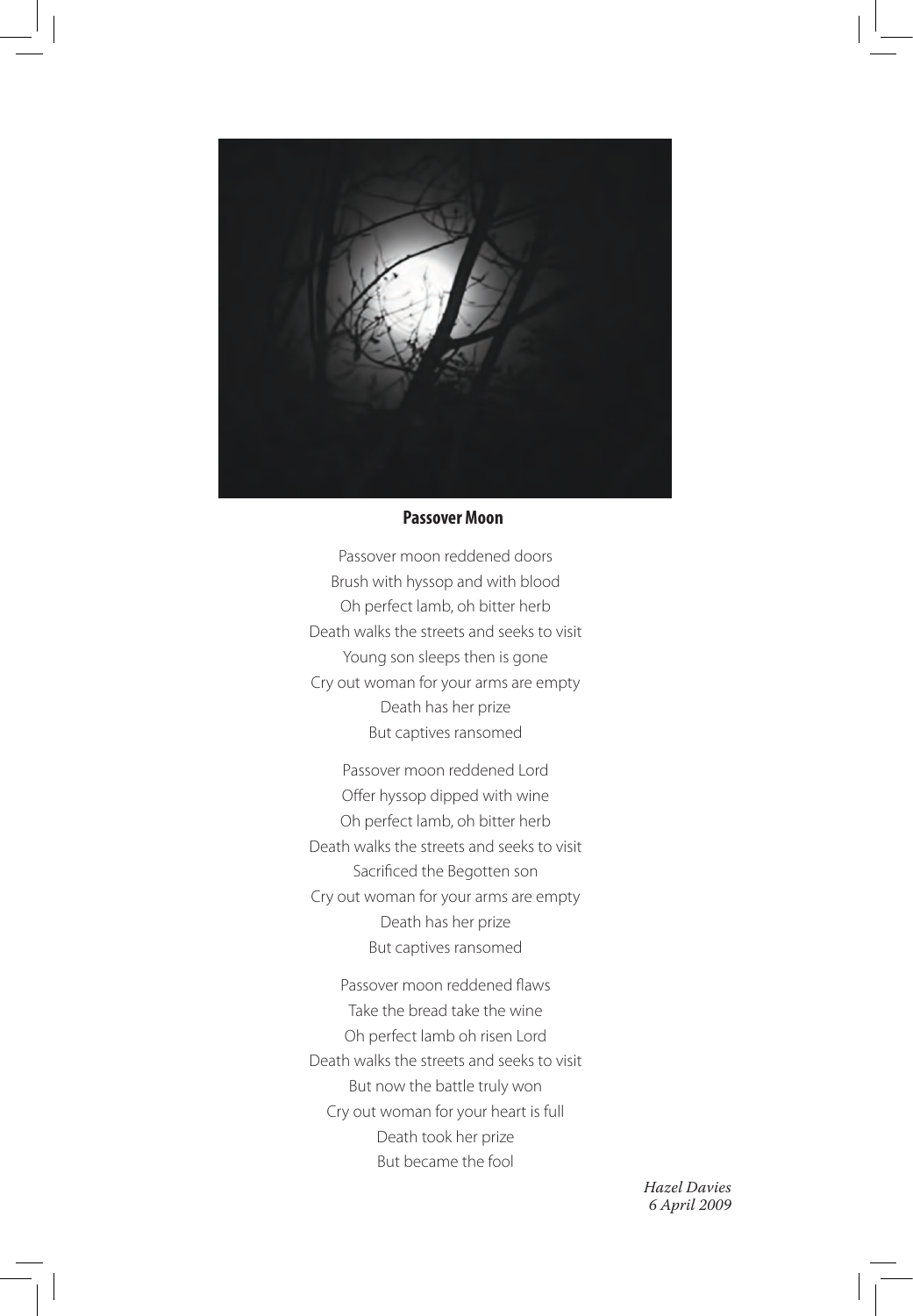## **Editorial**

This collection of articles arose from a celebration. In 2012, women had been ordained to the priesthood of the Anglican Church of Australia for 20 years and numerous events were held across the country to mark the anniversary. These included a conference organised by MOWatch, the daughter body of the Movement for the Ordination of Women (MOW), which reflected on the experiences of women clergy and the state of the church after their admission to all levels of ministry and leadership, at least in most dioceses. These reflections also gave testimony to continued gender-based challenges and resistance to ordained women's ministry and leadership. Questions arose: how can we move to a more healed and integrated church?

Following the conference a number of women discussed the possibility of surveying the Anglican ordained women in Australia to learn more of their experiences in ministry. A publication was suggested to contain the survey results, some reflections on the past 20 years and some commentary on future directions. Two themes emerged strongly: leadership and reconciliation. This special edition of *St Mark's Review* is the fruit of these conversations.

A national survey of all ordained women in the Anglican Church of Australia was conducted, entitled 'Taking Stock'. The first section of this edition of *St Mark's Review* is dedicated to the survey results. It is accompanied by papers from Dr Janet Scarfe and Professor Gary Bouma, both of whom undertook surveys in the 1990s. Inasmuch as it is possible, with different surveys adopting differing questions and methodologies, they compare the 2013 results with those of the earlier surveys, highlighting some trends.

The second section contains reflections on leadership. Carolyn Tan, a Perth lawyer and lay member of the General Synod Standing Committee, writes on leadership in both the secular world and the church, noting the various axes on which power is exercised: male/female; clergy/lay. Sarah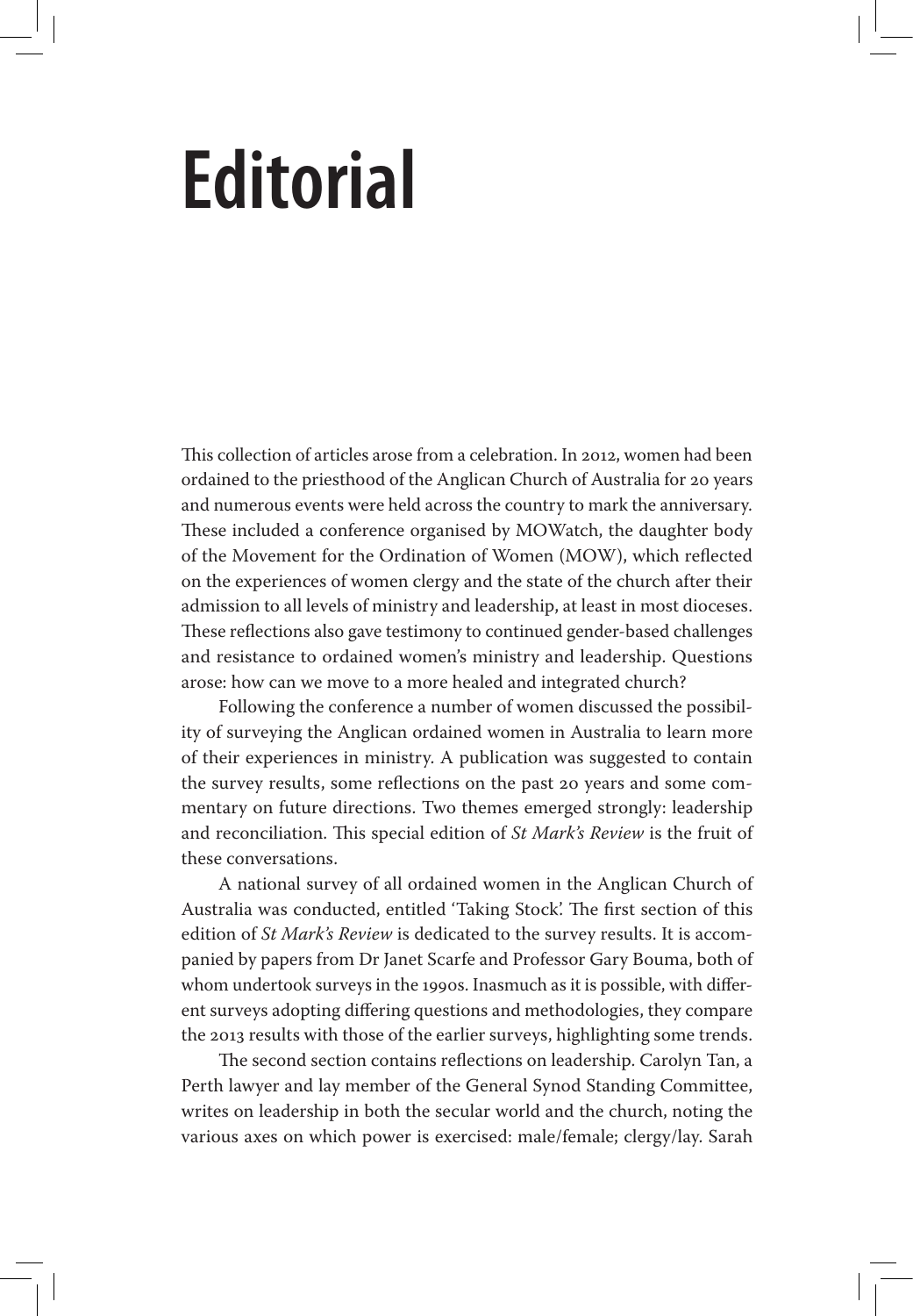Macneil draws on her own experience as an ordained woman over the last two decades and urges the church to be more conscious of the dynamics of power relationships in its life. Kay Goldsworthy, the first woman to be consecrated as a bishop in the Anglican Church of Australia, remembers the journey to 2012. She then points to a new generation of women who are priests and to their task of working out what it means to be a woman in ordained ministry today.

In the third section, four writers consider the theme of reconciliation. In an interview, Karen Kime, Archdeacon for Indigenous Clergy in the Diocese of Canberra & Goulburn, speaks of the cultural gulf she has experienced as an indigenous woman in Australian society and in the Anglican Church and of the need for reconciliation to be a long-term goal. Rebecca Newland describes the theology underpinning the very practical steps taken towards unity when the inner city congregation of St Philip's in O'Connor (Australian Capital Territory) practically doubled overnight with the arrival of a large group of Sudanese refugees.

Cathy Thomson continues the reconciliation theme with a thoughtful paper on differing readings of what reconciliation might involve, challenging readers to examine their own assumptions about what it means. Sarah Bachelard rounds off the collection with her essay on 'insiders' and 'outsiders' arguing that new forms of institutional belonging are needed to reflect God's transforming and reconciling life. True reconciliation cannot occur without inner transformation, both of the individual and the community.

The contributors offer this special edition of *St Mark's Review* in the hope that it will inform and challenge our readers as well as celebrate the richness and diversity of the ministry of women as deacons, priests and bishops in the Anglican Church of Australia.

*Heather Thomson and Sarah Macneil*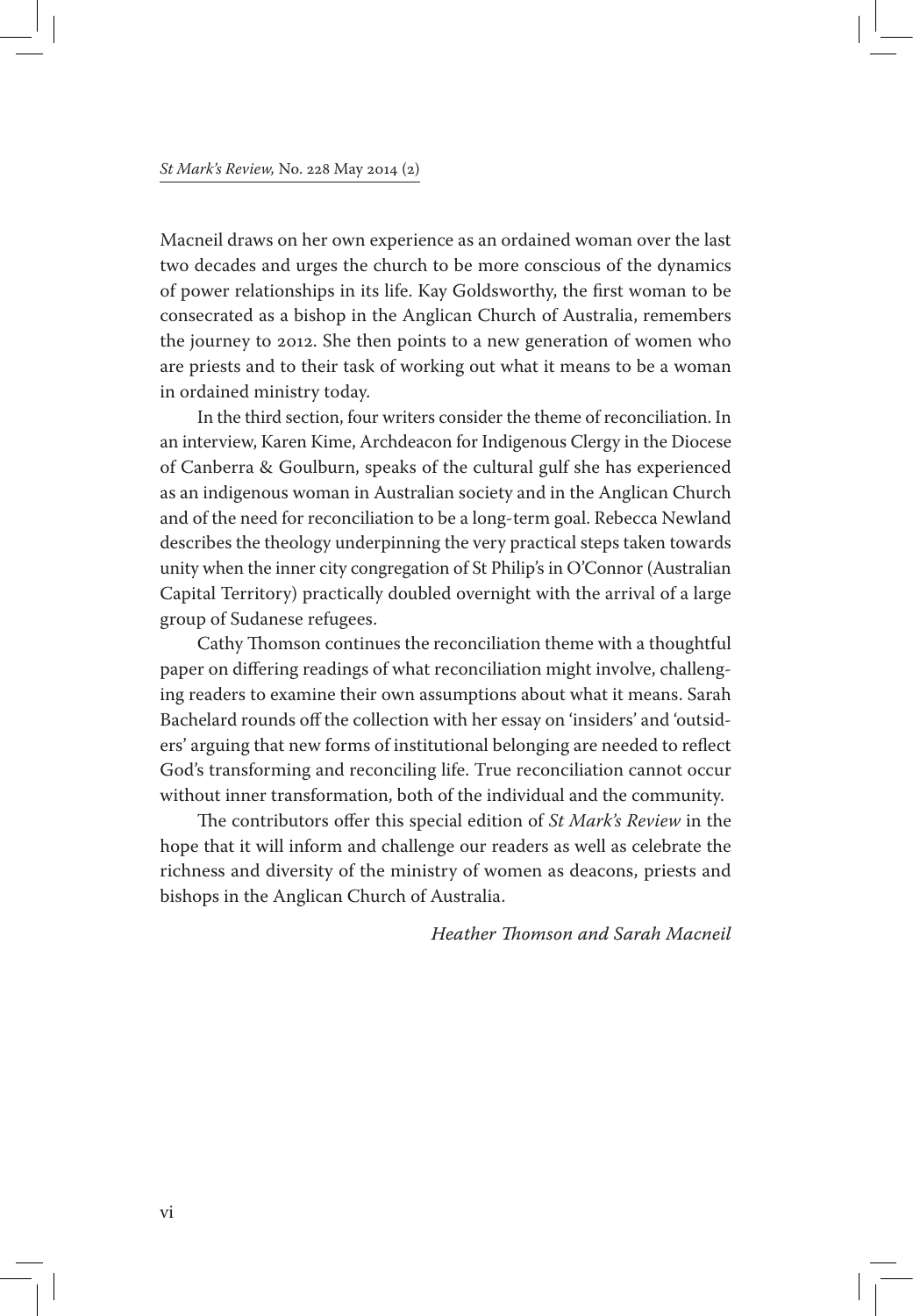# **Taking Stock**

### **A survey of women ordained in the Anglican Church of Australia**

**Heather Thomson**

#### **Introduction**

In 2012 the Australian Anglican Church reflected on the 20 years since its historic decision to admit women to the priesthood, and the tumultuous times leading up to that point. A book was published to honour the occasion, to recall the history and consider its influence: *Preachers, Prophets & Heretics: Anglican Women's Ministry*, edited by Elaine Lindsay and Janet Scarfe,<del>'</del> with book launches in Sydney and Melbourne accompanied by seminars.

In November 2012 a conference was held in Canberra to celebrate the twentieth anniversary of women's ordination, organised by MOWatch<sup>2</sup> and entitled, 'And your daughters shall prophesy'. Stories and anecdotes were shared about women's experiences of ordained ministry, many of which were positive and affirming and were a testimony of their acceptance by the

*Dr Heather Thomson is Acting Head, School of Theology, Charles Sturt University. Heather attended her first demonstration for women's ordination at the General Synod in Sydney in 1977 and was a founding member of the national Movement for the Ordination of Women in the early 1980s. Now on the Doctrine Commission of the Anglican Church of Australia, she has maintained an interest in feminist theology, ecclesiology and reconciliation.*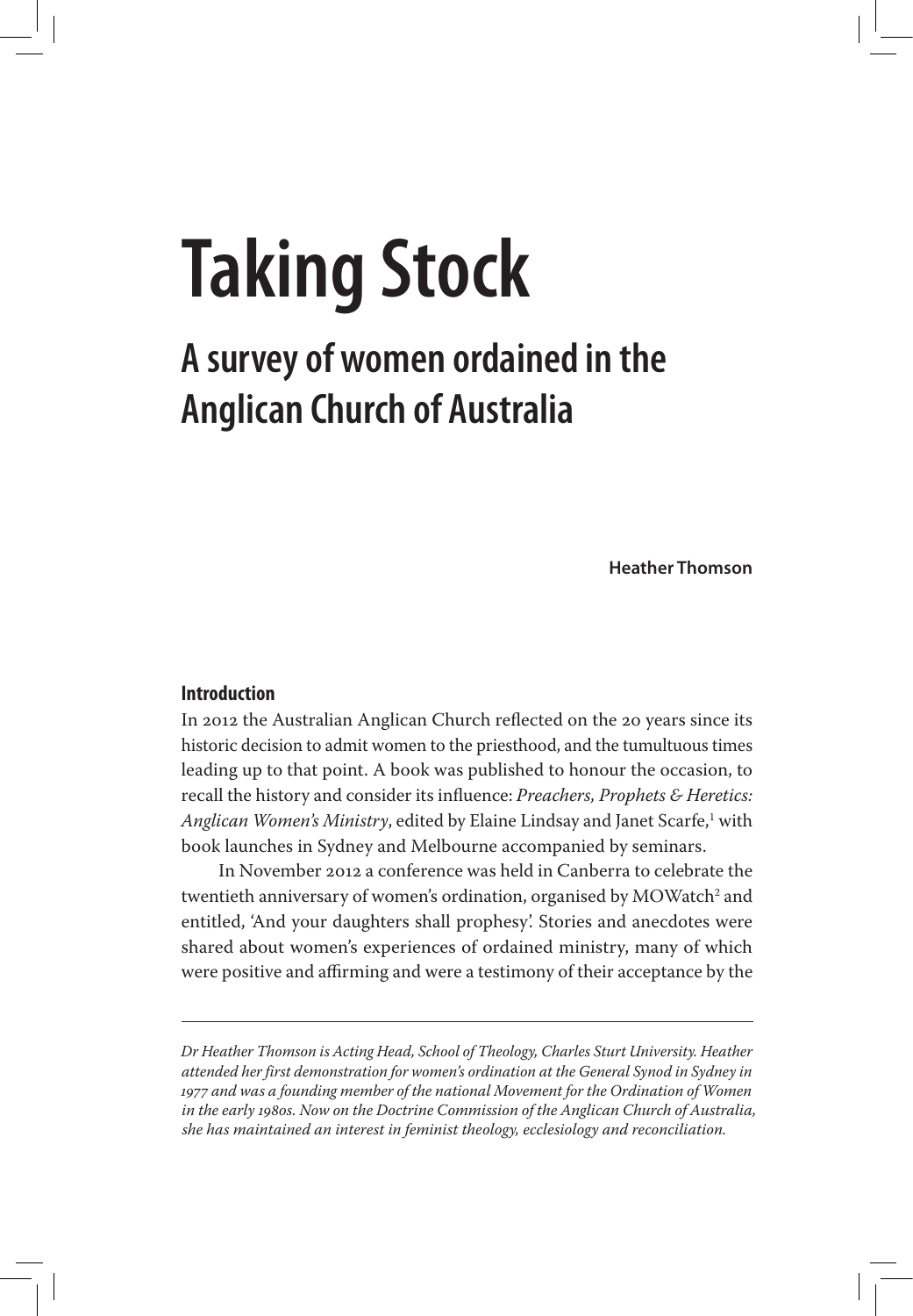church. This was enhanced by the presence at the conference of the three women who were bishops of the Anglican Church of Australia at the time.

There were, however, anecdotes showing that discrimination against women in ordained ministry still exists in a variety of forms. While such anecdotes gave us some idea of the experiences of individual women clergy, it was difficult to know how much one could generalise from them. There was a need, therefore, for some empirical data from which to determine whether there was continuing discrimination, how much, where it was coming from and how it may be appropriately addressed. Of interest also was a better sense of women's positive and fulfilling experiences of ordained ministry, 20 years on from their ordination to the priesthood.

The 'Taking Stock' survey fulfils that role. It is not the first national survey since 1992. Janet Scarfe, when National President of the Movement for the Ordination of Women (MOW), conducted a national survey in 1993 of women ordained to the priesthood in the previous year. 'Lip Service is Still a Problem,<sup>3</sup> was reported in *The Bulletin,* 21 December 1993, pp. 32–34. 'Taking Stock', conducted in 2013, is a 20 year follow up to 'Lip Service'.

One other national survey of women clergy was conducted in 1996 by Gary Bouma, commissioned by the General Synod's Women's Commission.4 Since the Women's Commission no longer exists, it cannot commission any follow up surveys.

The 'Taking Stock' report is offered to the Anglican Church of Australia to enable and promote discussion of ordained women's ministry so that we may know its benefits and address gender and other issues raised in the survey for a more holistic and healed Church. It further fulfils the request of the International Anglican Women's Network that national Anglican Churches provide the Women's Network with feedback on women's experiences of ministry.

#### **Method**

Once the idea of a national survey was conceived at the MOWatch November 2012 conference, I took on the role of Principal Researcher. Since I was Associate Head of the School of Theology, Charles Sturt University (CSU), I had access to the University's support and ethics approval processes that others did not. Working with me was a reference group: Sarah Macneil, Sarah Bachelard and Janet Scarfe. Once questions were drafted I took them to the reference group for comment and revision. Other social researchers were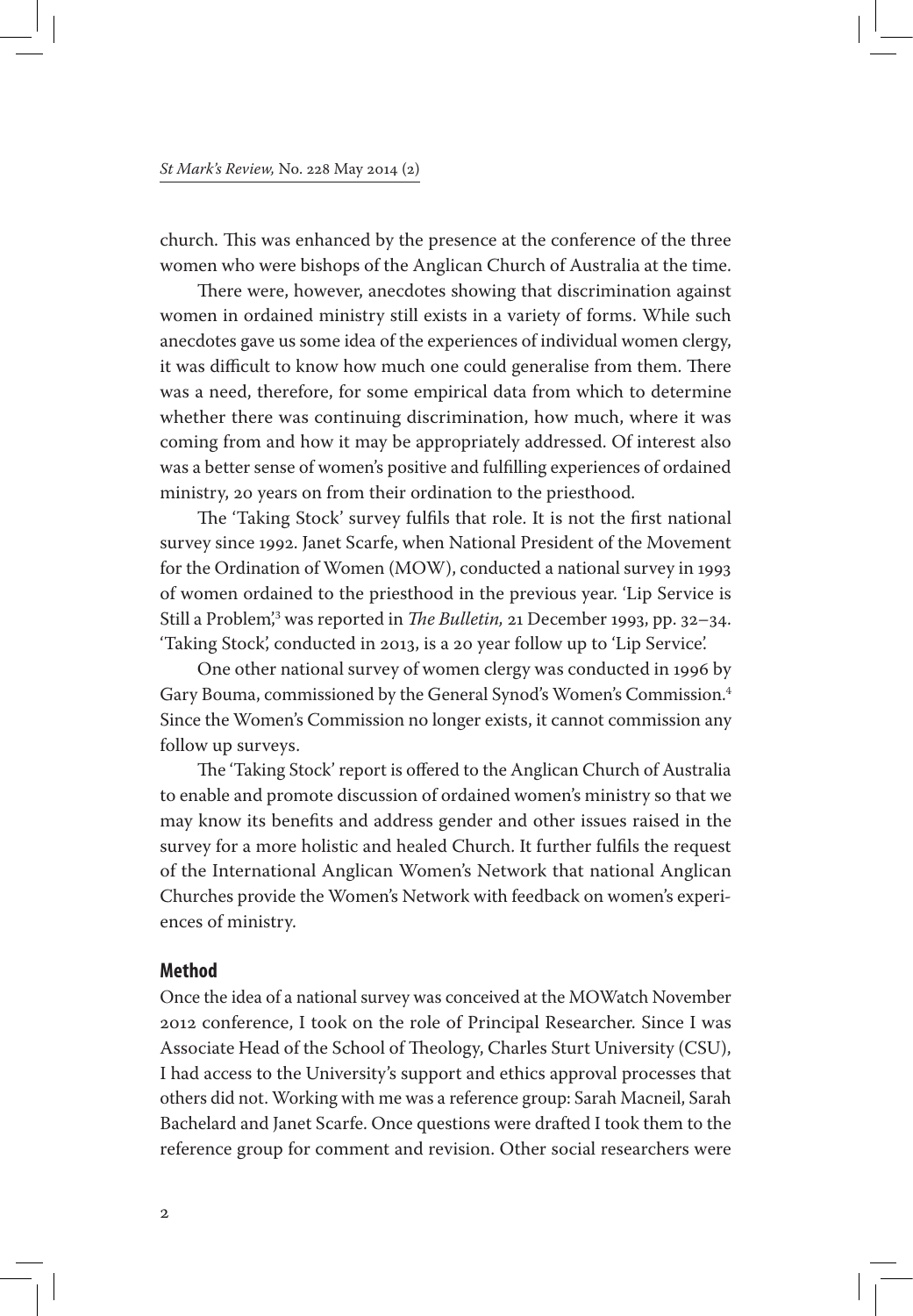also consulted in the drafting and revision of questions. The draft survey was sent to the CSU School of Theology Ethics Committee which made further refinements before sending it to the CSU Human Research Ethics Committee, where it was approved (protocol number 2013/079).

I decided that the best survey tool for reaching the most possible respondents throughout Australia and ensuring their anonymity was 'SurveyMonkey', for which CSU offered technological and other support. Responses to the survey could be sent to a website and respondents' email addresses could not be seen or identified. No-one would have access to the responses besides me as Principal Researcher and the CSU administrator of 'SurveyMonkey', Gail Fuller, thus ensuring confidentiality and anonymity.

Before the survey was sent out, I sent an email to all Diocesan Bishops and Archbishops in the Anglican Church of Australia to let them know the survey was imminent; to assure them of its ethics approval and of its endorsement by my Director, Bishop Tom Frame; to relay its purpose and to ask that they encourage their women clergy to participate. A few very supportive responses were received.

A database of all ordained women in the Anglican Church of Australia was created from the online *Australian Anglican Directory*, with Elizabeth Palmer as Research Assistant for this purpose. The total came to just over 800 – women deacons, priests and bishops. This number included a significant portion of elderly clergy, about 100 of whom were born before 1940 and 200 in the 1940s. Some of those were retired, a number still going strongly, but quite a few without email addresses. That, as well as the geographical remoteness of some women clergy, meant that about 60 had no email addresses with the *Directory*. To those I posted out printed copies of the survey along with stamped, self-addressed envelopes for the survey return. I received back 24 postal surveys, which I entered into the online survey tool. The survey was sent to the email database on 28 June 2013, with three weeks to respond. A few more responses came in during the week after, which I accepted. In total, there were 435 responses.

While the survey contained no questions that were compulsory, and a number of respondents did 'skip' questions, there was nevertheless a high level of participation in the qualitative questions with hundreds of replies received for each one. There were also comments invited in response to the quantitative data, particularly the tables in relation to possible experiences of discrimination, which received hundreds more responses. When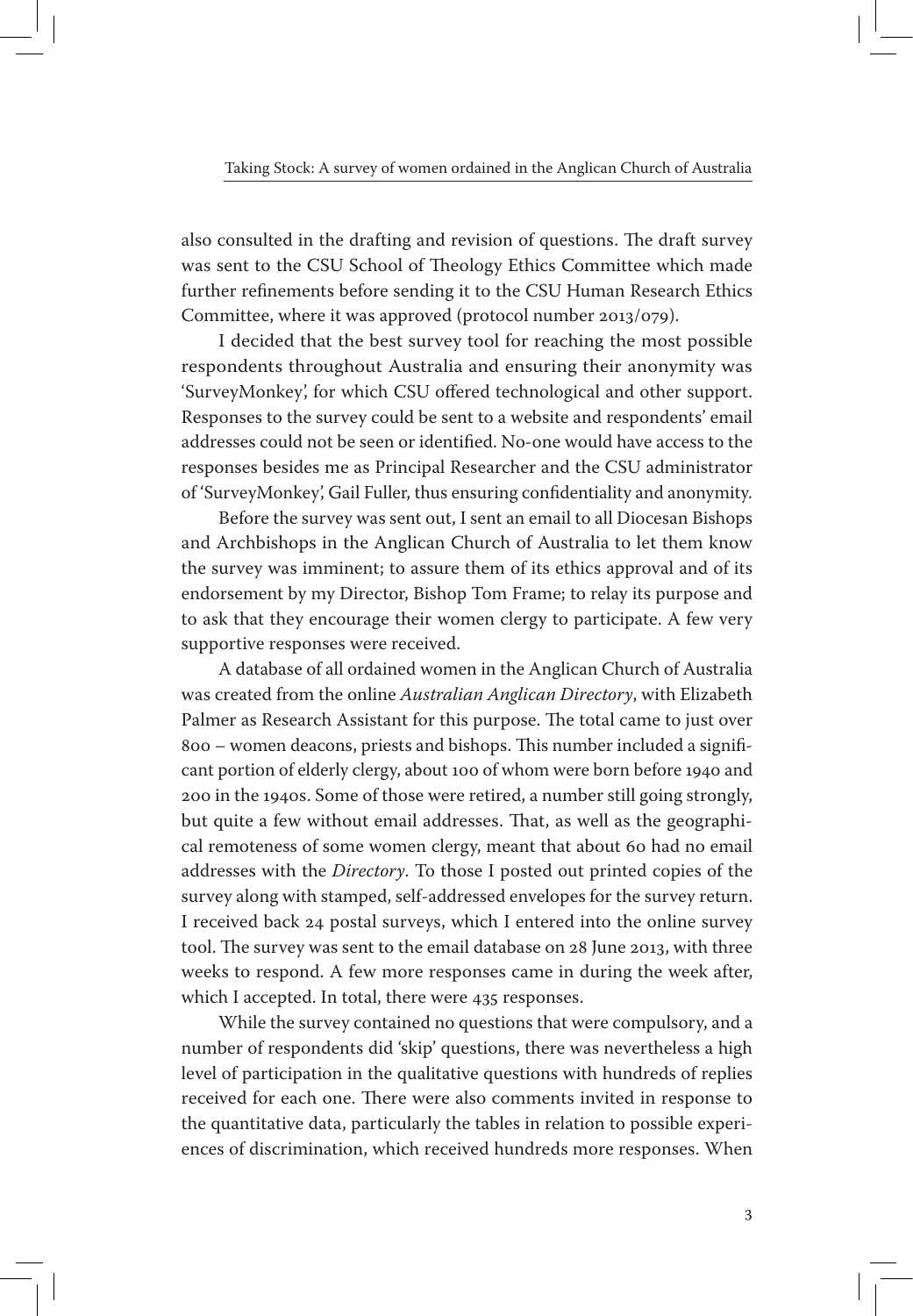the 'Taking Stock' survey report is printed out with all the qualitative data included, it is a document of 263 pages.

The following report therefore is not exhaustive. As well as reporting the quantitative data, it offers a comprehensive summary of the different experiences and views expressed in the qualitative short-answer responses. The report draws out common themes while also noting different experiences of leadership and ministry expressed in the data, and puts forward the recommendations the respondents have for changes to the culture, structures and policies of the Anglican Church.

The high response rate to the qualitative questions is evidence of the desire of the respondents to have a voice. The Report therefore includes a generous number of quotes from respondents, although the respondents themselves remain anonymous. In this way, those who participated in the survey will have their voices heard and will speak in their own words about their joys and challenges of ordained ministry. I have endeavoured to listen carefully and to represent faithfully the range of voices in this survey, as well as some of the common experiences to which they give testimony.

The responses have been lightly edited to correct any errors of punctuation, spelling, grammar and style, and to remove any content that may identify respondents or anyone they have named. The removal of information is marked by an ellipsis (…), and any words or phrases added for sense and meaning are marked in square brackets.

#### **'Taking Stock': Survey Report**

The following questions provide a profile of survey participants: permanent deacons, transitional deacons, priests and bishops. For ordained women, the permanent (distinctive or vocational) diaconate includes those whose vocation is to diaconal ministry as well as those who are 'permanent' because, although they may feel called to the priesthood, their diocese does not ordain women to priestly orders. This becomes an issue in some of the qualitative data.

Question 1 shows the numbers and percentages of participants by clergy position.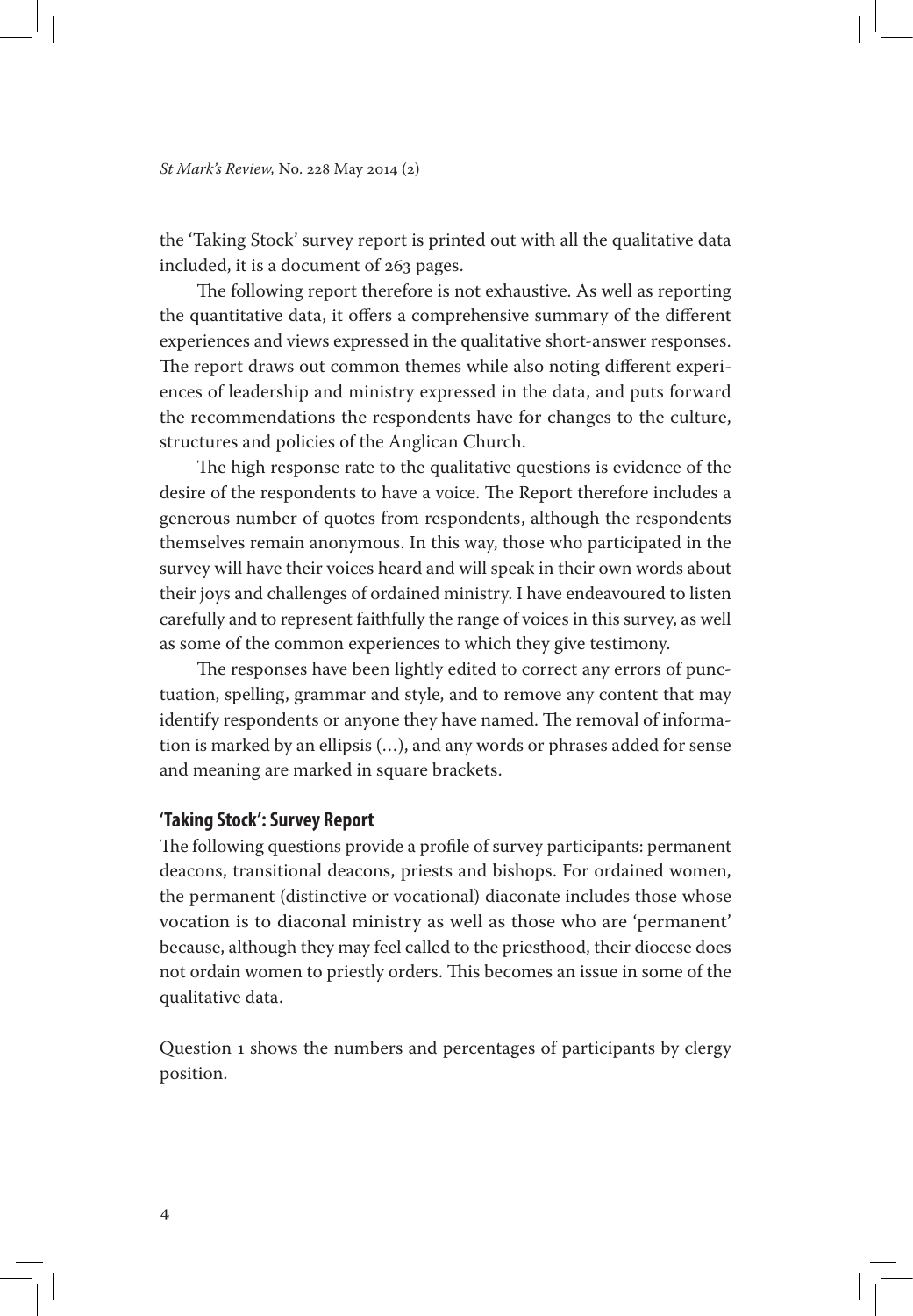| <b>Answer Options</b> |                     | Response %        | <b>Response Count</b> |
|-----------------------|---------------------|-------------------|-----------------------|
|                       | Permanent deacon    | 16.7%             | 71                    |
|                       | Transitional deacon | 3.3%              | 14                    |
|                       | Priest              | 79.1%             | 337                   |
|                       | Bishop              | 0.9%              | $\overline{4}$        |
|                       |                     | answered question | 426                   |
|                       |                     | skipped question  | 9                     |

#### **Q1: What position do you currently hold?**

Question 2 shows that responses were received from all over Australia, and from every diocese except those in which there are no women clergy: North Western Australia and The Murray.

#### **Q2: In which diocese are you currently serving? (Note: This question is optional and, if you believe it could identify you, please omit it.)**

| <b>Answer Options</b>               | Response % | <b>Response Count</b> |
|-------------------------------------|------------|-----------------------|
| Adelaide                            | 5.4%       | 22                    |
| Armidale                            | 0.2%       | $\mathbf{1}$          |
| Australian Defence Force Chaplaincy | 0.5%       | 2                     |
| <b>Ballarat</b>                     | 0.5%       | $\overline{2}$        |
| Bathurst                            | 3.0%       | 12                    |
| Bendigo                             | 3.2%       | 13                    |
| <b>Brisbane</b>                     | 15.8%      | 64                    |
| Bunbury                             | 2.7%       | 11                    |
| Canberra & Goulburn                 | 9.4%       | 38                    |
| Gippsland                           | 3.9%       | 16                    |
| Grafton                             | 2.5%       | 10                    |
| Melbourne                           | 17.2%      | 70                    |
| Newcastle                           | 6.4%       | 26                    |
| Northern Territory                  | 1.2%       | 5                     |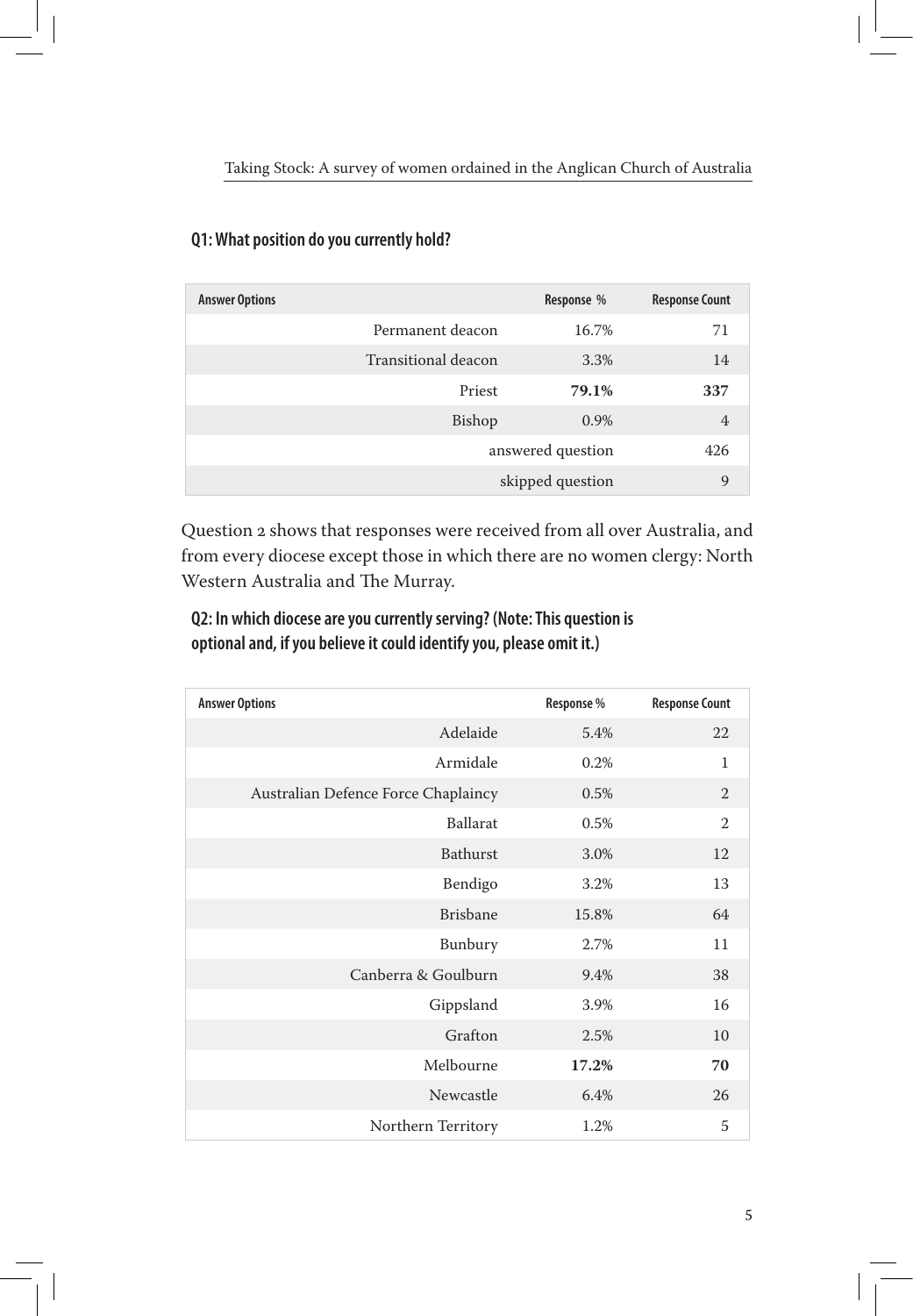#### *St Mark's Review,* No. 228 May 2014 (2)

| <b>Answer Options</b> |                      | Response %        | <b>Response Count</b> |
|-----------------------|----------------------|-------------------|-----------------------|
|                       | North Queensland     | 2.7%              | 11                    |
|                       | North West Australia | 0.0%              | $\mathbf{0}$          |
|                       | Perth                | 8.4%              | 34                    |
|                       | Riverina             | 1.2%              | 5                     |
|                       | Rockhampton          | 1.0%              | $\overline{4}$        |
|                       | Sydney               | 5.9%              | 24                    |
|                       | Tasmania             | 4.4%              | 18                    |
|                       | The Murray           | $0.0\%$           | $\mathbf{0}$          |
|                       | Wangaratta           | 2.5%              | 10                    |
|                       | Willochra            | 2.0%              | 8                     |
|                       |                      | answered question | 406                   |
|                       |                      | skipped question  | 29                    |

Nearly half the respondents worked in metropolitan areas (47.8 per cent), just over a quarter in small regional centres with the same number in rural areas. The rest are in large towns and in remote regions, as shown in Question 3.

**Q 3: In which of the following locations is your current ministry practised? You may choose more than one if applicable.**

| <b>Answer Options</b>                                             | Response %        | <b>Response Count</b> |
|-------------------------------------------------------------------|-------------------|-----------------------|
| Remote                                                            | 4.4%              | 16                    |
| Rural                                                             | 26.8%             | 98                    |
| Small regional centre or township<br>(population $5000 - 50000$ ) | 26.8%             | 98                    |
| Large regional centre (population >50 000)                        | 13.7%             | 50                    |
| City / Metropolitan                                               | 47.8%             | 175                   |
|                                                                   | answered question | 366                   |
|                                                                   | skipped question  | 69                    |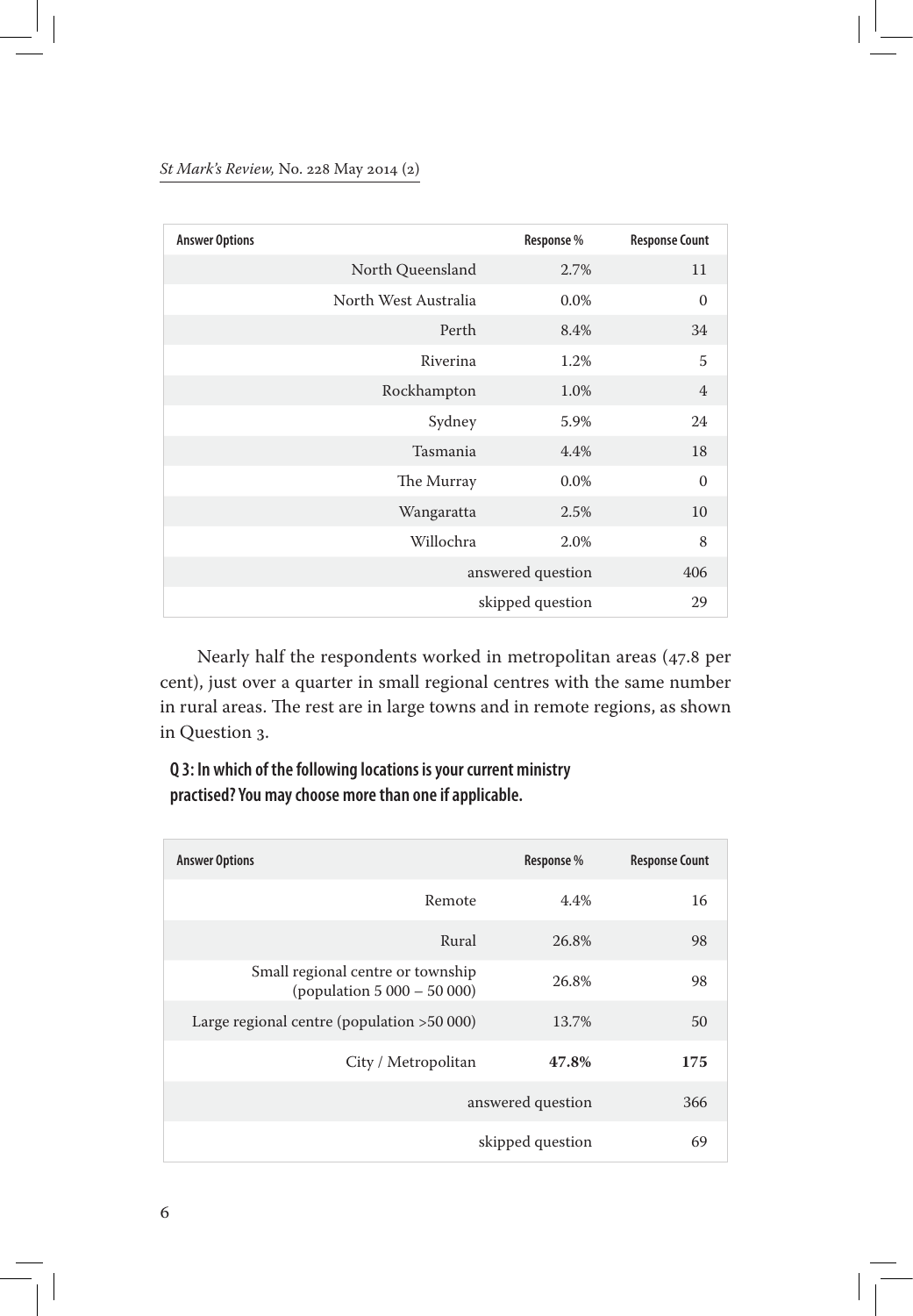Question 4 gives the breakdown of respondents by age group, the highest score for 61–70 year-olds at 39.4 per cent. This reflects the generally older population in the Anglican Church, as well as the fact that women could not be ordained to the diaconate until 1986 and to the priesthood until 1992. Many had to wait for years for this opportunity, and were therefore already middle aged or in later life when they were ordained.

| <b>Answer Options</b> |           | Response %        | <b>Response Count</b> |
|-----------------------|-----------|-------------------|-----------------------|
|                       | $21 - 30$ | 1.6%              | 6                     |
|                       | $31 - 40$ | 4.6%              | 17                    |
|                       | $41 - 50$ | 10.2%             | 38                    |
|                       | $51 - 60$ | 27.9%             | 104                   |
|                       | $61 - 70$ | 39.4%             | 147                   |
|                       | Over 70   | 16.4%             | 61                    |
|                       |           | answered question | 373                   |
|                       |           | skipped question  | 62                    |

#### **Q 4: What age group are you in?**

#### **Experiences of Ministry**

The short-answer section of the survey began with questions on the most fulfilling and the most challenging experiences of being an ordained woman. Two follow up questions, on 'What has been most disappointing?' and 'What would you miss most if you could no longer be in the ministry?' were designed to contribute to the first two questions from slightly different angles. The responses to these last two will not be reported on here, since there is significant overlap.

The purpose of the question on the fulfilment of ministry was to gain an understanding, from their own words, of what it feels like for women clergy to fulfil their vocation. It is encouraging to see a strong sense of fulfilment, even in difficult or challenging circumstances. Common words that emerged in responses include 'a joy', 'humbling', 'rich', 'rewarding', 'an honour' and 'a privilege'.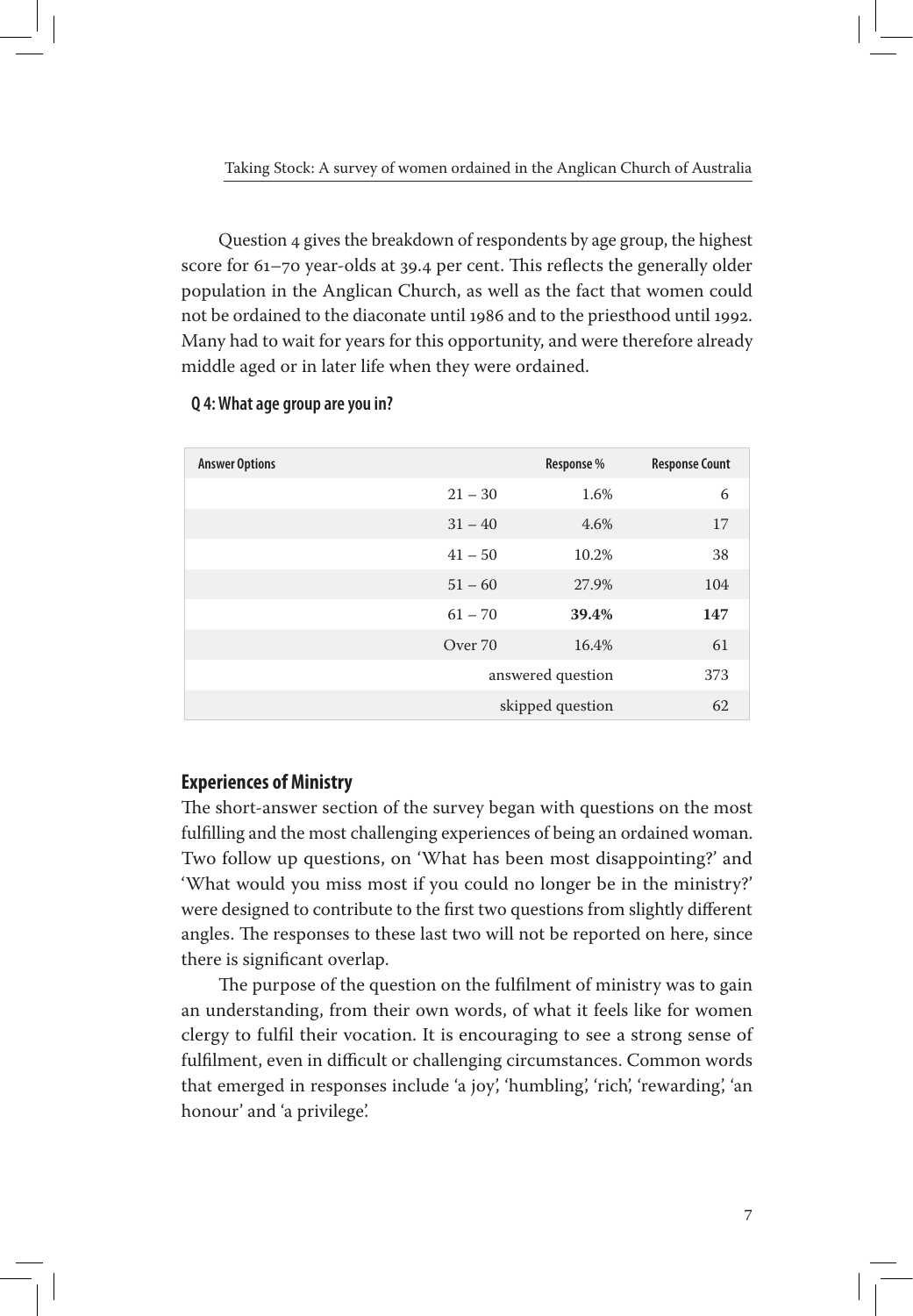| <b>Answer Options</b> |                   | <b>Response Count</b> |
|-----------------------|-------------------|-----------------------|
|                       | answered question | 383                   |
|                       | skipped question  | 52                    |

The responses fell mainly into two main categories. The first focused more on pastoral work, the second on leadership, though some responses mention both. The following is a representative sample from the 383 replies.

#### *The 'Awesome Privilege' of Pastoral Ministry*

- Ѽ Being involved in people's lives one-on-one has been the most enormous privilege.
- $\triangleleft$  Always, always the people with whom I get to interact. A close 'second' has to be that finally I was able to do the ministry I believed I was called to do when I was 9 yrs of age!
- Ѽ Pastoral ministry that allows one the space to enter peoples' lives in times of great distress and the trust that comes with that. It is a most humbling experience which I am always amazed by. It defies words.
- Ѽ The myriad of pastoral relationships I enjoy with the members of my parish, and being accepted quite naturally by the parishioners as the incumbent of the parish.
- $\triangleleft$  Deep conviction that I am where God wants me to be. It has taken many years for what I perceived was God's call to come to fruition in my life. Reaching out in ministry to others and journeying with them is a very special blessing.
- $\bullet$  I find pastoral care as an ordained woman particularly rewarding, and have found my priesthood enables me to pastor in richer ways, in more reconciling ways, than previously in my lay life.
- $\triangle$  Being honoured by the opportunity to minister as an ordained priest is in itself miraculous. I have been so blessed to minister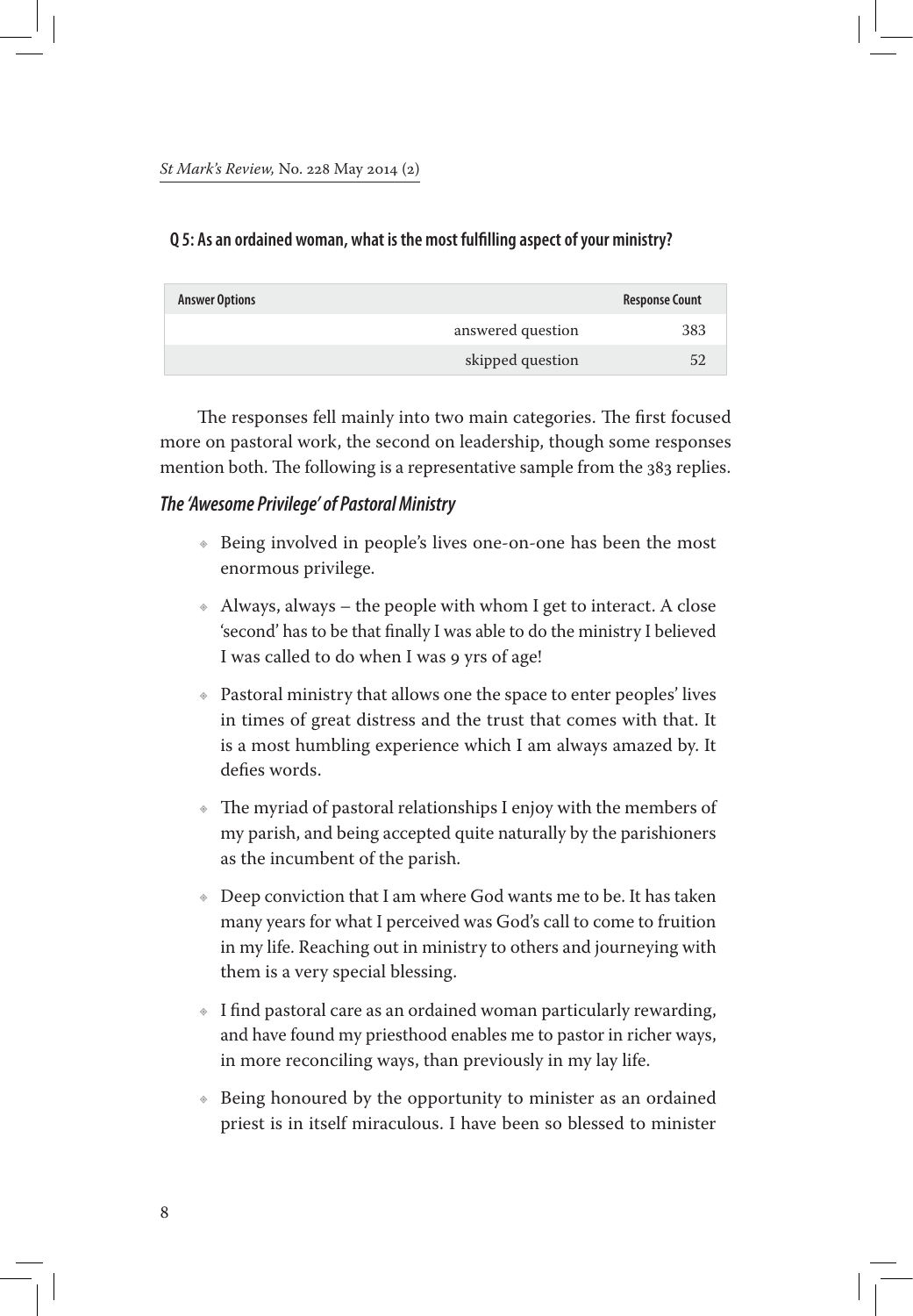with honour and respect. I have always appreciated the ministry of funerals/grief counselling.

- Ѽ I minister in an Anglican School and the most fulfilling aspect of this ministry is being able to nurture the faith development of young people. Most of the people I minister to have no other contact with the church or Christians. There are also opportunities for ministry to staff and families that result from my presence. I have conducted baptisms of staff children, funerals and memorial services. I feel that my ministry is truly fulfilling the mission of the church.
- Ѽ As a full time paid Chaplain for a Police Force, I found soon after I commenced … that this ministry was what I was born to do. I find it incredibly fulfilling to spend my time 'loitering with intent' with any of the nearly 7000 members. I really feel a tremendous privilege to listen when they come for counselling, and I marry them, baptise their children and do funerals for their parents/ siblings and sadly sometimes their children.
- Ѽ The awesome privilege and responsibility of being a 'God-person' and shepherd of the parish and the wider community. During the recent floods (26 January 2013) which inundated … my ministry areas: listening to people's tragic stories, their trauma at losing home, livelihood, pets, stock, food and keepsakes, followed by unemployment for many has been a challenge which is fulfilling. The hope symbolised by [Anglican] Disaster Relief fund payouts, vouchers and … hampers is tangible in people's faces. It is fulfilling ministry in the margins and on the edge.
- $\triangle$  Time spent ministering to the men and women held in prisons. This proved, for me, an experience for which I give thanks to God: ministering in the name of Christ to the unloved, the outcast and the marginalized.
- Ѽ Absolute joy in serving in a congregation that is placed in a low socio-economic area.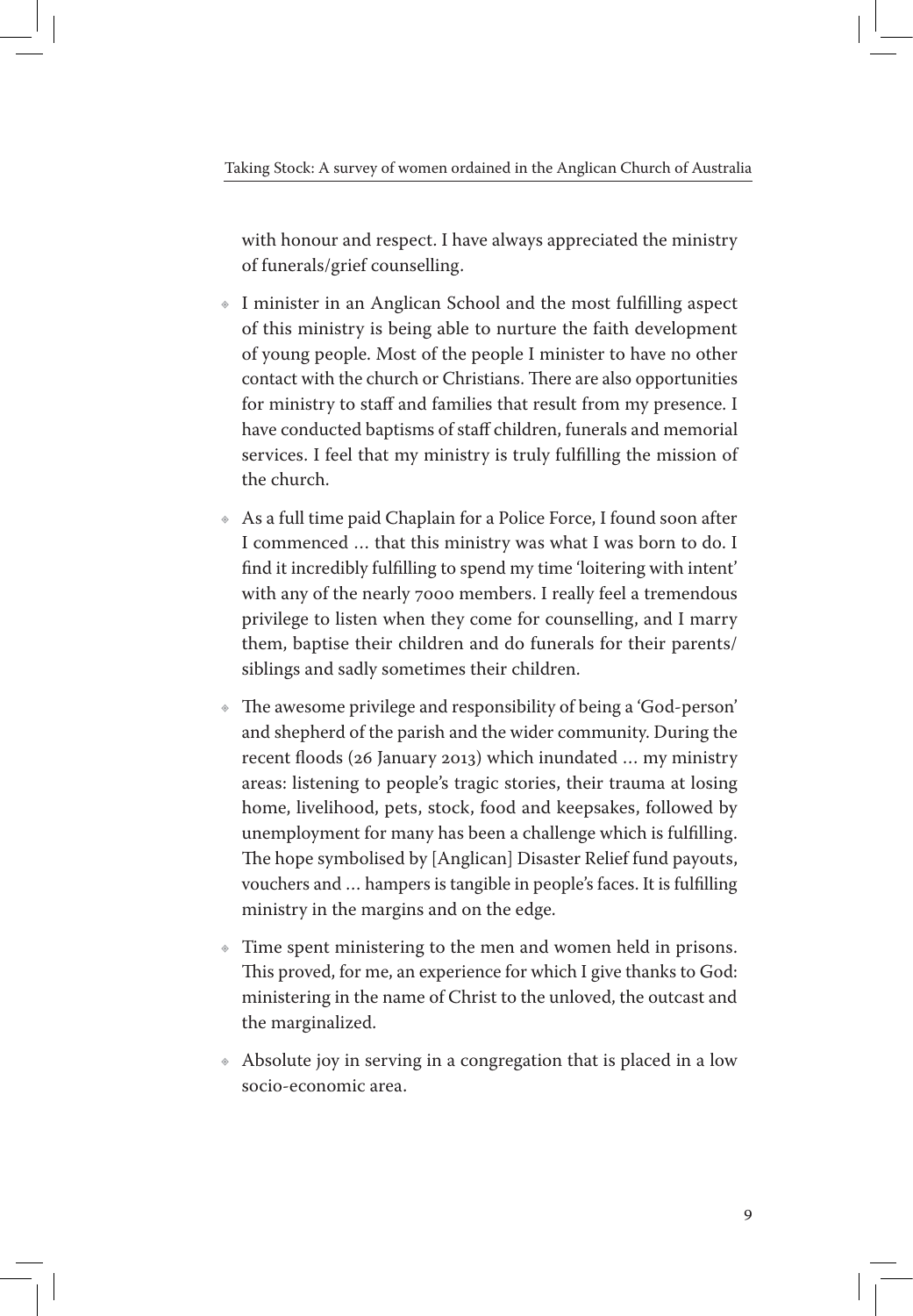#### *The 'Honour of Leadership'*

- Ѽ Leading God's people in every aspect of parish life and in the life of the faith community in its interaction with the wider community has definitely been the highlight. The extent to which God has enabled me to become a competent priest whose authority and leadership the congregation respects, has been an unexpected and delightful confirmation of my calling.
- $\triangle$  Being ordained enables me to be who I have long felt called to be. As a parish priest I love my involvement with people at key times in their lives. I enjoy leading worship and preaching and I value being able to witness very openly in the wider community to the Christian faith, lived the Anglican way, as a life-giving, intelligent and reasonable response to the gift and meaning of our lives.
- $\bullet$  The honour of leadership. Seeing people respond to my leadership and being empowered to move into their own ministry position. Also waking up every day knowing that God has a plan to use me and to heal other people … I would say the most fulfilling aspect is in the healing ministry.
- $\triangle$  As a leader able to work alongside clergy and communities as they exercise the ministry and mission of Christ. The ability to influence policy and identify leaders in the church.
- Ѽ Leading the people of God in worship through the celebration of the Eucharist as we give thanks for God's love and forgiveness evidenced in the saving death of Jesus Christ.
- Ѽ A sense of fulfilment in being able to function as a priest at the Eucharist and in sacramental ministry; being able to demonstrate within and outside the Church the feminine aspects of God; being a sign of Jesus' inclusion of and valuing of women in his ministry; finding a sense of belonging, rightful place and priestly identity that validated a call to ministry received many years ago.
- Ѽ The integrated nature of priestly ministry and parish life. I particularly love the sacramental and the contemplative and also teaching and pastoral aspects of ministry. It is a great joy to serve in my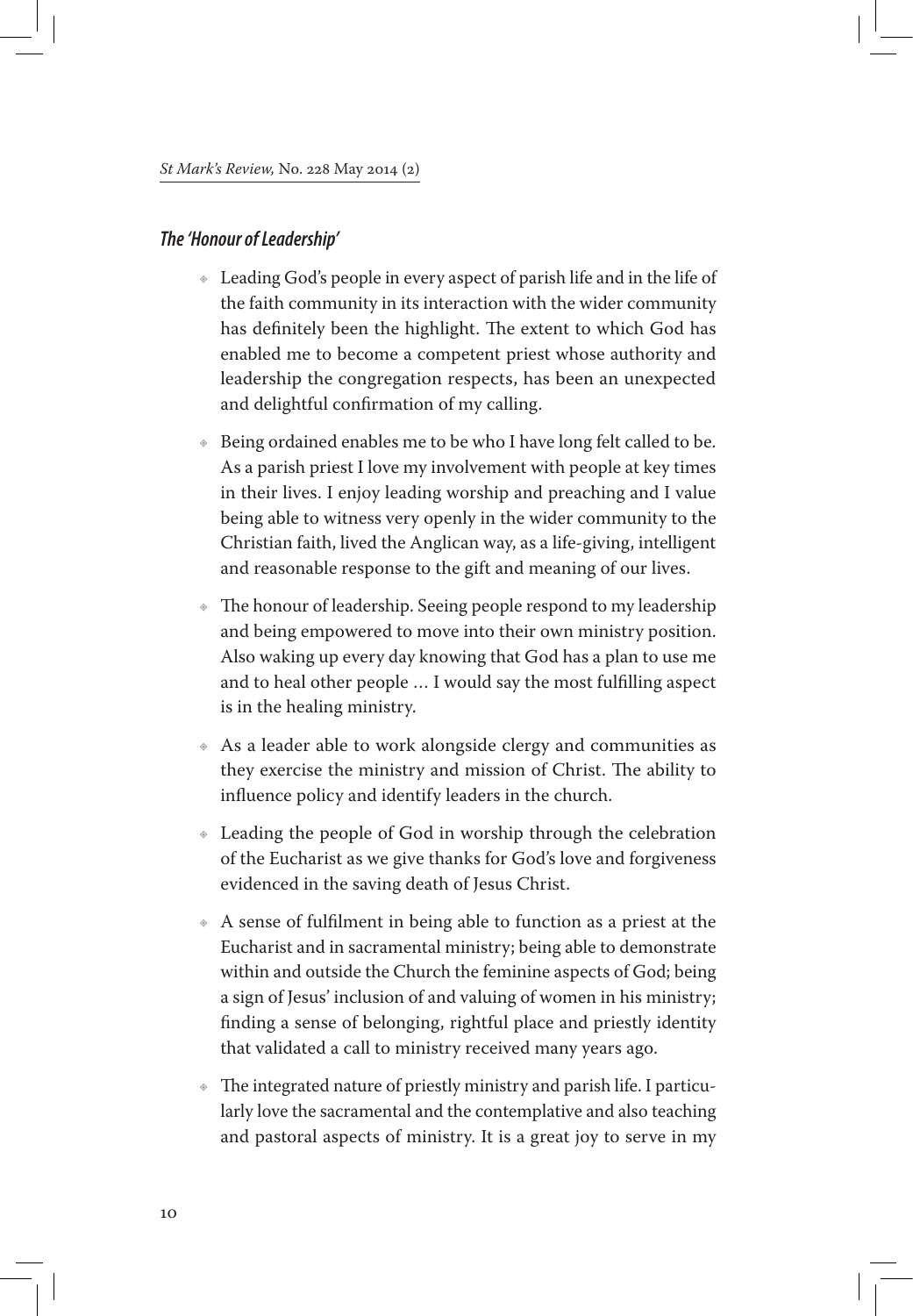being and in my doing and to facilitate the growth of individuals, groups and the parish as a whole in their relationships with God, with one another and with the surrounding community.

- Ѽ The sense of being recognised as a person of faith, who has skills and gifts, and has been trained, licensed and ordained as a priest, and who has the authority and expertise to preach and to spiritually lead a parish. It is fulfilling to know that I am accepted, and have a place as servant and shepherd of my own and Christ's flock.
- $\triangle$  Being able to lead 'the people of God'. This has been deeply rewarding, interesting, positively challenging, fascinating; a learning and growing experience and a great privilege.
- Ѽ Having the privilege of celebrating the Eucharist with the people of God. I LOVE celebrating the Eucharist, and having that personal closeness. It is also very fulfilling to share that closeness with others.
- Ѽ Presiding at the Eucharist and ministering to the people. What a privilege!! I am truly blessed.

**Q 6: Please describe the biggest challenge you have faced in exercising your ministry as an ordained woman.**

| <b>Answer Options</b> |                   | <b>Response Count</b> |
|-----------------------|-------------------|-----------------------|
|                       | answered question | 380                   |
|                       | skipped question  | 55                    |

About half the responses to this question answered in terms of their experience as an ordained *woman*, some qualifying that if they were asked what was their biggest challenge as a *clergy person*, their answer would have been different. On this basis, a small number commented that they have experienced no particular challenges as an ordained *woman*. The rest in this half commented on challenges they have met based on gender issues. The other half answered in terms of the challenges of ministry more generally, which they have faced as ordained women. These challenges may not be gender-based and may be challenges shared with their male colleagues, but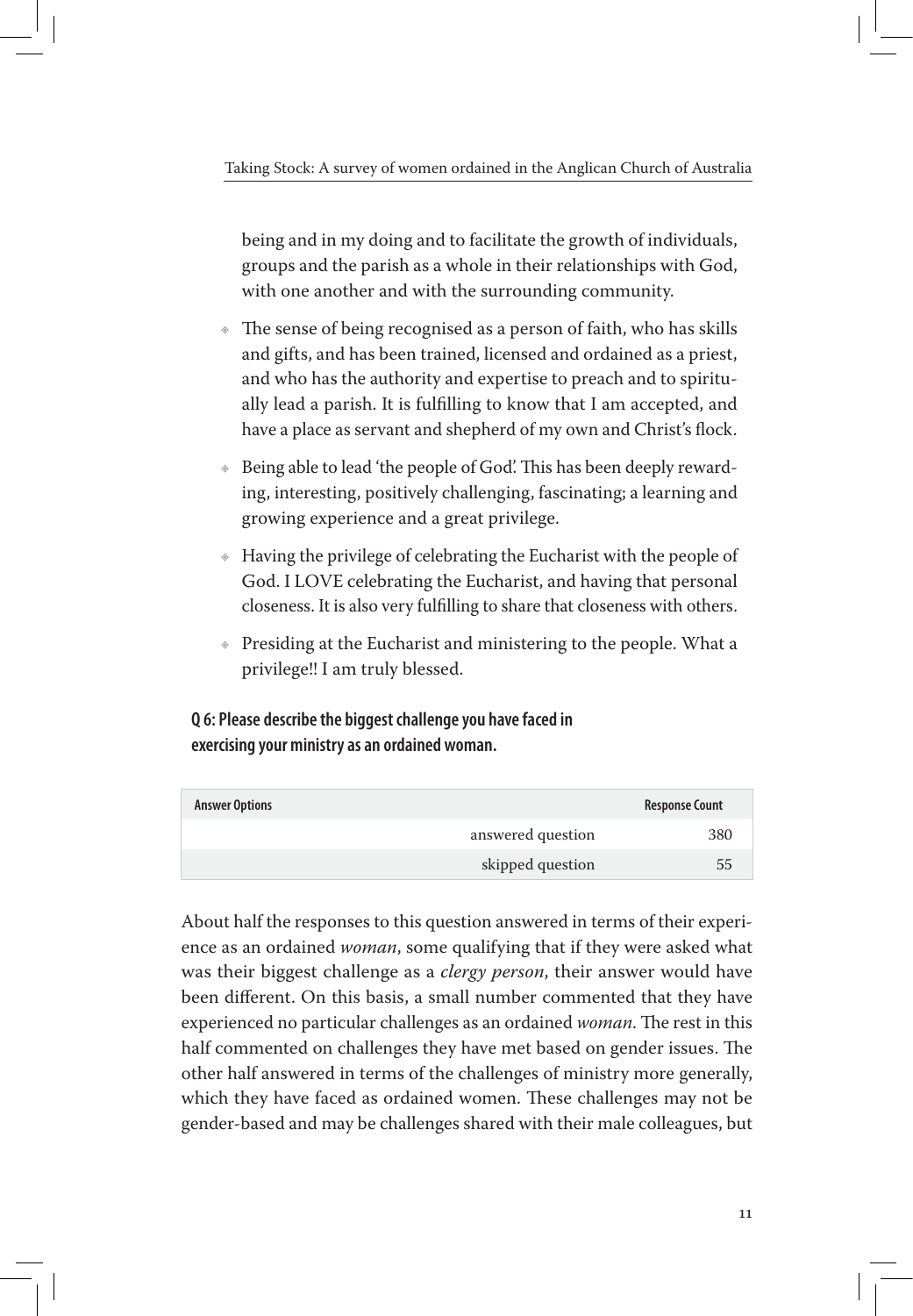they cannot be separated from their being women. That is, they may suffer from these same challenges in ways different from their male colleagues.

The responses to this question will be presented under subheadings, moving from those more overtly associated with gender issues to those more generally concerned with ordained ministry. The subheadings present the material in roughly descending order, from the most commonly commented on, 'Continuing resistance to women's ordination and leadership', to 'Working within a boy's club', 'Gatekeepers and bullies', 'Clergy titles', the 'Lack of respect for the Diaconate and Non-Stipendiary Ministries', 'High expectations of women clergy', 'Work/life balance', 'Long-distance ministries', and 'The age factor'.

#### *Resistance to women's ordination and leadership*

- $\bullet$  I have found that much of my work is educational and I have had to overcome some gendered prejudice. I dislike patronising language and have found that liberation for all is slow in coming.
- $\triangle$  The assumption [in my diocese] that if I hold the position that women can preach I am sinful, or at least not taking the Bible seriously as an evangelical.
- $\bullet$  Being taken seriously. Even now, as a grandmother and after 20 years of ordained ministry, my credentials and experience continue to be questioned.
- $\bullet$  Standing firm with grace in the face of those who believe women cannot exercise leadership in the church.
- $\bullet$  I have not felt that there was a straight or overt challenge that I could not face. The conservative evangelical men don't want too much contact. In fact they have an avoidance issue when it comes to a woman in ministry. But, I am not affected negatively by it. The challenge is so small, the opportunities so many and much greater.
- $*$  Misogyny from both men and women. Usually ordained men and lay women, and not many, but enough to cause real pain. Blocking, tantrums, gossip.
- Ѽ Negative projections about women priests from both men and women within and outside the church; reluctance on the part of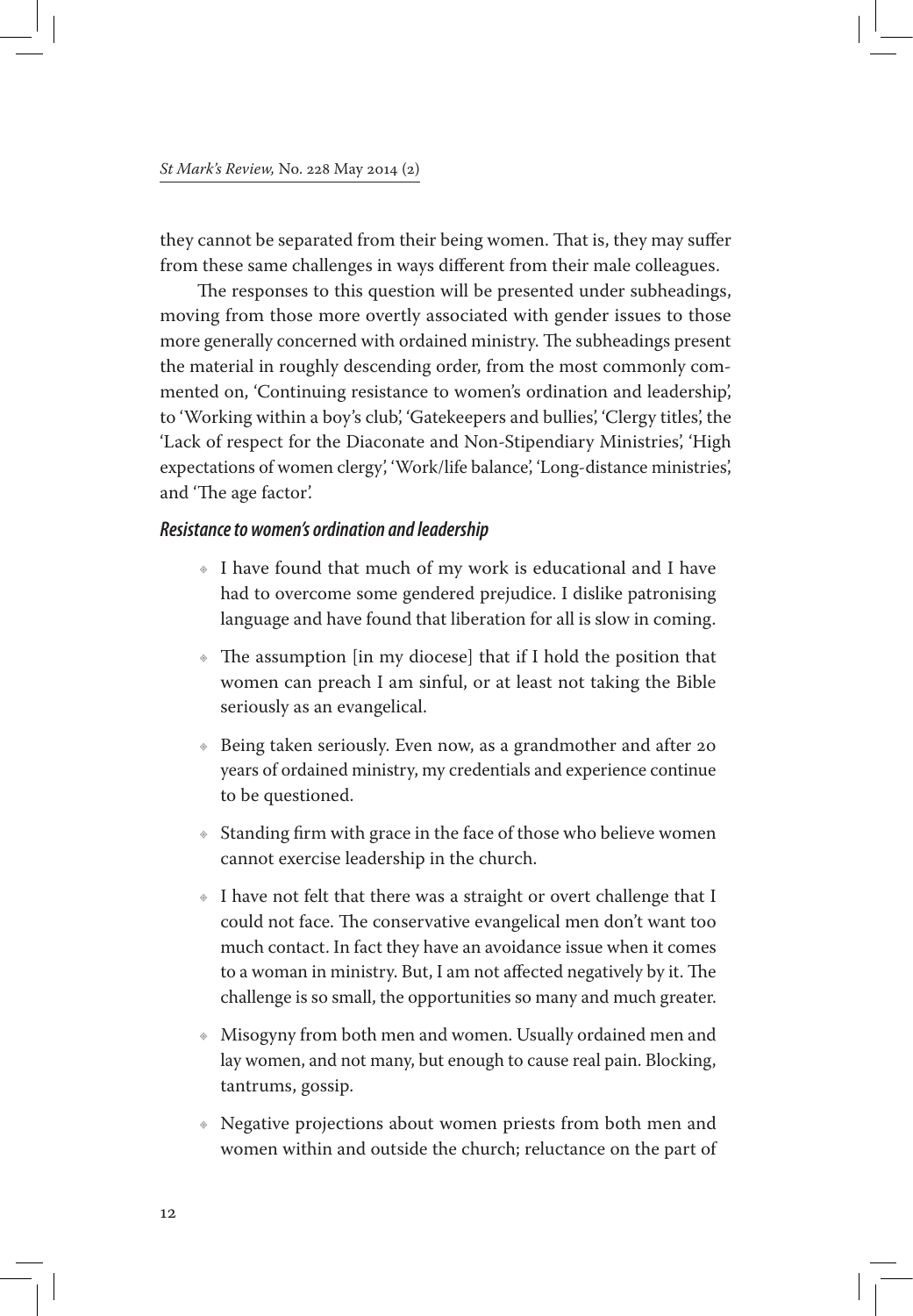some parishioners to accept women in priesthood, even avoiding ministry from a woman. This negativity towards women in leadership has been painful as it strikes at identity and gender issues, which I cannot change. Hostility and lack of respect from some male clergy and male laity has been hard to tolerate.

- Ѽ Often I have encountered resistance in parishes from members who don't see women as having an authoritative role. Most often this has come from other women in ministry roles in the parish such as wardens, and leaders of groups.
- Ѽ When I was made a regional archdeacon, one of the clergymen in my archdeaconry was anti-women's ordination. It was really difficult to exercise authority under those circumstances.
- Ѽ Actually becoming ordained. I had to wait 20 years for my diocese to pass the necessary legislation, and am still waiting for them to pass it to enable me to become a priest.
- Ѽ To come up against an ordained male priest from Sydney who did not believe that I should have been in the same parish as him. This was in Tasmania.
- Ѽ Being the only woman priest in the area in which I served, knowing the majority of the male clergy were either blatantly anti-women priests, or very undecided.
- Ѽ The occasional 'traditional male' who has a view that a woman should not teach a man. In many cases this has been overcome by genuine compassion, respect, listening and service.
- $\bullet$  The challenge is that I cannot exercise my ministry in any real way because not only am I a woman, but my theology is unacceptable [in my diocese], so I may not minister in any but tiny parishes.
- $\bullet$  In my first curacy, I was placed with a misogynist priest who didn't believe I, as a female, had the right to be in the sanctuary. He felt I was a lonely middle aged woman with empty nest syndrome who thought ordination would be a good idea.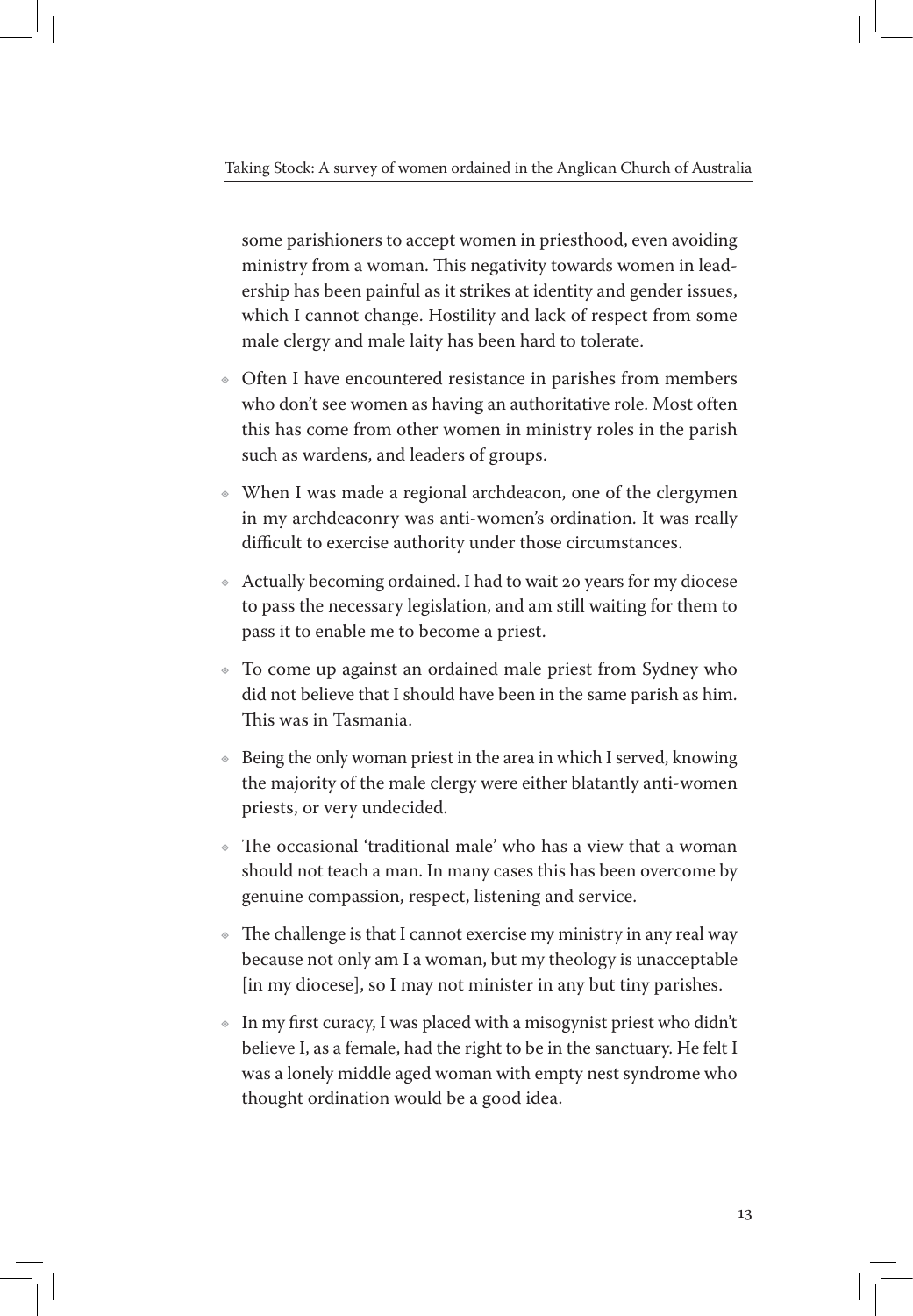- Ѽ When I entered formation for ministry, I found the group of recently ordained clergy with whom I trained to be very receptive and encouraging on the ordination of women. However, an increasing number of male clergy from both Evangelical and Catholic perspectives who do not support the ordination of women entered the diocese during my early years of ministry, which made the training environment very difficult, divisive and isolating at times.
- Ѽ Accepting 'the Call' myself! Having been brought up in the belief that women could not participate fully in the life of the Church – to find the courage to acknowledge and then answer God's call in a hostile 'family' environment. Always stepping out in courage to take up the authority of an ordained person.
- $\bullet$  Not feeling that I can attend Church Planting training or seminars as there is a part of the Church that sees only men as Church planters. Also having to check before attending Preaching Conferences to see if women are accepted at them.
- $\triangle$  Staying sane and gracious whilst serving in a parish with a priest from the Diocese of Sydney who for the 10 years of his appointment denied me nearly all opportunities to be a Deacon.

#### *Working within a 'boy's club'*

- Ѽ The church is still a 'boys club'. Male clergy as well as elderly parishioners are often either very condescending or threatened by the idea of a young (under 40) woman priest. They can cope with you better if you are incompetent as this sets them at ease and they can treat you like a child. I often have to feign ignorance to set people at ease. An educated, competent female leader is still a foreign concept.
- Ѽ The biggest challenge has been exercising my ministry in a large bureaucratic organisation. Men are expected to 'stand their ground', whereas an ordained woman is perhaps expected to 'give ground' or be a 'soft touch'. A woman can be viewed as difficult or a bitch when holding firm to a position.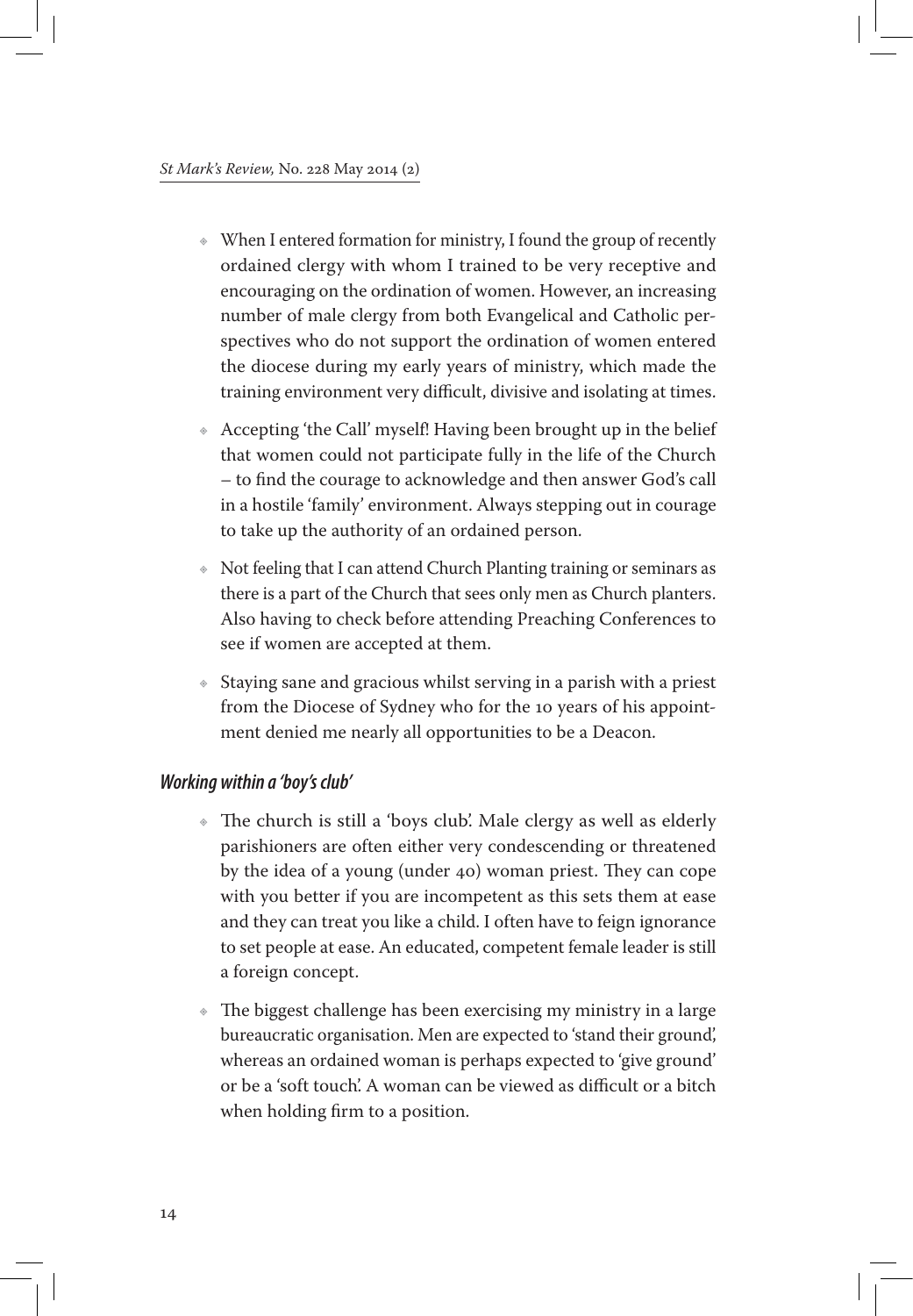- Ѽ It has seemed to me that I am only saved from being 'Father's little helper' by the fact that I happen to be a good preacher and congregations have responded positively to this. It would be nice if my extensive life experience could be seen as being in its own way as valuable as many years of overt ministry.
- Ѽ Being 'heard' as a woman. In order to have a voice I have had to learn the language of 'menspeak' which seems to dominate church councils.
- $\triangle$  Being overlooked, almost as non-existent, among a group of male clergy. Not included in the blokey business.
- Ѽ When in parish leadership, finding ways to be a 'strong' leader while not becoming merely a female version of authoritarian male clergy leadership.
- $\bullet$  I believe the women of this diocese who are not 'scary' are seen as nice girls rather than competent co-workers with the men, worthy of leadership, who have many skills from previous work areas. Our backgrounds are never remembered or considered.
- Ѽ Woman are not 'nurtured' or 'trained' for leadership. It has been a complex journey finding my leadership voice that sits with both the need to make a positive difference in the communities in which I have served and to do so with personal integrity.

#### *Gatekeepers and bullies*

- Ѽ Having the situation of bullying male parishioners who seem to think they can get their way while the male Vicar is away, either with power plays at vestry or by direct challenge. This has happened in more than one parish but each time I have been up to the challenge. I am not intimidated by any bully – male or female.
- $\bullet$  In another Diocese where I was a Deacon I was bullied out of two different positions with a change of leadership. I was regularly ostracised by male colleagues.
- Ѽ Bullying by Parish secretaries. Unfortunately these women see themselves as 'running the parish' and respect the ministry of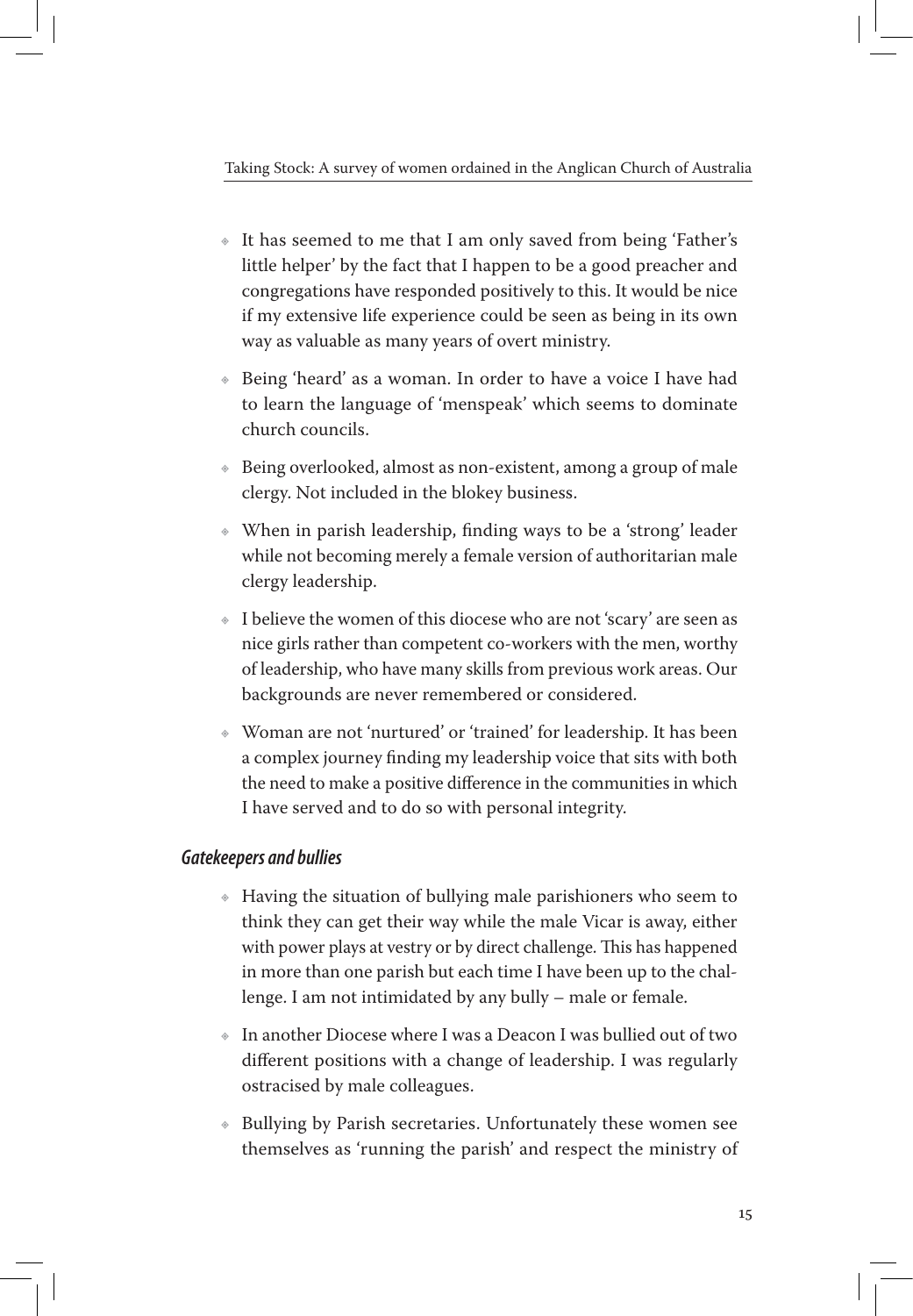only the Rector. This is very destructive, and serves only to destroy the parish.

- $\triangleleft$  Learning how to stand up to male bullies during change processes, which means having to understand the competitive model of leadership that they come with as well as holding my own collaborative model.
- Ѽ Older men senior clergy, some retired and older senior lay church leaders – who quickly resort to abuse and bullying when they don't get their own way or due to their ego they are not able to be other than the father, a patronising position.
- Ѽ Standing up for gospel values when confronted by angry, dominant men and women; attempts to bully me into passive agreement. Being sworn and shouted at, things being thrown at me and threatening behaviour from a member of church council.
- Ѽ Enduring the bullying and abuse in a staff team from the senior minister, and finding no support or justice from the wardens or indeed the bishop, even though the rector's behaviour was outside the guidelines for Safe Ministry and contrary to their ordination vows. This situation resulted in my being 'let go' from my position. I was fired.
- Ѽ The dynamics which the 'minders of local traditions' hold tightly. They are sometimes reluctant to make decisions in case they make a mistake and are forever reminded by others.
- Ѽ The challenge is about stinginess and reluctance regarding hospitality. The present parish has a biscuit police person who monitors how many biscuits children may be eating. Persistent monitoring and inclusion/exclusion behaviours and attitudes.

#### *Clergy titles*

Ѽ My husband gets 'Father …' while I am mostly referred to by my Christian name. We ask that both be called 'Rev'd'. Some people take more notice of a message delivered by my husband than by me.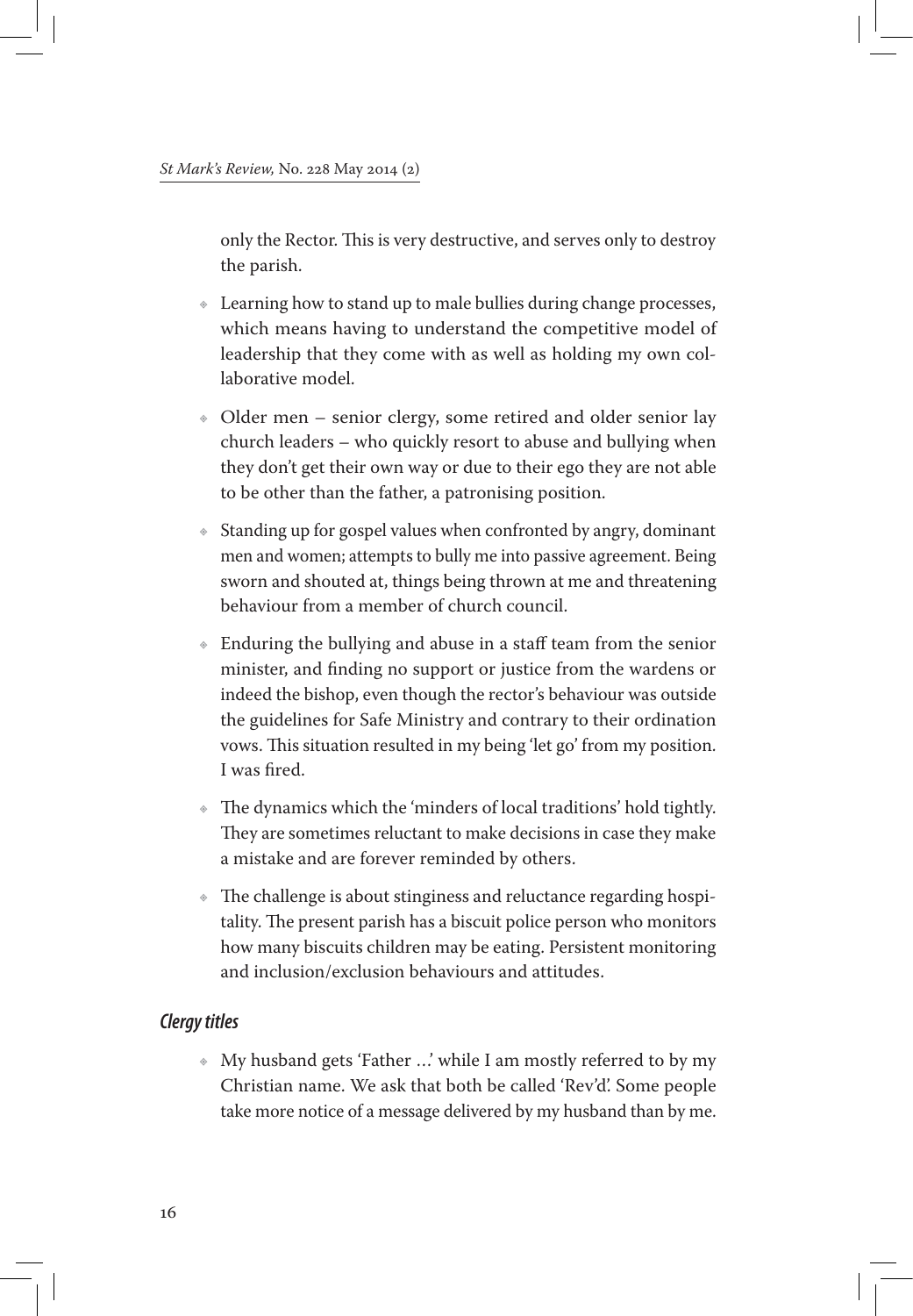- Ѽ I've been called a 'so-called priest' and regularly I am identified as 'Mrs' while my male colleagues are 'Father'.
- $\triangle$  The Diocese is still male dominated and there is a type of smugness when clergy gather with males still referring to each other as 'Father' and living the glory days of them being elite (which is now not the case!).
- Ѽ I am regularly irritated by the male clergy need to be called 'Father'. The problem of naming is not going to go away unless we all resolve to use our baptismal titles – our Christian names. Sadly, the powers that be only perpetuate the liminal space in which female clergy find themselves for lack of a name. A document was produced giving the proper ways to address clergy, and it made it clear that while most male priests are happy to be called 'Father', calling female priests 'Mother' is icky. In essence, it would be perfectly acceptable, according to that document – affirmed by the Archbishop himself against the protests of female clergy – to introduce 'Fr Bob' in one breath and 'Mary Jones' in the other, both of them priests.

#### *Lack of respect for the Diaconate and Non-Stipendiary Ministries*

- Ѽ Being seen to have a diaconal ministry that I am authorized by ordination and license to carry out yet being controlled and 'supervised' in many aspects of that role by some of my colleagues.
- Ѽ I have loved being ordained [as a deacon], it is so right for me and where God is using me. The challenge is other clergy who say, 'Oh, a deacon … neither fish nor fowl'.
- Ѽ As a permanent Deacon, lack of acknowledgement by the Priesthood – including women priests!
- Ѽ As a female vocational deacon my greatest challenge has been facing the question, 'When are you going to be ordained a priest?' It appears to me that in ordaining women as priests the vocation of the deacon has been marginalized.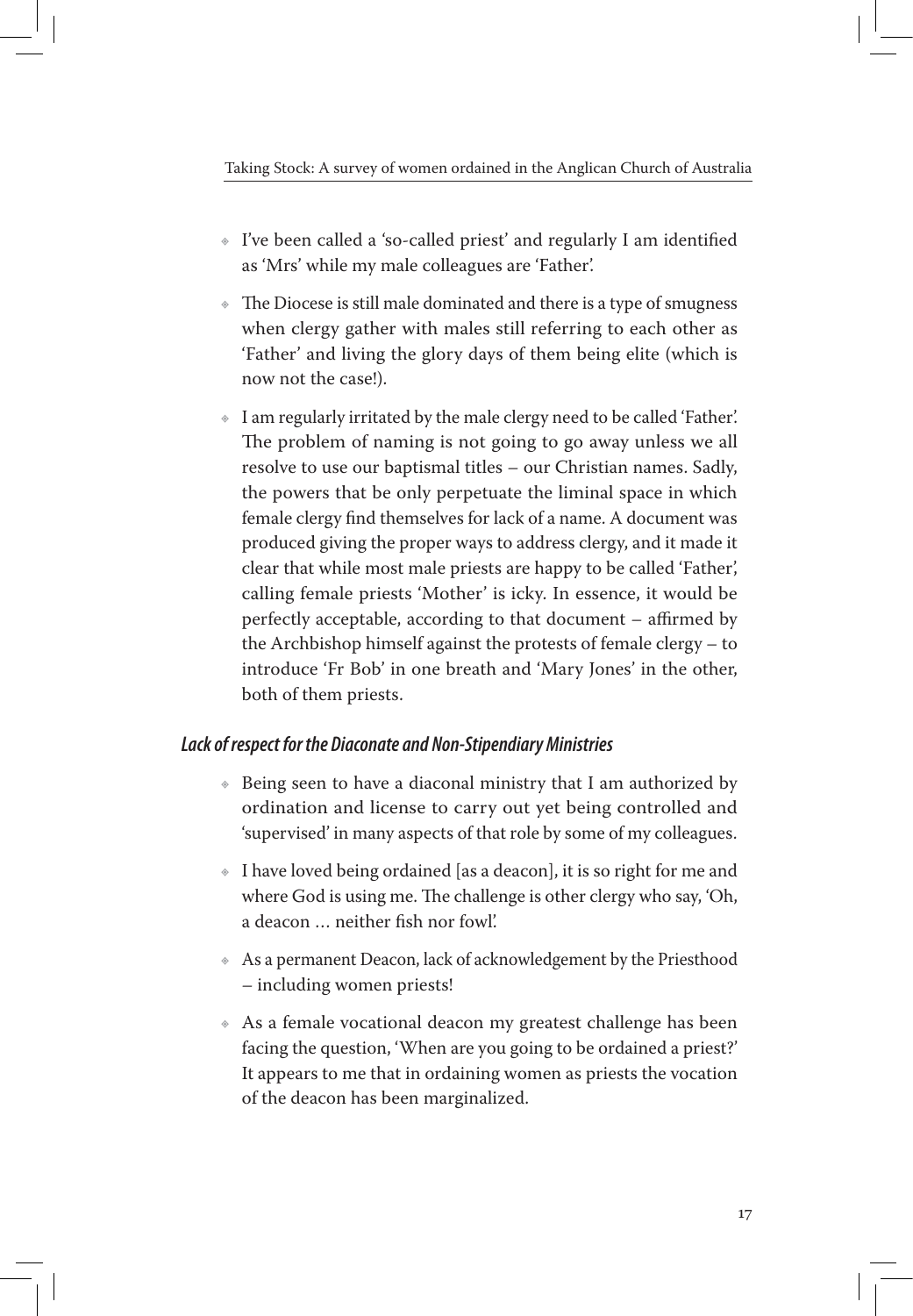- Ѽ Convincing the leadership that God's call to the diaconate is a firm and valid call and that the servant ministry is a very fulfilling and valuable one.
- Ѽ Being ignored by the patriarchal hierarchy and treated differently to male deacons. Being paid differently to them and being discriminated against. Also the lack of respect I faced daily.
- $\triangle$  The biggest challenge is not so much my gender, but that I am non-stipendiary. There is not the same support, supervision and continuing formation given to non-stipendiary as to stipendiary priests. This lack damages the Church as it is not good stewardship of personnel resources. There are more limits to leadership roles as well.
- Ѽ Being made non-stipendiary, so that I cannot be paid, even for weddings and funerals. It is not the money but feeling of lack of respect and lack of position. I worked for the Diocese as a lay woman and was given opportunities that I haven't been given as an ordained woman. I retired a few months ago and feel much happier being a 'Retired Priest' than being a non-stipendiary active priest.
- $\triangle$  Being a non-stipendiary, part-time priest and working two other jobs. The first makes me largely 'hidden' to the diocese and the wider church but this could apply equally to male non-stipendiary priests. I wonder whether there are more female non-stipendiary priests than male. The other jobs make me less available to fulfil my ministry within the church although it still occurs in the 'world'.

#### *High expectations of women clergy*

- Ѽ The biggest challenge was during the first five years of ordained ministry when expectations of newly ordained women were very high. It was not possible to change the church overnight, as many people assumed, and this caused a great deal of frustration and anger, sometimes abuse, towards me.
- Ѽ Women priests must earn respect by excelling. Male priests are given it simply because they are priests.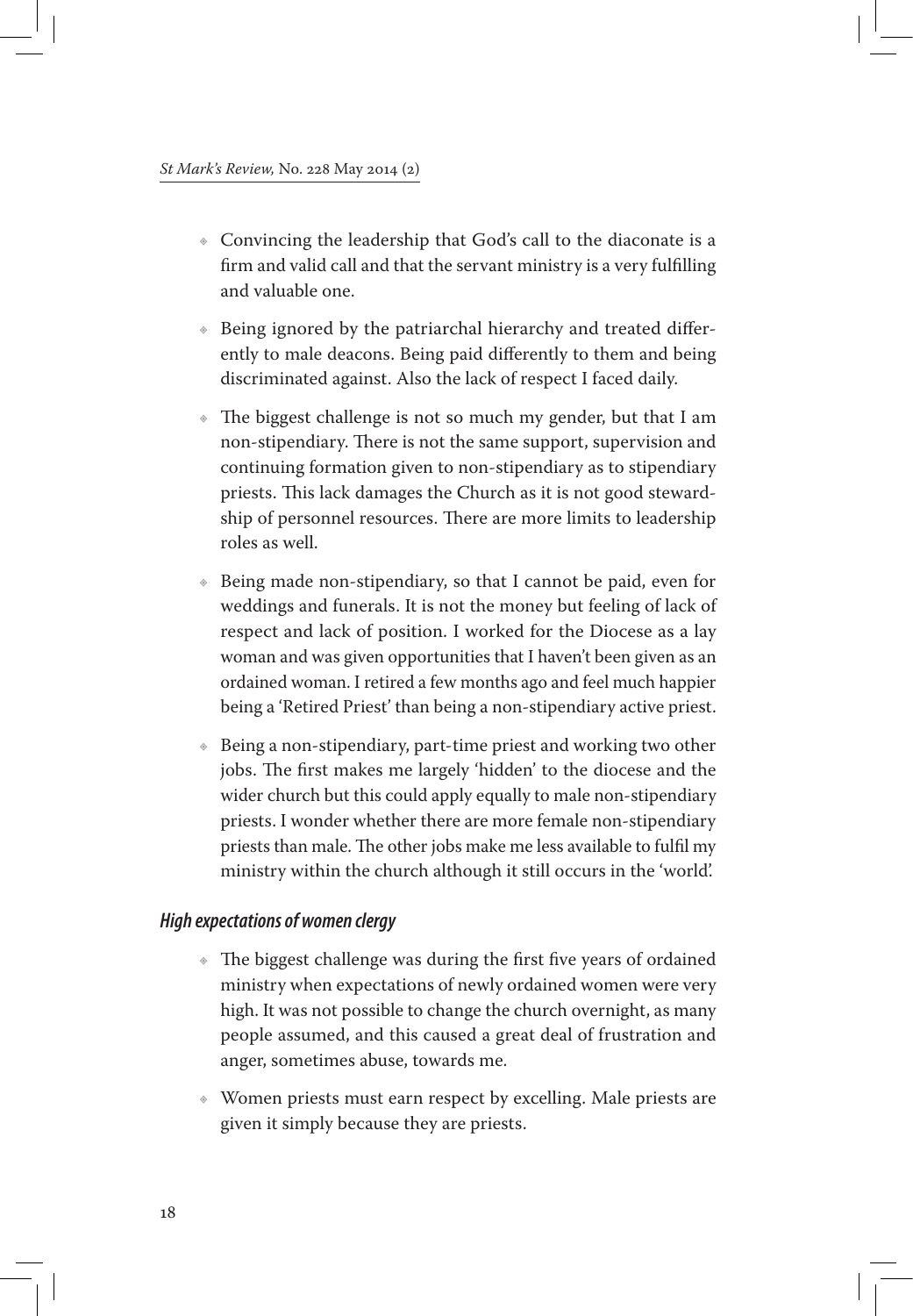$\triangle$  Early on it was the challenge of perceivably being 'better' than the blokes, or even as 'good' as some of the women who had been outthere trail blazers. Although it was a very exciting time in those early days, I was very aware of feeling watched and assessed. It took a long time to trust that God had called and equipped me to serve as an ordained woman as I was, not once I'd reached a standard I thought I had to achieve, or that the church was expecting of me.

#### *Work/life balance*

- Ѽ It is a challenge to maintain a balance in life that takes into consideration my age, my family commitment and my need for refreshment.
- Ѽ The biggest challenge is time, always more to do than time to do it with the very real possibility of burn out.
- $\triangle$  Time and assistance in a small parish little or no admin help, with massive amounts of time spent at my computer.
- Ѽ The biggest challenge for me is balancing family commitments and priorities with full time work. It feels like the Anglican Church is still not set up for working mothers in ordained ministry.
- Ѽ 'Keeping all the balls in the air', looking after 10 diverse rural congregations as well as station folk.

#### *Long-distance ministry*

- Ѽ [The size of my diocese] is a huge challenge as we all have to contend with communication and ministry across great distances.
- Ѽ The isolation of ministry in a small remote community.
- $\triangleleft$  Travel. I travel 800 km a week in my parish.
- $\bullet$  The need for pastoral care in rural and remote areas.
- $\triangle$  Being obedient to a system under stress management pressures, long distances required to fulfil diocesan commitments, the failing of traditional church methods to maintain worshipping numbers.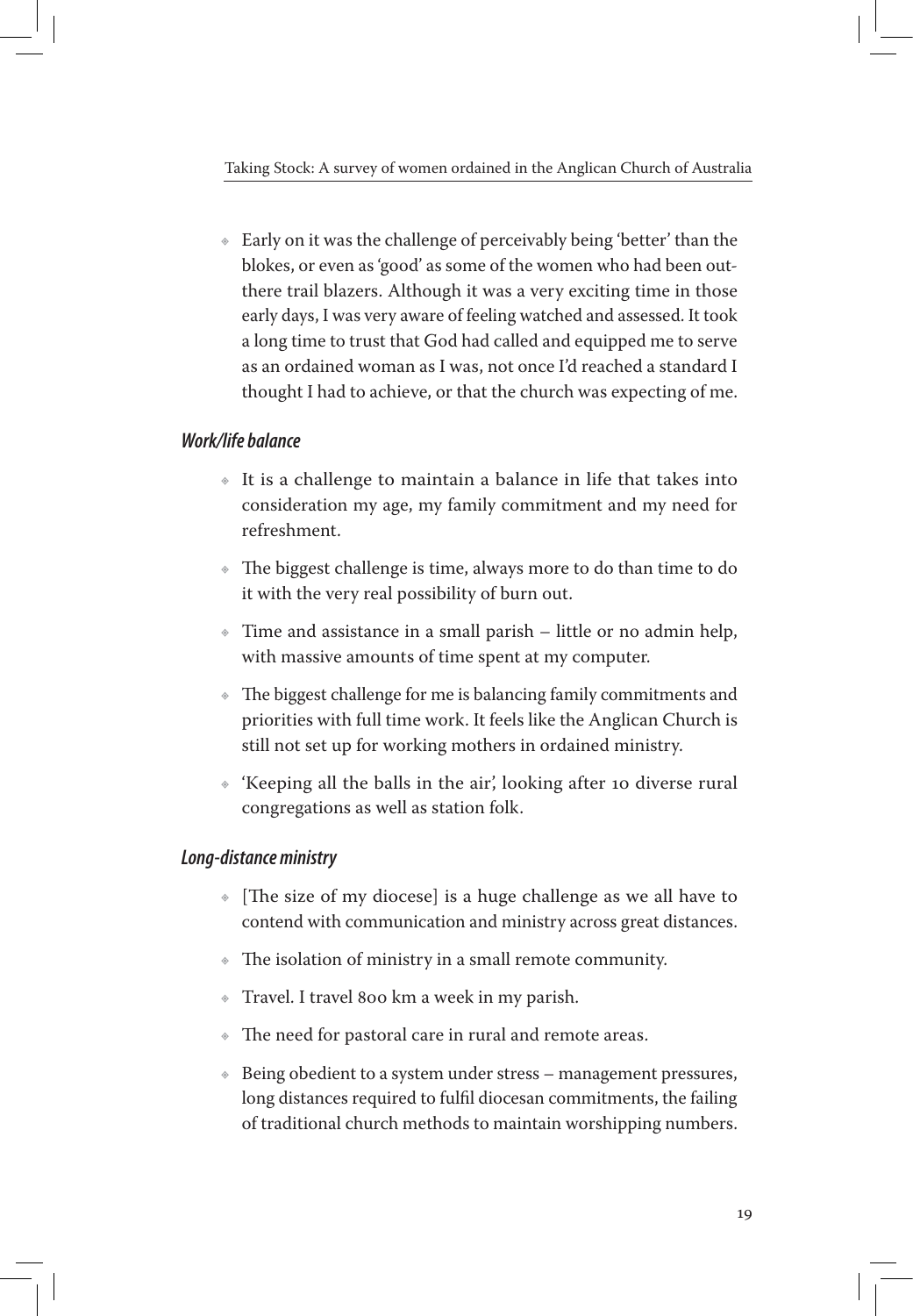#### *Age*

- $\triangle$  How the Christian and secular world responds to a young woman priest. You don't know who is for you and who is against you.
- Ѽ For me as a young woman, age has been more of an issue than gender. Right from when I first offered for ordination people have been asking about life experience, maturity. I don't know if young men have the same troubles, quite likely they do. I think we younger ones look even younger than we are because most of the people in the church are a lot older.
- Ѽ This parish is the first time I've been a Rector and I'm their first female priest. I was only 27 when I came here. So it took a while for some people to feel comfortable with a young, female priest as rector. Not sure how much of that was age and how much gender. I heard a lot about how little 'life experience' I had! It took probably 12 months for that to completely settle down. Right now I am juggling going back to work after maternity leave – feeling torn between ministry and my 3-month-old bub. It feels like I have two 24/7 callings, which is pretty tiring. But my parish is very supportive.
- Ѽ As a 'late-bloomer' I sometimes find myself a bit invisible in mixed clergy gatherings because of my age and gender combined.

The following questions were more specifically focused on whether women ordained in the Anglican Church of Australia are experiencing disrespect or discrimination on the basis of their gender, and if so, what sort, how much, and where it is coming from. Question 7 begins this enquiry with an open question about whether the respondents feel they have been treated with the same respect as their male colleagues. On the positive side, 16.5 per cent answered 'Yes, in all ways', and very few answered 'Mostly not' or 'Rarely' (a total of 3.4 per cent). On the other hand, that does leave the majority in the middle, a total of 80.2 per cent, who answered 'Most of the time' or 'Sometimes'.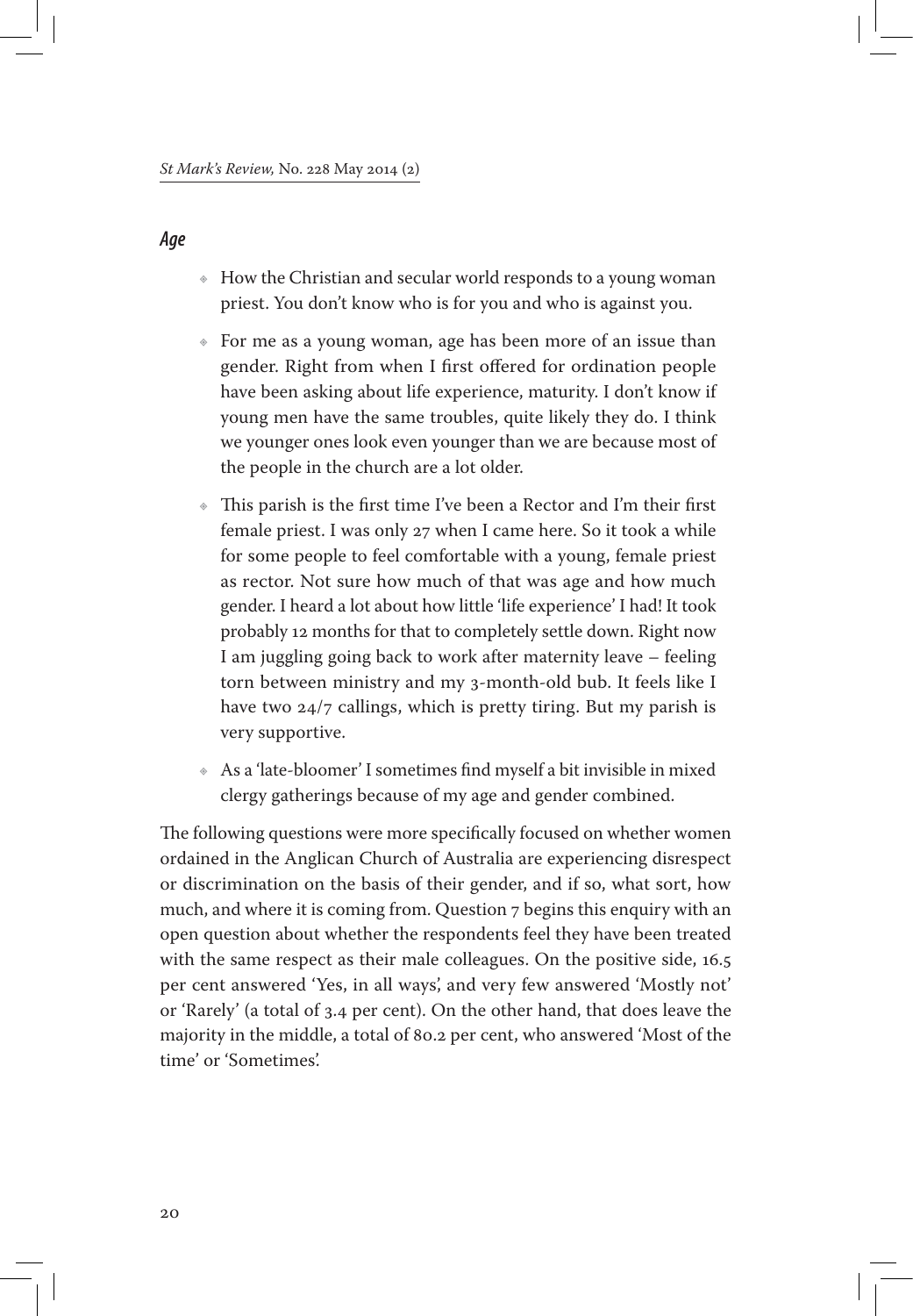| <b>Answer Options</b> |                  | Response %        | <b>Response Count</b> |
|-----------------------|------------------|-------------------|-----------------------|
|                       | Yes, in all ways | 16.5%             | 65                    |
|                       | Most of the time | 62.1%             | 244                   |
|                       | Sometimes        | 18.1%             | 71                    |
|                       | Mostly not       | 3.1%              | 12                    |
|                       | Rarely           | 0.3%              | 1                     |
|                       |                  | answered question | 393                   |
|                       |                  | skipped question  | 42                    |

**Q 7: In your experience, have others in the church treated you with the same respect as you feel they treat your male colleagues (i.e. fellow deacons, priests or bishops)?**

Respondents were invited to comment on this question. A number of themes emerged which are worth mentioning here. Some wanted to reinforce their positive experience of being respected 'in all ways', including by those who have reservations about or disagree with the ordination and/or leadership of women.

Of those women who did not feel that they have been treated with the same respect as their male colleagues, a variety of reasons was given. Most comments were about the few exceptions to what has been an otherwise positive, respectful reception of their ministries in the church. A common qualifier was that experiences of disrespect came from 'just the odd few'. Other comments reiterated the lack of respect for the Diaconate as a ministry with its own integrity and vocation, and for Non-Stipendiary Ministries and the issue of clergy titles, raised also in response to Q6.

For those who did experience some discrimination, further questions enquired into what it was and how they would rate it on a scale.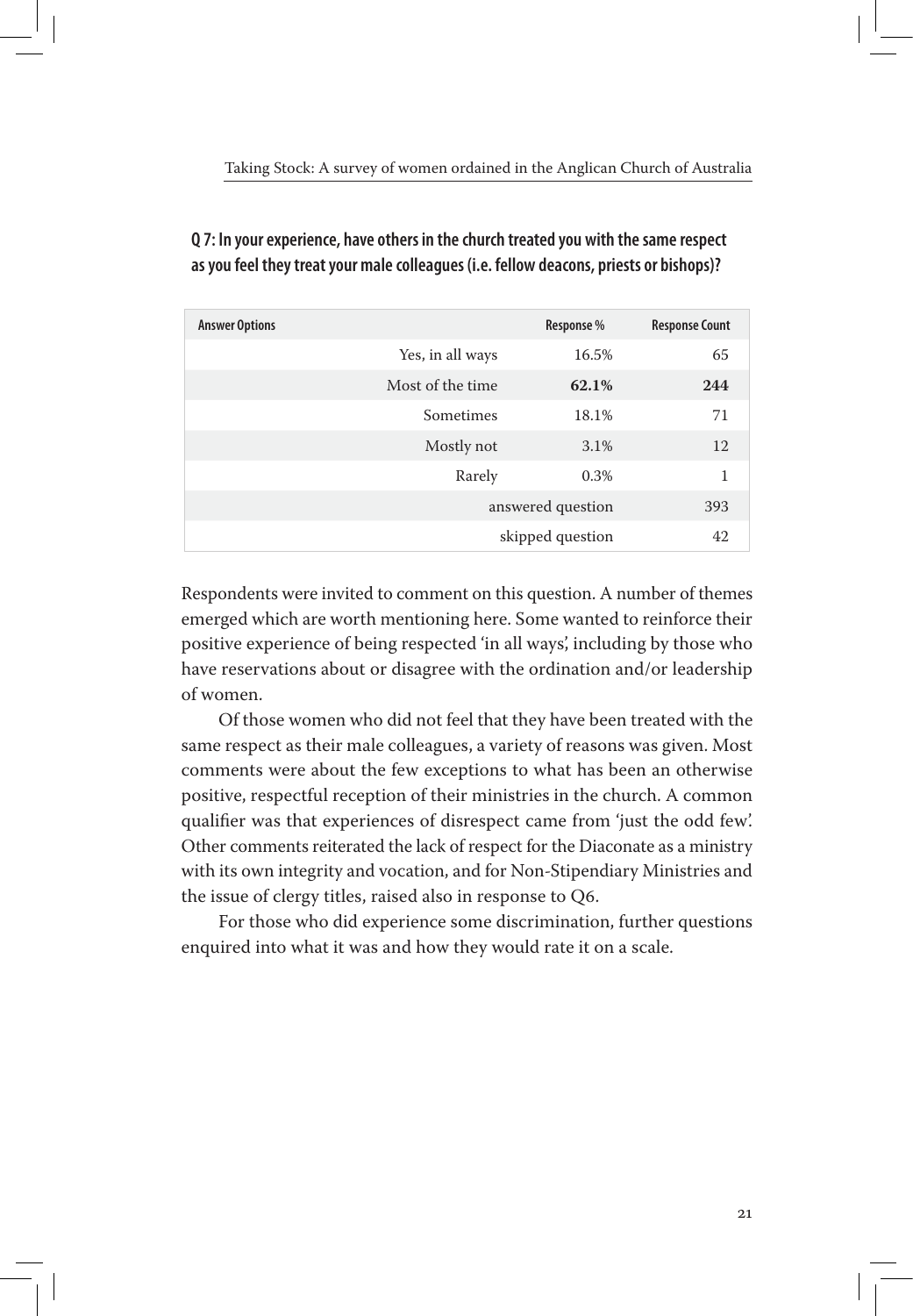#### **Q8: In comparison with your male colleagues, please indicate how you feel about the following statements:**

|                                                                                         | <b>Strongly</b><br>disagree | <b>Disagree</b> | <b>Neither</b><br>agree nor<br>disagree | Agree          | <b>Strongly</b><br>agree | Rating<br>Count |
|-----------------------------------------------------------------------------------------|-----------------------------|-----------------|-----------------------------------------|----------------|--------------------------|-----------------|
| You have<br>had the same<br>opportunities<br>for ministry                               | 5.8%<br>(22)                | 29.1%<br>(111)  | 11.8%<br>(45)                           | 38.8%<br>(148) | 14.4%<br>(55)            | 381             |
| People in<br>the church<br>consider that<br>you are just<br>as capable of<br>leadership | 0.5%<br>(2)                 | 10.9%<br>(42)   | 11.9%<br>(46)                           | 58.2%<br>(224) | 18.4%<br>(71)            | 385             |
| People in<br>the church<br>consider that<br>you are a<br>more capable<br>leader         | 1.6%<br>(6)                 | 21.7%<br>(83)   | 52.4%<br>(200)                          | 18.3%<br>(70)  | 6.0%<br>(23)             | 382             |
| People<br>address you<br>by using<br>appropriate<br>and respectful<br>titles            | 3.4%<br>(13)                | 13.8%<br>(52)   | 26.5%<br>(100)                          | 42.9%<br>(162) | 13.5%<br>(51)            | 378             |
| People do<br>not use a title<br>when they<br>address you                                | 4.2%<br>(16)                | 20.4%<br>(78)   | 26.7%<br>(102)                          | 35.9%<br>(137) | 12.8%<br>(49)            | 382             |
| You are given<br>less support                                                           | 11.3%<br>(43)               | 34.1%<br>(130)  | 26.8%<br>(102)                          | 22.0%<br>(84)  | 5.8%<br>(22)             | 381             |
| You are given<br>more support                                                           | 10.7%<br>(41)               | 42.1%<br>(161)  | 37.7%<br>(144)                          | 8.1%<br>(31)   | 1.3%<br>(5)              | 382             |
| You are given<br>unwanted<br>support                                                    | 16.2%<br>(62)               | 47.6%<br>(182)  | 25.1%<br>(96)                           | 10.2%<br>(39)  | 0.8%<br>(3)              | 382             |
| You are not<br>given support<br>that is wanted                                          | 10.0%<br>(38)               | 33.2%<br>(126)  | 22.9%<br>(87)                           | 28.2%<br>(107) | 5.8%<br>(22)             | 380             |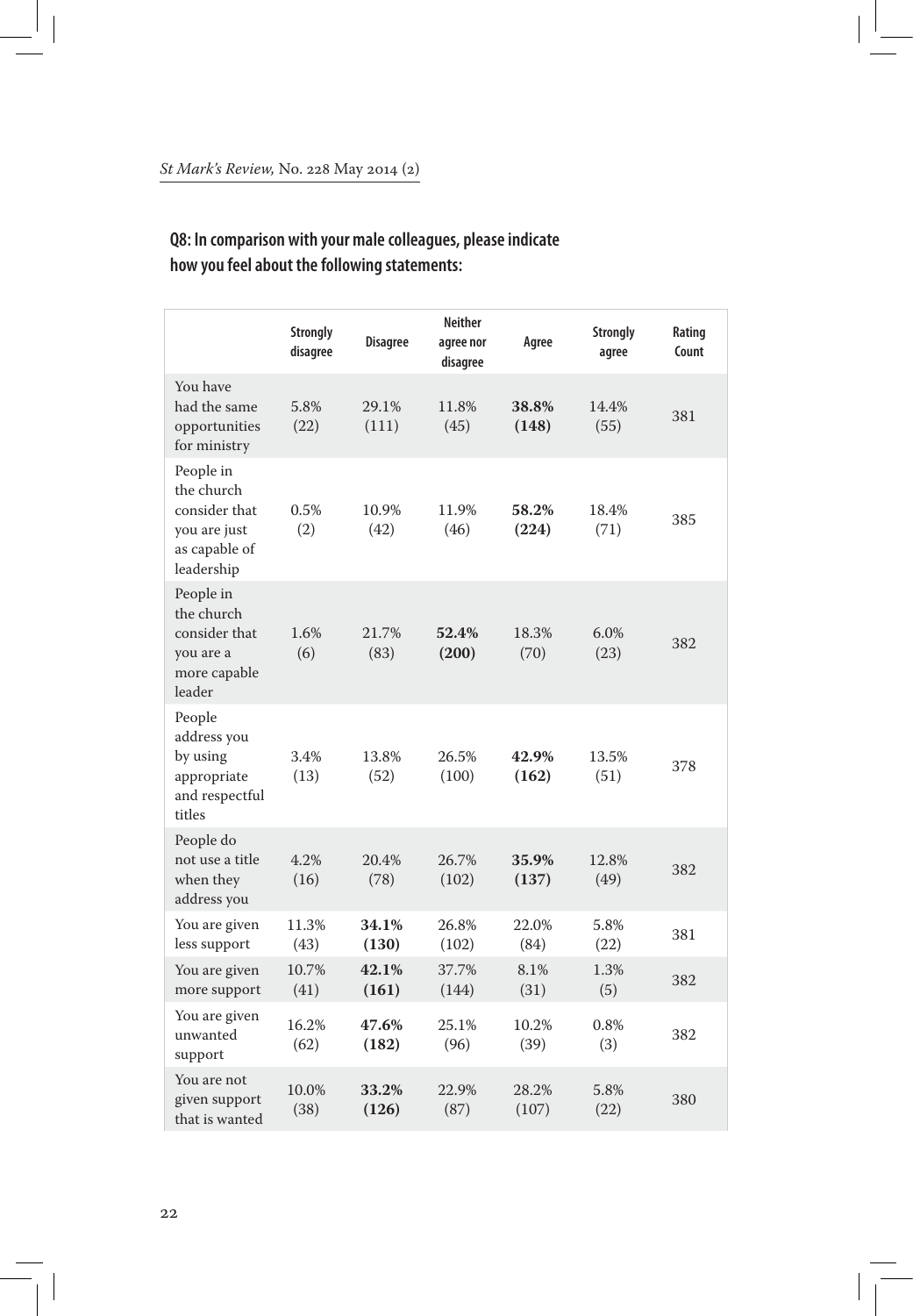|                                                                         | <b>Strongly</b><br>disagree | <b>Disagree</b> | <b>Neither</b><br>agree nor<br>disagree | Agree          | <b>Strongly</b><br>agree | Rating<br>Count |
|-------------------------------------------------------------------------|-----------------------------|-----------------|-----------------------------------------|----------------|--------------------------|-----------------|
| You are<br>treated more<br>favourably,<br>as someone<br>special         | 12.4%<br>(47)               | 47.1%<br>(179)  | 28.7%<br>(109)                          | 10.5%<br>(40)  | 1.3%<br>(5)              | 380             |
| You are<br>treated less<br>favourably, as<br>someone less<br>valued     | 14.3%<br>(54)               | 40.7%<br>(154)  | 29.1%<br>(110)                          | 13.8%<br>(52)  | 2.1%<br>(8)              | 378             |
| You have<br>had fewer<br>opportunities<br>for<br>advancement            | 9.4%<br>(35)                | 32.6%<br>(122)  | 24.6%<br>(92)                           | 23.3%<br>(87)  | 10.2%<br>(38)            | 374             |
| You have<br>been denied<br>opportunities<br>for<br>advancement          | 12.7%<br>(48)               | 34.4%<br>(130)  | 27.8%<br>(105)                          | 16.4%<br>(62)  | 8.7%<br>(33)             | 378             |
| You have<br>had equal<br>opportunity<br>for<br>advancement              | 9.5%<br>(35)                | 22.2%<br>(82)   | 27.0%<br>(100)                          | 33.5%<br>(124) | 7.8%<br>(29)             | 370             |
| You are given<br>more lower-<br>status roles                            | 12.9%<br>(49)               | 37.5%<br>(142)  | 25.6%<br>(97)                           | 19.3%<br>(73)  | 4.7%<br>(18)             | 379             |
| You have been<br>denied roles<br>for which<br>you are well<br>qualified | 12.6%<br>(47)               | 38.0%<br>(142)  | 20.9%<br>(78)                           | 21.9%<br>(82)  | 6.7%<br>(25)             | 374             |
| You feel<br>happier in<br>ministry                                      | 0.8%<br>(3)                 | 4.3%<br>(16)    | 28.8%<br>(108)                          | 42.1%<br>(158) | 24.0%<br>(90)            | 375             |
| You struggle<br>in your<br>ministry                                     | 18.3%<br>(69)               | 43.7%<br>(165)  | 24.1%<br>(91)                           | 12.7%<br>(48)  | 1.3%<br>(5)              | 378             |
| You don't feel<br>you belong so<br>easily                               | 18.3%<br>(68)               | 36.1%<br>(134)  | 20.2%<br>(75)                           | 20.5%<br>(76)  | 4.9%<br>(18)             | 371             |

Taking Stock: A survey of women ordained in the Anglican Church of Australia

 $\overline{1}$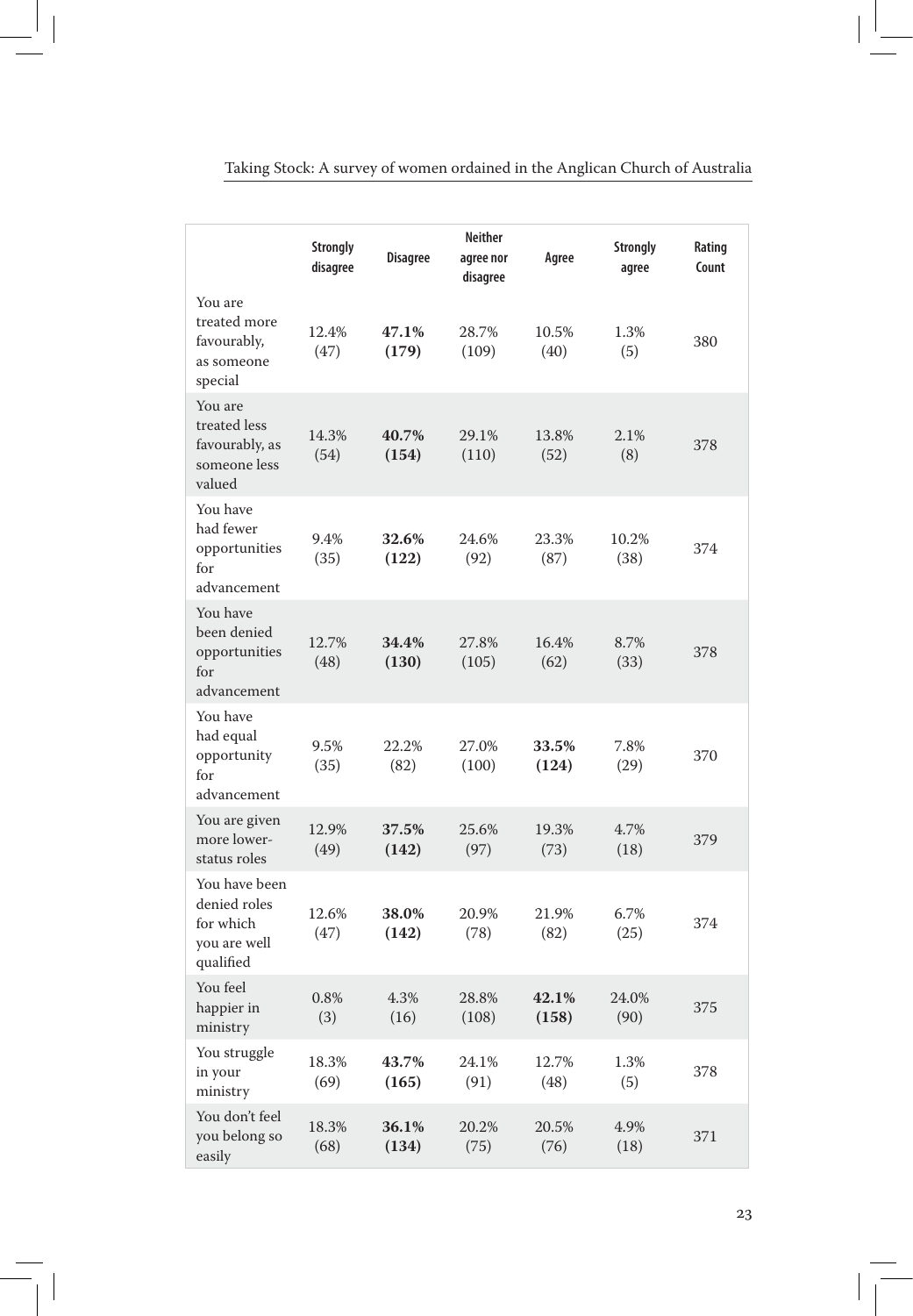Overall, a fairly healthy picture emerges from the results of Question 8, as ordained women compare their experiences with their male colleagues. A total of 66.1 per cent either 'Agree' or 'Strongly agree' that they are happier in ministry compared with their male colleagues. A further 76.6 per cent 'Agree' or 'Strongly agree' that 'People in the church consider that you are just as capable of leadership'.

Of some concern is that, in response to the statement, 'You have had equal opportunities for advancement', 31.7 per cent either 'Disagree' or 'Strongly disagree'. A similar percentage overall (34.9 per cent) disagree with the statement, 'You have had the same opportunities for ministry'. This means that about one third of ordained women feel that they are disadvantaged in terms of ministry opportunities in the church.

The data for each of these statements needs to be read carefully, since some ask for responses to a positive statement and some to a negative. All the statements in this table were to be assessed 'in comparison with your male colleagues'.

There were some comments received on Question 8 which qualified the answers given. These concerned:

*Differences over time and place*: Those who have been ordained for ten to 20 years found that experiences of discrimination changed over time, or from place to place. Even those who have been ordained recently, and have had more than one ministry placement, found that the respect and support given them differed from one ministry setting and/or diocese to another. Choosing from which experiences to answer was a challenge.

*Gender is only one factor*: It was acknowledged that gender is only one factor in experiences of discrimination. Ministry position was another – those who are non-stipendiary or in the diaconate, for example, are not looking for, and are likely to lack, opportunities for advancement, as are those in some chaplaincy positions. Some mentioned age as a factor in lack of opportunities for advancement, since they were ordained too late for such opportunities or are too young to have received them yet. Race was also a factor: 'Most of my issues in the church are racial not gender'.

Gender was also seen as only one factor in why one might struggle in ministry. Other reasons given included lack of resources and the sheer demands of ministry – matters that male clergy may also struggle with. Alternatively, reports of positive treatment and respect were acknowledged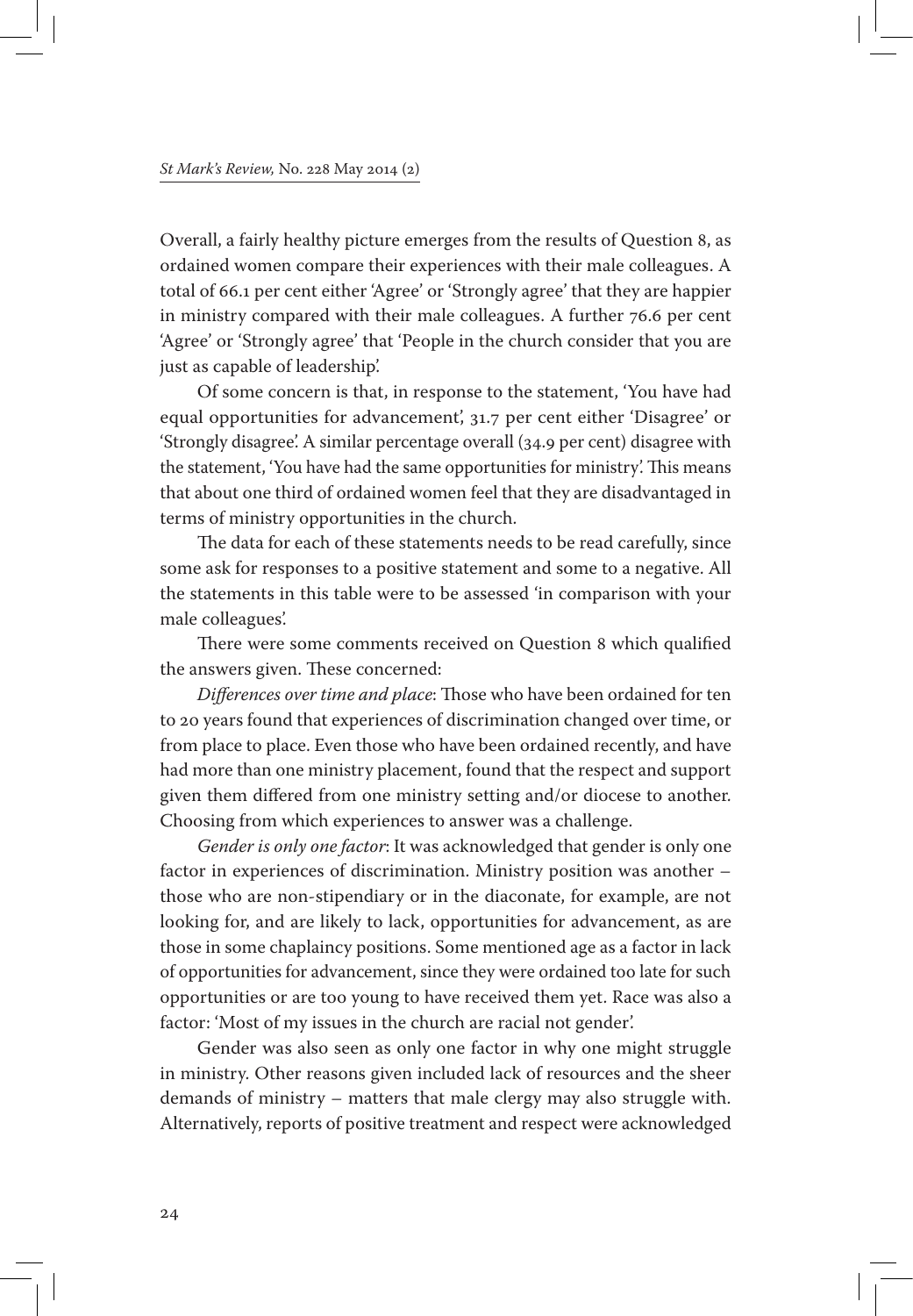Taking Stock: A survey of women ordained in the Anglican Church of Australia

as being based on factors beyond gender, such as experience, competence and leadership skills.

*Servant ministry is not ambitious*: A few women clergy commented that the questions were alien to servant ministry and a distraction from getting on with the job. Being ordained meant serving God, whether one was male or female. While some also acknowledged the need to find out about possible discrimination, a few were concerned that the questions on advancement and opportunities were inappropriate because they were about ambition. Further, the general focus on discrimination in relation to fellow male clergy was thought to be loaded.

> This survey is very heavily loaded. I suspect you're going to end up concluding that Sydney is backward because they are less progressive than everywhere else re: the ordination of women. This survey feels like it is full of leading questions. I LOVE being an ordained Sydney Anglican.

*The question of clergy titles*: Most of those commenting on the use of clergy titles pointed out that as clergy they invite or encourage the use of their Christian names in their congregations, with the use of 'Reverend' for more formal settings. The use of Christian names was not seen by them as disrespectful or discriminatory, only when fellow male clergy in the same congregation or local ministry group insisted on formal titles for themselves ('Reverend' or 'Father'), while at the same time referring to women clergy by their Christian names.

**Q9: To what degree have you experienced any of the following forms of discrimination? Please rate according to the scale 0 = no experience of discrimination in this area to 4 = great deal of discrimination in this area.**

|                                                         | 0              |               |               |               | 4             |     |
|---------------------------------------------------------|----------------|---------------|---------------|---------------|---------------|-----|
| Gender stereotypes<br>restricting who you<br>want to be | 30.9%<br>(118) | 24.1%<br>(92) | 19.9%<br>(76) | 16.5%<br>(63) | 8.6%<br>(33)  | 382 |
| Exclusively male<br>language                            | 18.6%<br>(71)  | 22.6%<br>(86) | 23.9%<br>(91) | 19.9%<br>(76) | 15.0%<br>(57) | 381 |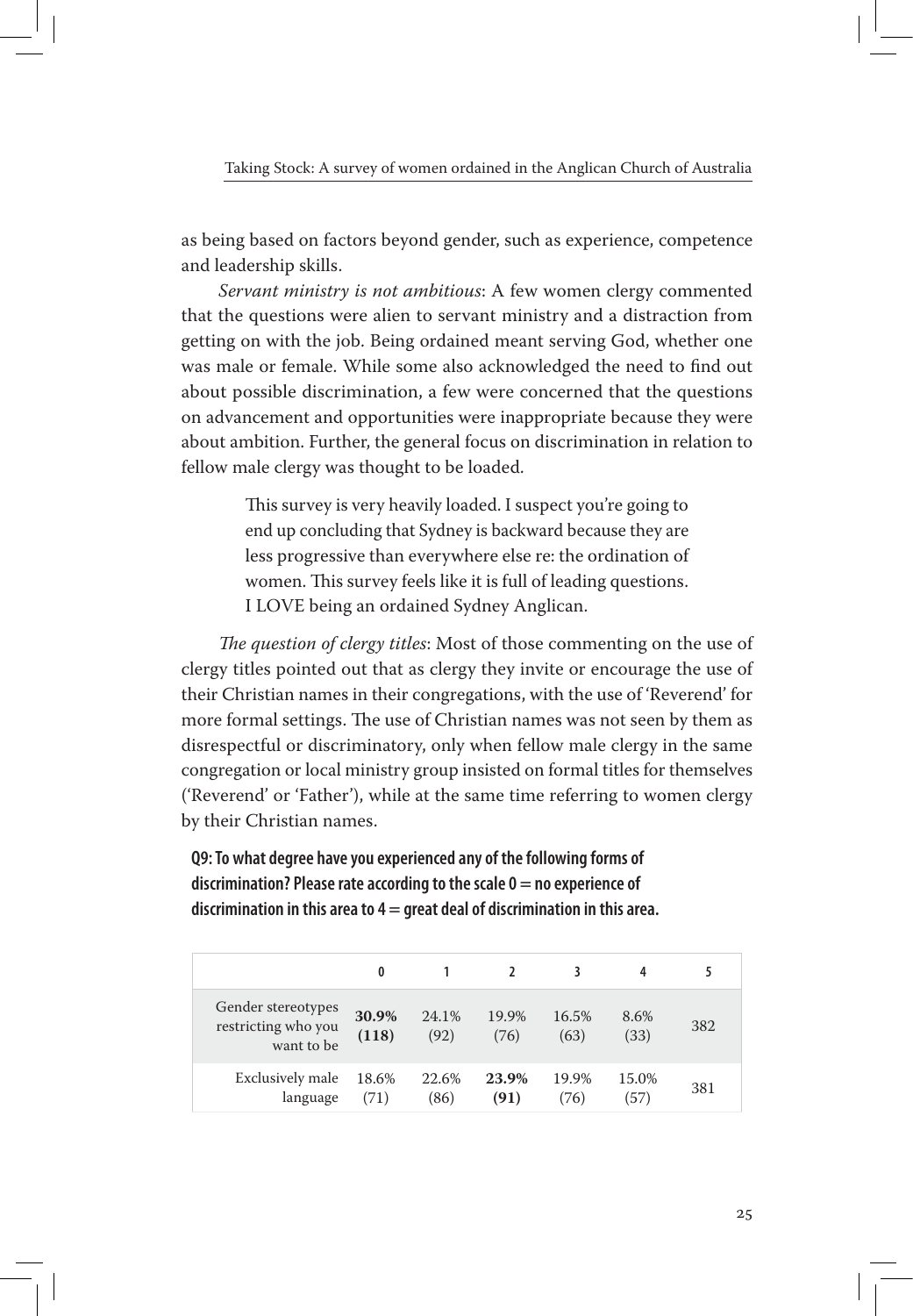#### *St Mark's Review,* No. 228 May 2014 (2)

|                                                                              | 0              | 1             | $\overline{\phantom{a}}$ | 3             | $\overline{4}$ | 5   |
|------------------------------------------------------------------------------|----------------|---------------|--------------------------|---------------|----------------|-----|
| Assumptions about<br>leadership based on<br>stereotypical male<br>attributes | 20.2%<br>(77)  | 20.2%<br>(77) | 21.0%<br>(80)            | 24.7%<br>(94) | 13.9%<br>(53)  | 381 |
| Unfounded<br>complaints made<br>against you                                  | 59.9%<br>(229) | 19.4%<br>(74) | 7.6%<br>(29)             | 6.8%<br>(26)  | 6.3%<br>(24)   | 382 |
| Verbal abuse                                                                 | 57.2%<br>(218) | 19.2%<br>(73) | 7.9%<br>(30)             | 10.8%<br>(41) | 5.0%<br>(19)   | 381 |
| Emotional abuse                                                              | 44.2%<br>(169) | 18.6%<br>(71) | 14.1%<br>(54)            | 13.4%<br>(51) | 9.7%<br>(37)   | 382 |
| Physical abuse                                                               | 87.7%<br>(334) | 6.3%<br>(24)  | 2.6%<br>(10)             | 1.0%<br>(4)   | 2.4%<br>(9)    | 381 |
| Sexual harassment                                                            | 74.8%<br>(285) | 14.2%<br>(54) | 5.8%<br>(22)             | 3.1%<br>(12)  | 2.1%<br>(8)    | 381 |
| <b>Bullying</b>                                                              | 42.8%<br>(163) | 18.4%<br>(70) | 10.8%<br>(41)            | 13.9%<br>(53) | 14.2%<br>(54)  | 381 |

For those who have experienced discrimination, Question 9 shows how they rated it on a scale from 0 to 4 (4 being the highest degree of discrimination) according to a number of categories. It is interesting to note that for most categories, '0' has the highest result, the exceptions being 'Exclusively male language', and 'Assumptions about leadership based on stereotypical male attributes' where the highest result in each of these categories is 2 and 3 respectively. This means that for the other categories, more women scaled their experiences of discrimination at '0' than for any other number on the scale.

This is surely good news. Nonetheless, another way of looking at it is that although 42.8 per cent said that they had experienced '0' bullying, that means that 57.2 per cent *have* experienced bullying in varying degrees from minor (18.4 per cent at category 1) to the highest on the scale (14.2 per cent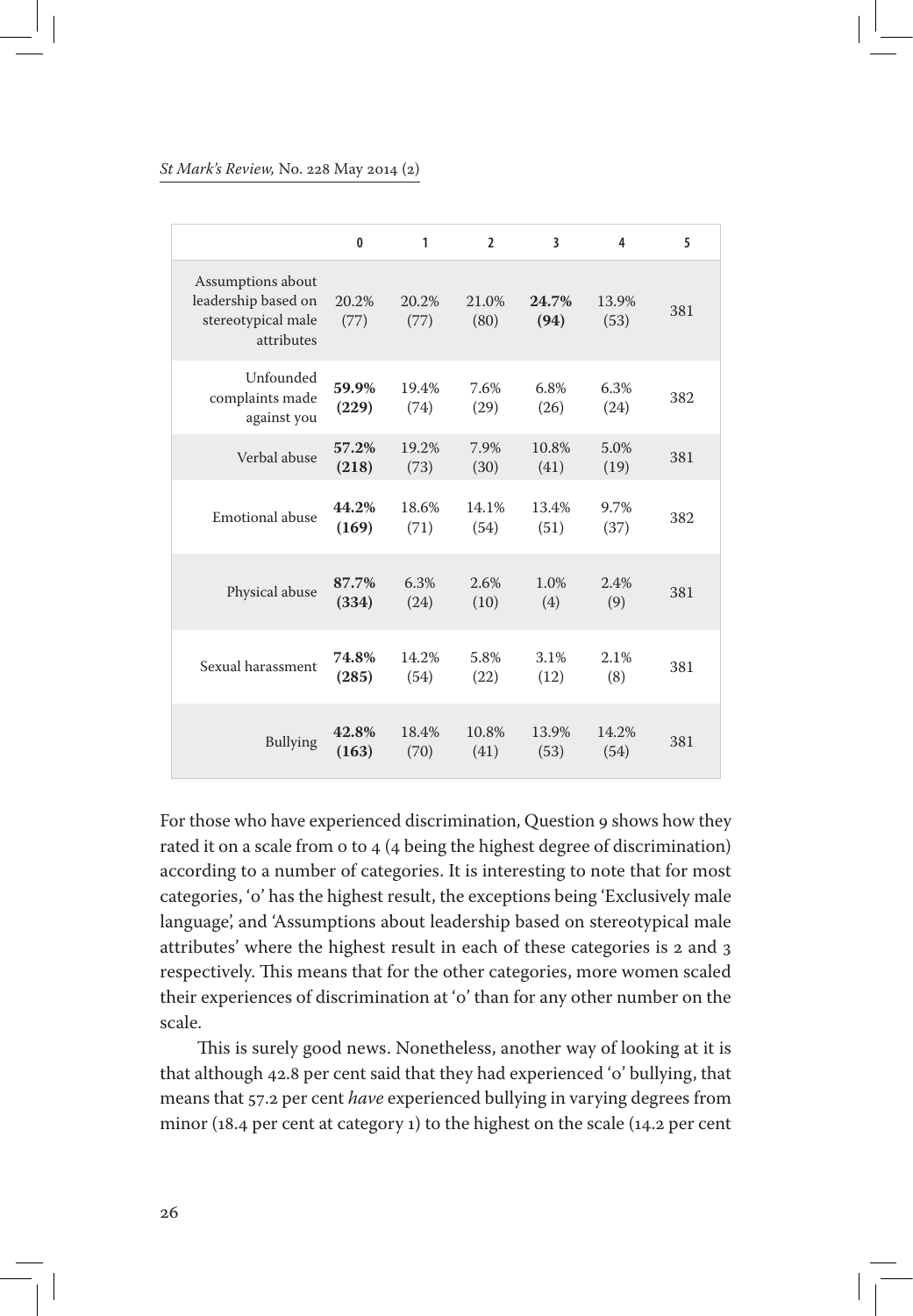at category 4). 'Bullying' and 'Exclusively male language' are the top two at the high end of the scale.

For those ordained women who indicated that they have experienced discrimination, a follow-up question was designed to find out where this discrimination was coming from. In part this was to challenge assumptions, for example, that it is only from men, or only from the laity. As Question 10 shows, discrimination comes from women as well as men, clergy as well as laity, although 'Fellow male clergy' and 'The hierarchy of the church' rate as the highest sources.

**Q10: If you have experienced any of the forms of gender discrimination listed in the previous question, please indicate on a scale of 0 to 4 where the discrimination has come from. 0 = no experience of discrimination from this source to 4 = high level of discrimination from this source):**

|                                                                    | $\mathbf{0}$   | 1              | $\overline{2}$ | 3             | $\overline{\mathbf{4}}$ | 5   |
|--------------------------------------------------------------------|----------------|----------------|----------------|---------------|-------------------------|-----|
| Male lay members<br>of the church                                  | 34.0%<br>(119) | 25.4%<br>(89)  | 18.0%<br>(63)  | 13.4%<br>(47) | 9.1%<br>(32)            | 350 |
| Female lay<br>members of the<br>church                             | 32.9%<br>(115) | 28.0%<br>(98)  | 17.4%<br>(61)  | 15.4%<br>(54) | 6.3%<br>(22)            | 350 |
| General laity                                                      | 50.7%<br>(170) | 30.1%<br>(101) | 11.9%<br>(40)  | 6.3%<br>(21)  | 0.9%<br>(3)             | 335 |
| Fellow male clergy                                                 | 27.2%<br>(95)  | 28.1%<br>(98)  | 16.6%<br>(58)  | 18.1%<br>(63) | 10.0%<br>(35)           | 349 |
| Fellow female<br>clergy                                            | 69.0%<br>(234) | 15.3%<br>(52)  | 8.0%<br>(27)   | 5.0%<br>(17)  | 2.7%<br>(9)             | 339 |
| The hierarchy of<br>the church (those<br>in authority over<br>you) | 41.5%<br>(145) | 20.6%<br>(72)  | 13.8%<br>(48)  | 12.0%<br>(42) | 12.0%<br>(42)           | 349 |
| Family members                                                     | 83.0%<br>(288) | 8.6%<br>(30)   | 4.0%<br>(14)   | 2.6%<br>(9)   | 1.7%<br>(6)             | 347 |

In a 20-year follow-up survey, one question of interest is whether experiences of discrimination have lessened over time. Is it a thing of the past, or has discrimination at least decreased considerably, for ordained women?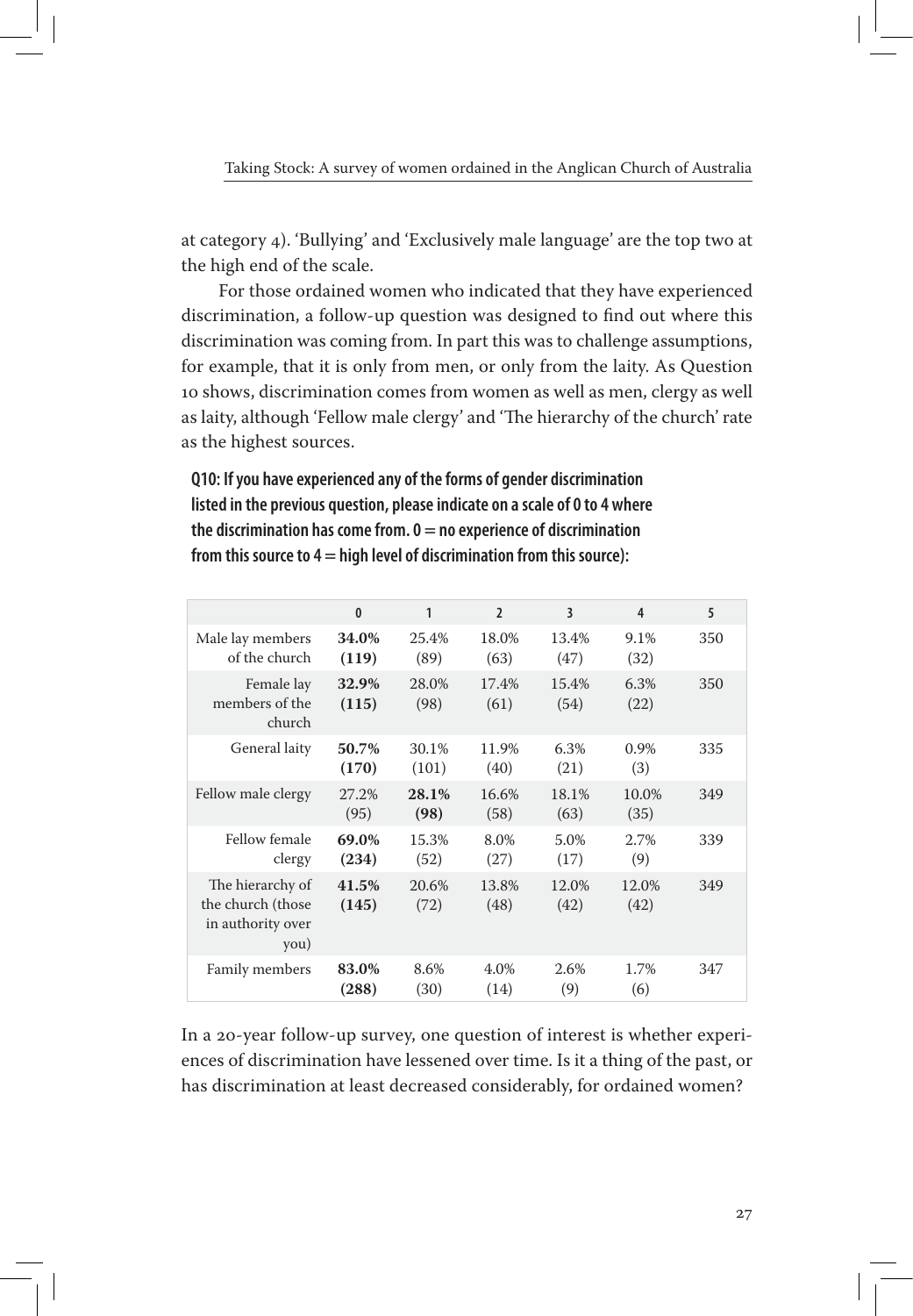Surprisingly, Question 11 shows that it is alive and well: 60.6 per cent say they have experienced it 'Within the last 5 years'.

**Q11: If you have experienced any forms of gender discrimination, when did this mainly occur? (You may select more than one answer if necessary)**

| <b>Answer Options</b>                                | Response %        | <b>Response Count</b> |
|------------------------------------------------------|-------------------|-----------------------|
| Within the last 5 years                              | 60.6%             | 189                   |
| 6 to 10 years ago                                    | 35.3%             | 110                   |
| $11 - 20$ years ago                                  | 30.1%             | 94                    |
| More than 20 years ago                               | 17.3%             | 54                    |
| You are welcome to comment further on this question. |                   | 105                   |
|                                                      | answered question | 312                   |
|                                                      | skipped question  | 123                   |

There are a few reasons why there may be a high percentage response for 'the last 5 years'. First, for those women ordained in the last 5 years, 100 per cent of the discrimination they may have experienced will be during that period. Nevertheless, as the tables below show, only 27.4 per cent of deacons and 23.2 per cent of priests were ordained in the last 5 years. Therefore, this can be only a partial explanation.

#### **Q12: How many years have you been ordained to the diaconate?**

| <b>Answer Options</b> |                   | Response %        | <b>Response Count</b> |
|-----------------------|-------------------|-------------------|-----------------------|
|                       | Less than 5 years | 27.4%             | 20                    |
|                       | $5 - 10$ years    | 27.4%             | 20                    |
|                       | $11 - 20$ years   | 28.8%             | 21                    |
|                       | $21 - 30$ years   | 16.4%             | 12                    |
|                       |                   | answered question | 73                    |
|                       |                   | skipped question  | 362                   |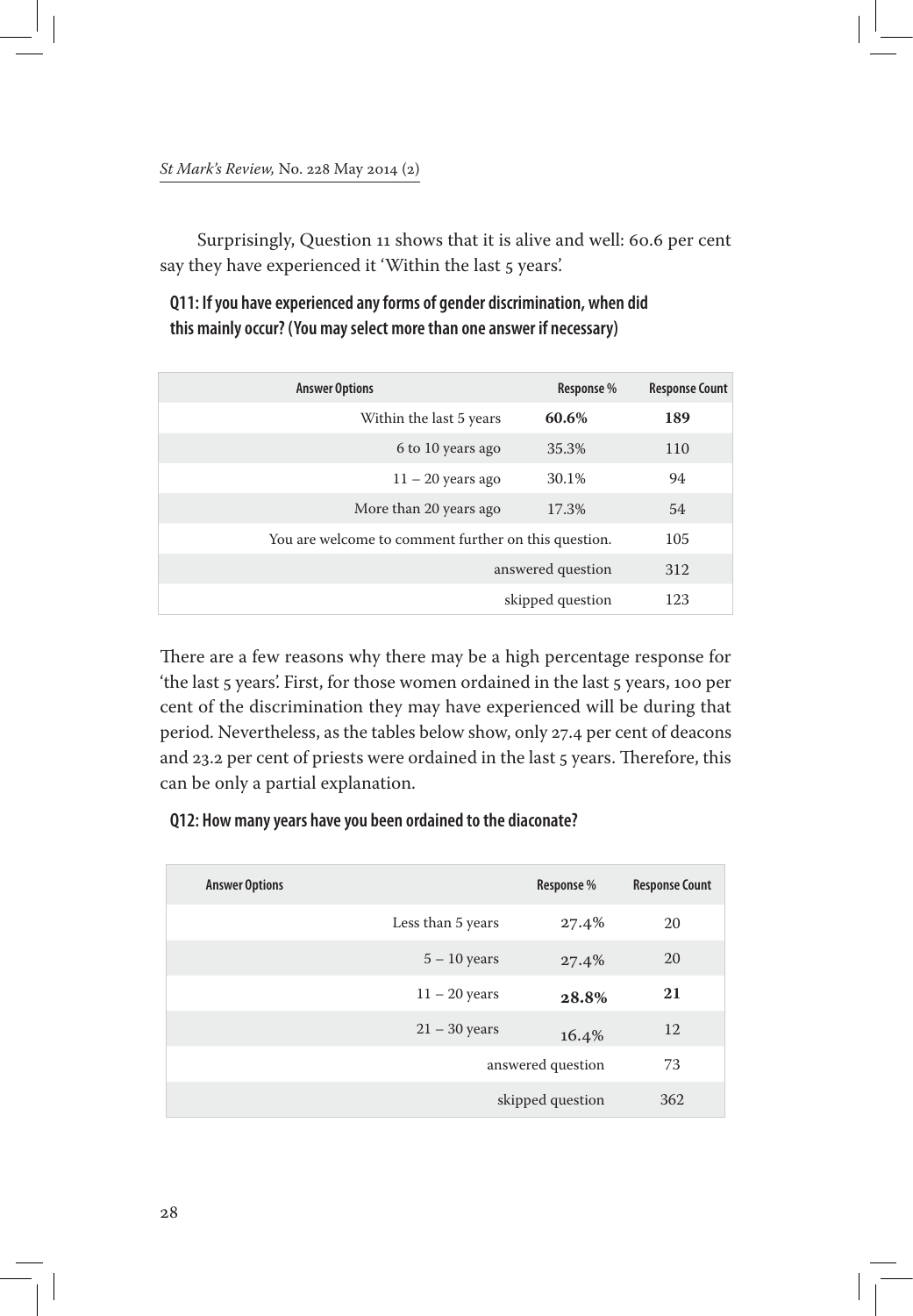| <b>Answer Options</b> |                   | Response %        | <b>Response Count</b> |
|-----------------------|-------------------|-------------------|-----------------------|
|                       | Less than 5 years | 23.2%             | 78                    |
|                       | $5 - 10$ years    | 28.6%             | 96                    |
|                       | $11 - 20$ years   | 48.2%             | 162                   |
|                       |                   | answered question | 336                   |
|                       |                   | skipped question  | 99                    |

#### **Q13: How many years have you been ordained to the priesthood?**

Second, there may be something of a backlash against women's ordination as some of the qualitative data suggests: even in dioceses that ordain women as deacons, priests and bishops, those dioceses also 'house' male clergy who are against the ordination of women, at least beyond that of deacon. Some of these male clergy are reportedly 'rude' and restrict and challenge the ministry of ordained women, although others show respect and grace.

Question 14 was designed to follow through on experiences of discrimination, asking about complaint mechanisms available for those who needed them.

**Q14: Does your current diocese have formal complaint mechanisms which you feel you could trust if you wanted to make a complaint about gender discrimination in the church?**

| <b>Answer Options</b>                                |                | Response %       | <b>Response Count</b> |
|------------------------------------------------------|----------------|------------------|-----------------------|
|                                                      | Yes            | 78.4%            | 268                   |
|                                                      | N <sub>0</sub> | 21.6%            | 74                    |
| You are welcome to comment further on this question. |                |                  | 110                   |
|                                                      | 342            |                  |                       |
|                                                      |                | skipped question | 93                    |

Participants were invited to comment further on this question: 110 did so. Of the comments offered, some reiterated why they answered 'Yes', while most were explanations for why they answered 'No'. While it needs to be kept in mind that the 'No' response makes up only 21.6 per cent of the responses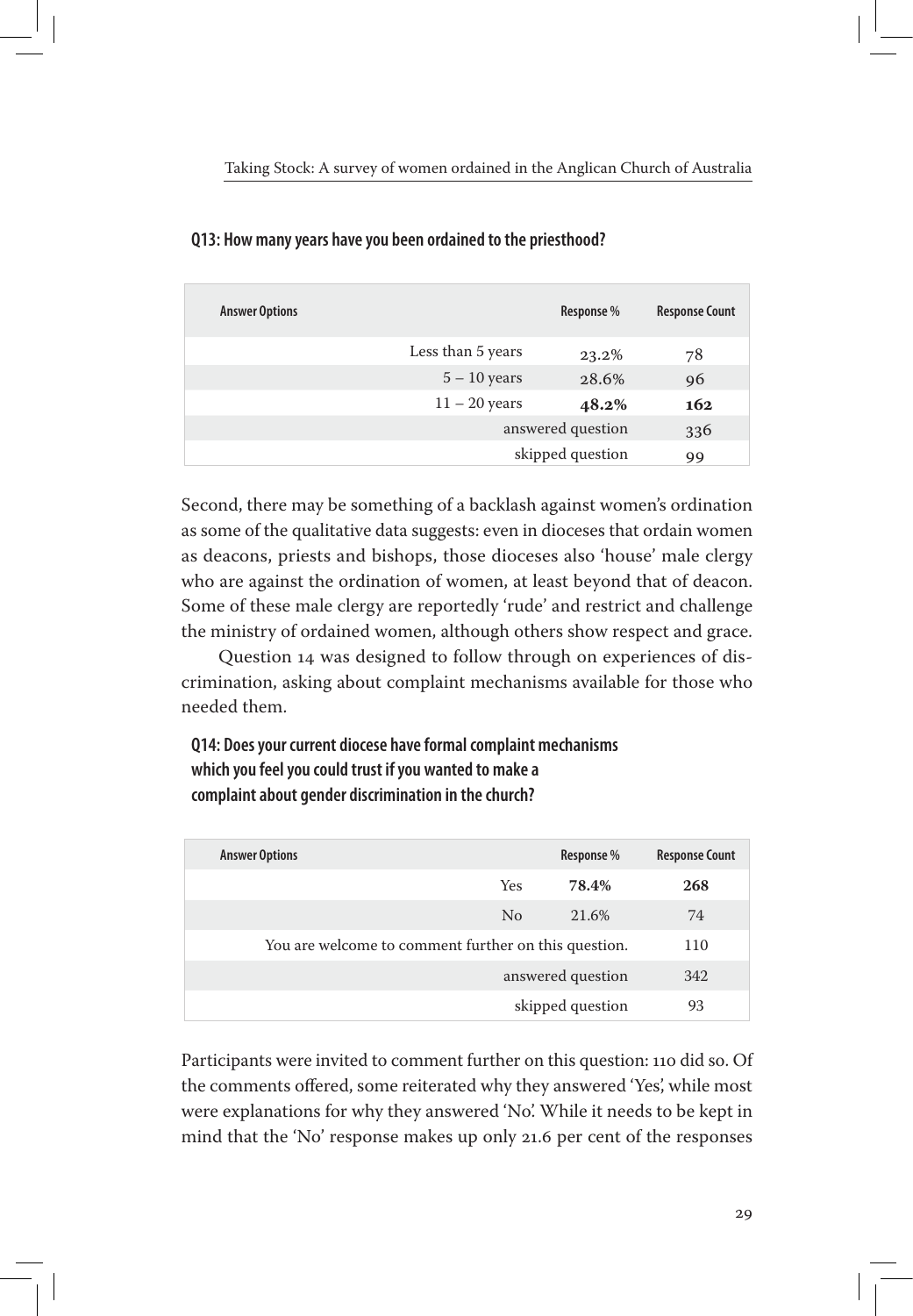overall, the comments in this category are disturbing and require attention if complaints about gender discrimination are to be suitably addressed.

#### *Comments on the 'Yes' response*

- $\bullet$  I feel fully confident in my current diocese that if I was subjected to gender discrimination I would be heard and procedures put in place to investigate and deliver outcomes.
- $\bullet$  I have no complaints about the current leadership of this diocese.
- $\bullet$  In the diocese I now work in I find it is a place where there are many mechanisms available where I would be comfortable to take such issues.
- $\bullet$  I have answered yes, and overall that is the case but there have been cases where the mechanisms have let colleagues down.
- $\bullet$  Our Archdeacon and Bishop are very supportive and open to any conversations.
- $\bullet$  I have never experienced any discrimination in my ministry. However if I ever do, I feel confident that I could speak to my senior minister about it, or speak to our Archdeacon for Women's Ministry, or where appropriate contact the Professional Standards Unit and have my complaint taken seriously.

#### *Comments on the 'No' response*

- $\bullet$  In this diocese, my experience has been that a complaint is likely to bring further mistreatment. The victim ends up being the accused.
- Ѽ Formal mechanisms exist for sexual abuse or harassment, but so did the last Diocese and they didn't work. Even the new legislation on bullying had no teeth and was ineffectual in dealing with the issue. Added to that, the hierarchy didn't think that bullying was possible and were not willing to listen or act. I think my present Diocese is more open to listening, but I find it hard to trust in processes any more.
- $\bullet$  I am told that when we experience problems in this diocese, the bishop and archbishop do not support you – it is your problem.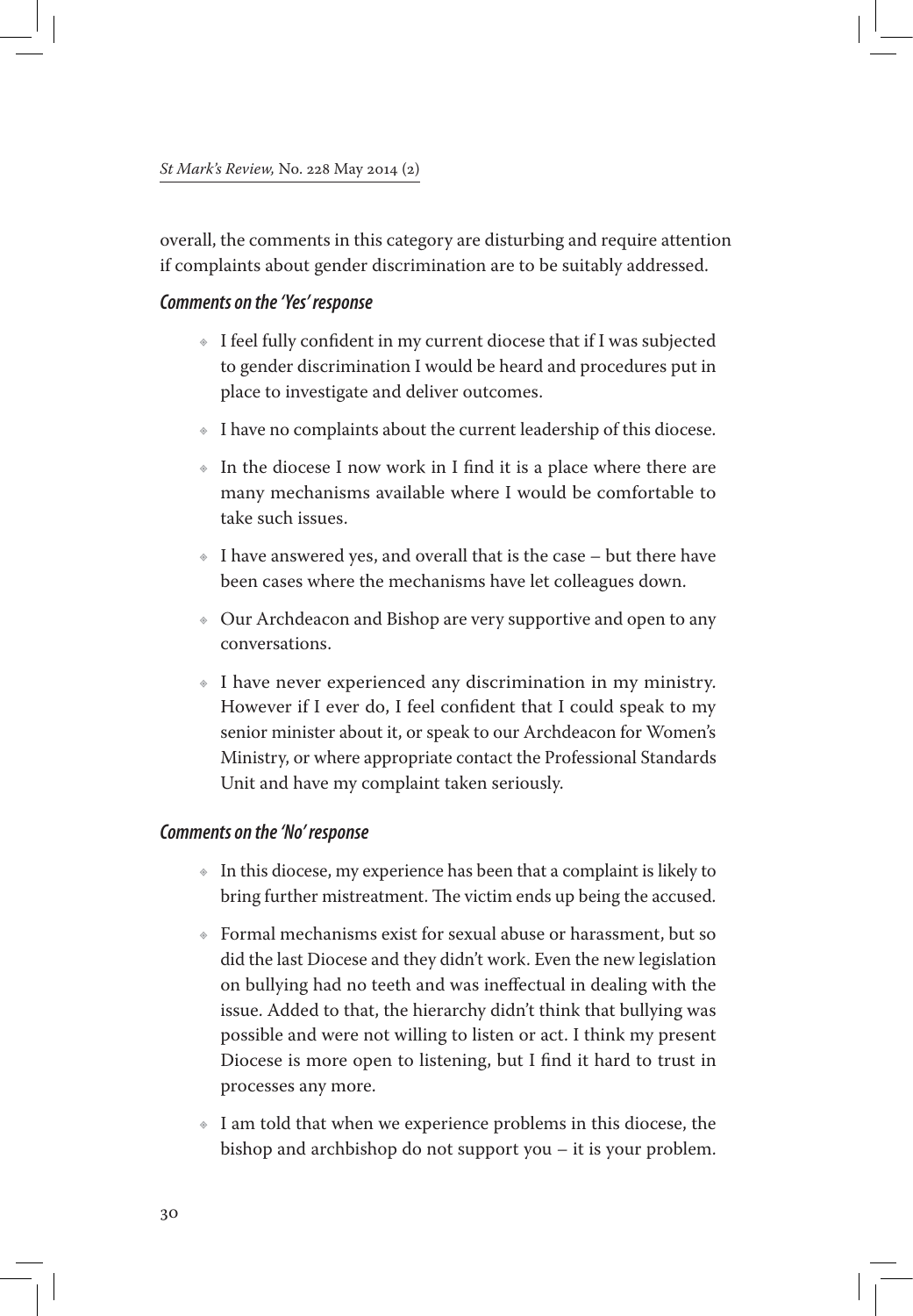The complainants are listened to, but our story isn't heard. I know I have to survive here and highlighting problems will only count against me.

- $\bullet$  If it was an issue of sexual harassment, or other forms of physical or verbal abuse I believe we do have such procedures in place. I don't think there is any process for dealing with attitudinal gender discrimination based on so called Biblical values. That remains sacrosanct in the minds of men (and women) who subsume us because God says so. Fait accompli!
- $\bullet$  I don't know what the diocese has, and I doubt if I would use it – fear of backlash.
- Ѽ When I had reported bullying, the offender was informed. He began to harass me again.
- $\bullet$  It has a system, but until we can go to outside sources (this means a change in the structures so as the church comes under common law and employs priests as employees) there is no real support. I did use our professional standards but when it came to being sidelined there was no suitable process I was able to engage.
- $\bullet$  ... in a previous diocese where clergy were being bullied by their bishop it was clear that the very structures put in place to care for them actually worked against them.
- Ѽ The mechanism is there but I am not sure about the people in control of the system. I believe that in order to protect people experiencing discrimination, the people reported to should be outside the diocese.
- $\bullet$  I have been advised by those who care about me not to make complaints when I have experienced discrimination, as they would adversely affect my career and my safety in ordained ministry.
- Ѽ No, because it involves people within the hierarchy too concerned about 'my dirty laundry' being aired. The major person involved is clever and would twist the stories to being my weaknesses in ministry, rather than taking responsibility.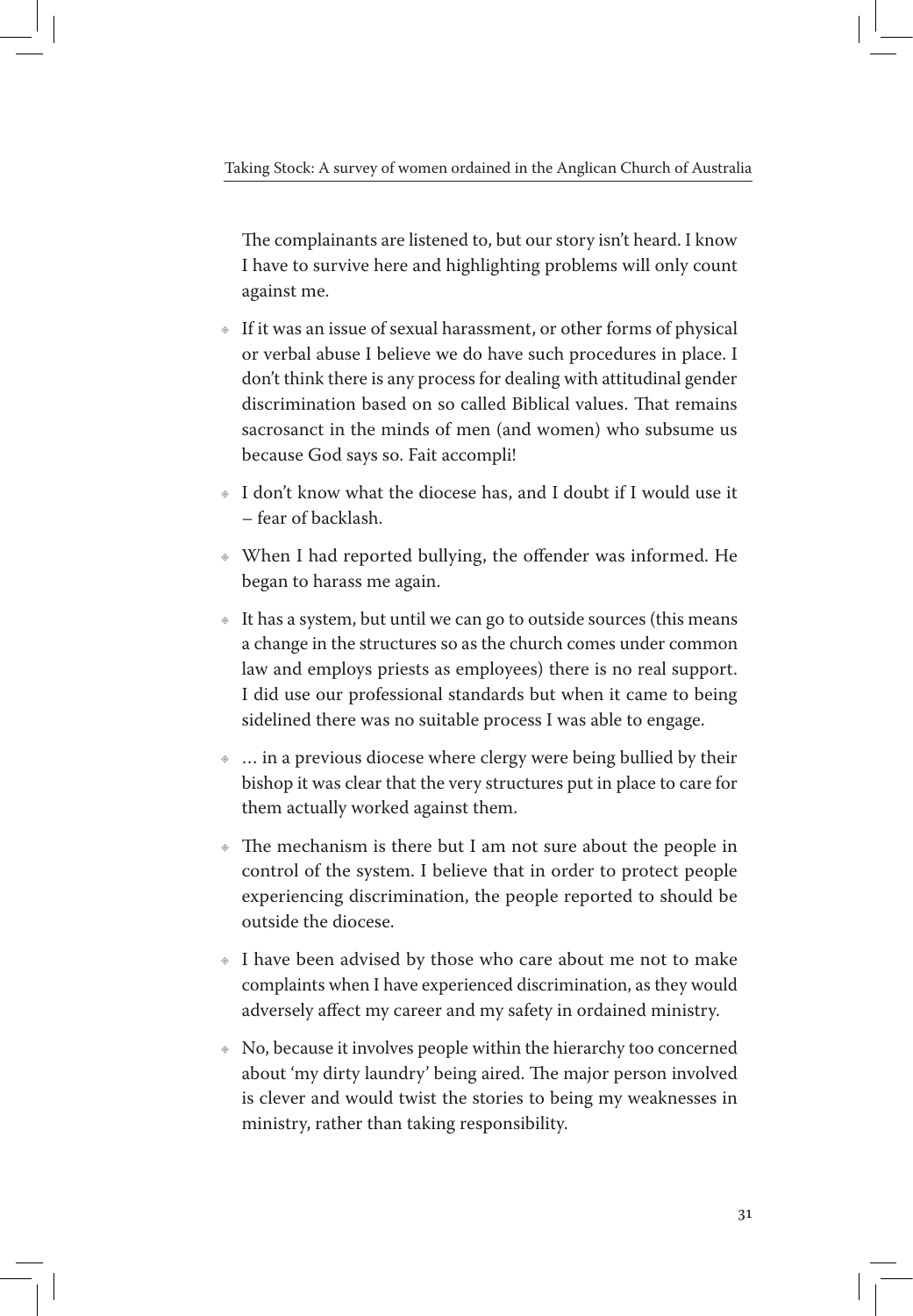- Ѽ There is a well-formed boys' club at the top. There is no confidentiality.
- $\triangle$  Our diocese is so small that it would be difficult to trust confidentiality. I would fear further isolation and retribution later.

Question 15 asked where ordained women find support when the going gets tough. In the online survey, the support networks they were to choose from were presented in a vertical list. As they chose '1', it would move to the top of the list. When the results were printed out, the list is across the page and the resultant table can easily be confused with previous ones where 1 is at the lowest end of the scale. Be careful, therefore, to read this table as number 1 referring to the highest level of support and number 6 as the lowest.

Further, the column after '6' is the N/A column – which respondents chose if that source of support was not applicable to them.

|                          | 1              | $\overline{2}$ | 3             | $\overline{4}$ | 5             | 6                 | N/A            | Rating<br>Average | Rating<br>Count |
|--------------------------|----------------|----------------|---------------|----------------|---------------|-------------------|----------------|-------------------|-----------------|
| Family                   | 36.8%<br>(120) | 13.2%<br>(43)  | 12.6%<br>(41) | 7.4%<br>(24)   | 3.1%<br>(10)  | 4.9%<br>(16)      | 22.1%<br>(72)  | 2.25              | 326             |
| Friends                  | 16.6%<br>(54)  | 28.2%<br>(92)  | 18.1%<br>(59) | 11.0%<br>(36)  | 4.9%<br>(16)  | 1.8%<br>(6)       | 19.3%<br>(63)  | 2.57              | 326             |
| Spiritual<br>Director    | 19.6%<br>(64)  | 16.3%<br>(53)  | 18.4%<br>(60) | 14.1%<br>(46)  | 6.1%<br>(20)  | 0.9%<br>(3)       | 24.5%<br>(80)  | 2.65              | 326             |
| Colleague                | 11.3%<br>(37)  | 22.7%<br>(74)  | 21.2%<br>(69) | 22.7%<br>(74)  | 5.8%<br>(19)  | 2.5%<br>(8)       | 3.8%<br>(45)   | 2.96              | 326             |
| Counsellor               | 4.9%<br>(16)   | 6.4%<br>(21)   | 7.7%<br>(25)  | 12.9%<br>(42)  | 22.1%<br>(72) | 5.8%<br>(19)      | 40.2%<br>(131) | 3.97              | 326             |
| Formal church<br>network | 2.2%<br>(7)    | 2.8%<br>(9)    | 6.8%<br>(22)  | 7.1%<br>(23)   | 15.4%<br>(50) | 28.3%<br>(92)     | 37.5%<br>(122) | 4.85              | 325             |
|                          |                |                |               |                |               | answered question |                |                   | 326             |
|                          |                |                |               |                |               | skipped question  |                |                   | 109             |

#### **Q15: If you have encountered gender discrimination in your ministry, what support networks have been most helpful? Please rank the following according to their helpfulness or select the box on the right for N/A if you have not used this source:**

Survey participants were invited to add other support networks not listed above. These included: Supervisor in Ministry, the Deanery, Parish wardens, Combined Church leaders group, Field committee, peer support groups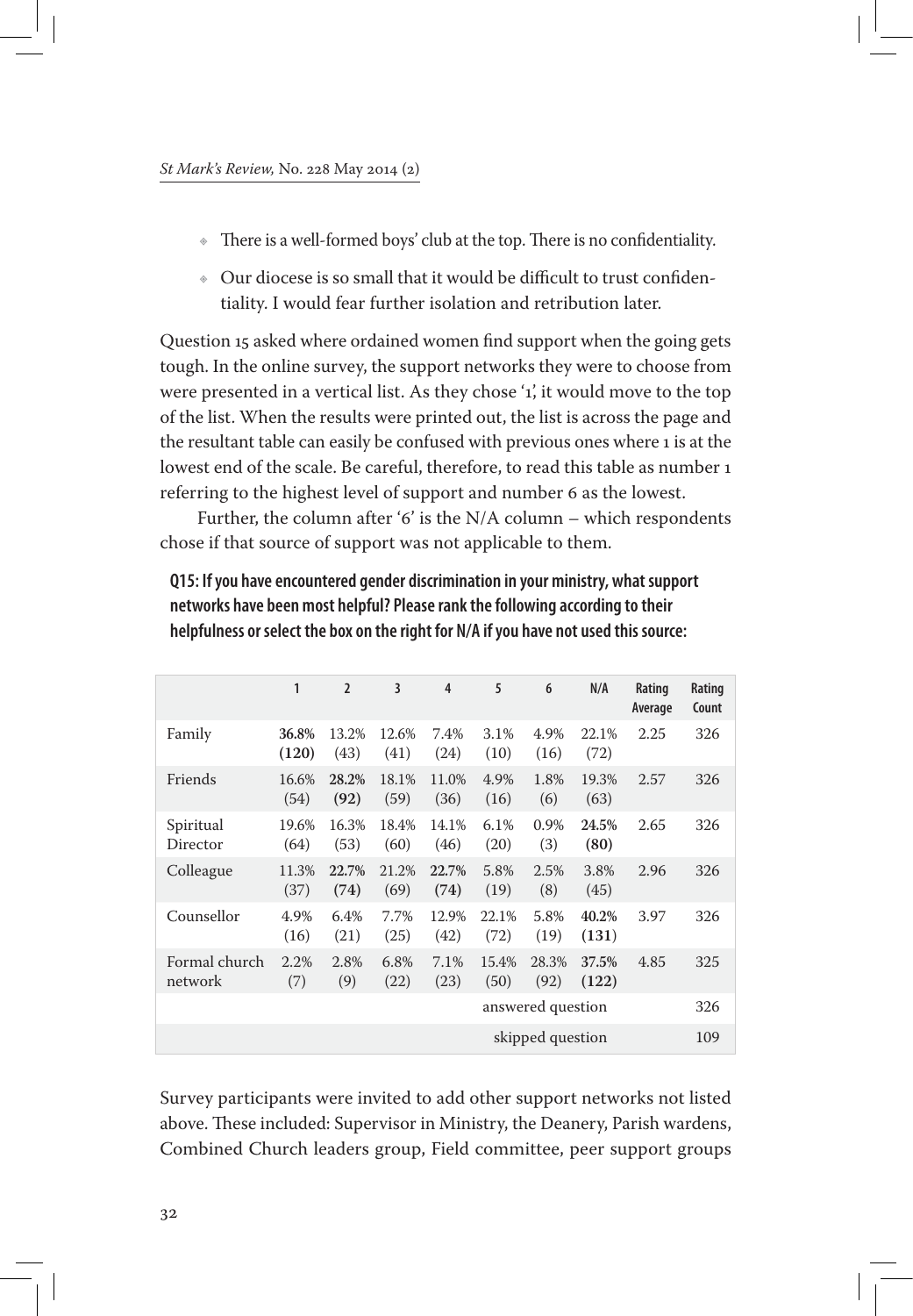(formal and informal), retreat director, spiritual director, Minister's fellowship, Third Order Franciscans, their Bishop, and women in ministry groups.

Although women have been ordained to the priesthood in the Anglican Church of Australia for over 20 years now, 77.3 per cent of respondents still believe that changes are needed for ordained women to be more fully accepted:

**Q16: In your assessment, does the Anglican Church of Australia need to make changes to allow ordained women to minister more effectively and with a greater sense of acceptance?**

| <b>Answer Options</b> |     | Response %        | <b>Response Count</b> |
|-----------------------|-----|-------------------|-----------------------|
|                       | Yes | 77.3%             | 280                   |
|                       | No  | 22.7%             | 82                    |
|                       |     | answered question | 362                   |
|                       |     | skipped question  | 73                    |

Two follow up questions allowed the 'Yes' and 'No' respondents to comment further. Those who said 'Yes' were taken in the online survey to the following question:

#### **Q17: What do you see as the most significant changes that need to be made?**

| <b>Answer Options</b> | <b>Response Count</b> |
|-----------------------|-----------------------|
|                       | 277                   |
| answered question     | 277                   |
| skipped question      | 158                   |

By far the most frequent concern in these responses was for the ordination of women in all dioceses of the Anglican Church of Australia, and at all levels of the ordained ministry. This theme will be presented first, followed by others in roughly descending order: a greater acceptance, valuing and recognition of women clergy; cultural and structural changes; inclusive language; a better theology of the diaconate and better complaint mechanisms.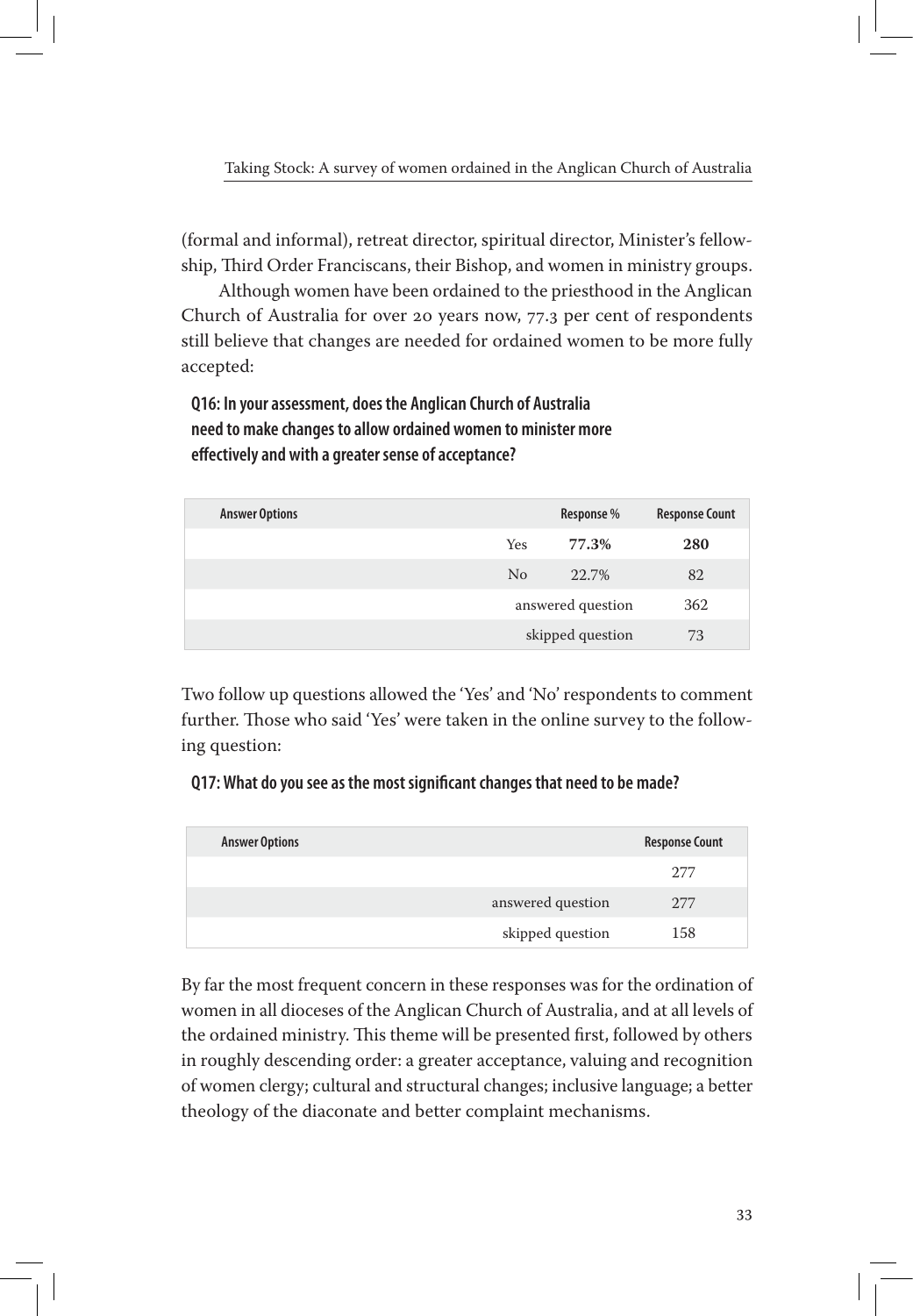#### *The ministry of women needs to be accepted and respected in all dioceses*

- $\bullet$  So that women living in those dioceses, who have a sense of call to the ordained ministry, can apply for acceptance in their own dioceses.
- $\bullet$  So that women in all of the dioceses of Australia can be free to answer God's call into ordained ministry.
- $*$  It gets in the way. On the occasions where I have presided in a place where women are not ordained, it is the fact that I am a woman which is noted not the 'wholeness' of the worship or the reflection (homily). I find this sad. In my diocese it is just so normal.
- $\triangleq$  Only rectors can vote at Synod. Women cannot be rectors [in my diocese] therefore women in ministry are under-represented at Synod. Women should be able to fully use their gifts in ministry in a broader range of contexts with greater leadership opportunities and pathways.
- Ѽ Some dioceses do not recognise that women can be called by God to a ministry similar to men. Better theology might help! Active women priests/deacons teaching in theological colleges may be useful.
- Ѽ There are Dioceses in Australia who officially limit the ministry of women or they do not ordain women or appoint ordained women. I believe this is not biblical and our Church is poorer for not having these women using their gifts to God's glory. Further, the Church is disobedient to God's calling of these women. So a change in our understanding of Scripture is needed, and moving ahead with excellent dialogue and discussion.
- Ѽ Some dioceses do not even recognise women's God-given gifts and the vocations to which they are called. This is not just an organisational issue but a spiritual one.
- Ѽ Recognition consistent across the dioceses. My ordination could prove to be a limiting effect on my husband's employment choices. If he were to be posted within the Sydney Diocesan area, or other Diocesan areas who do not recognise or support women's priestly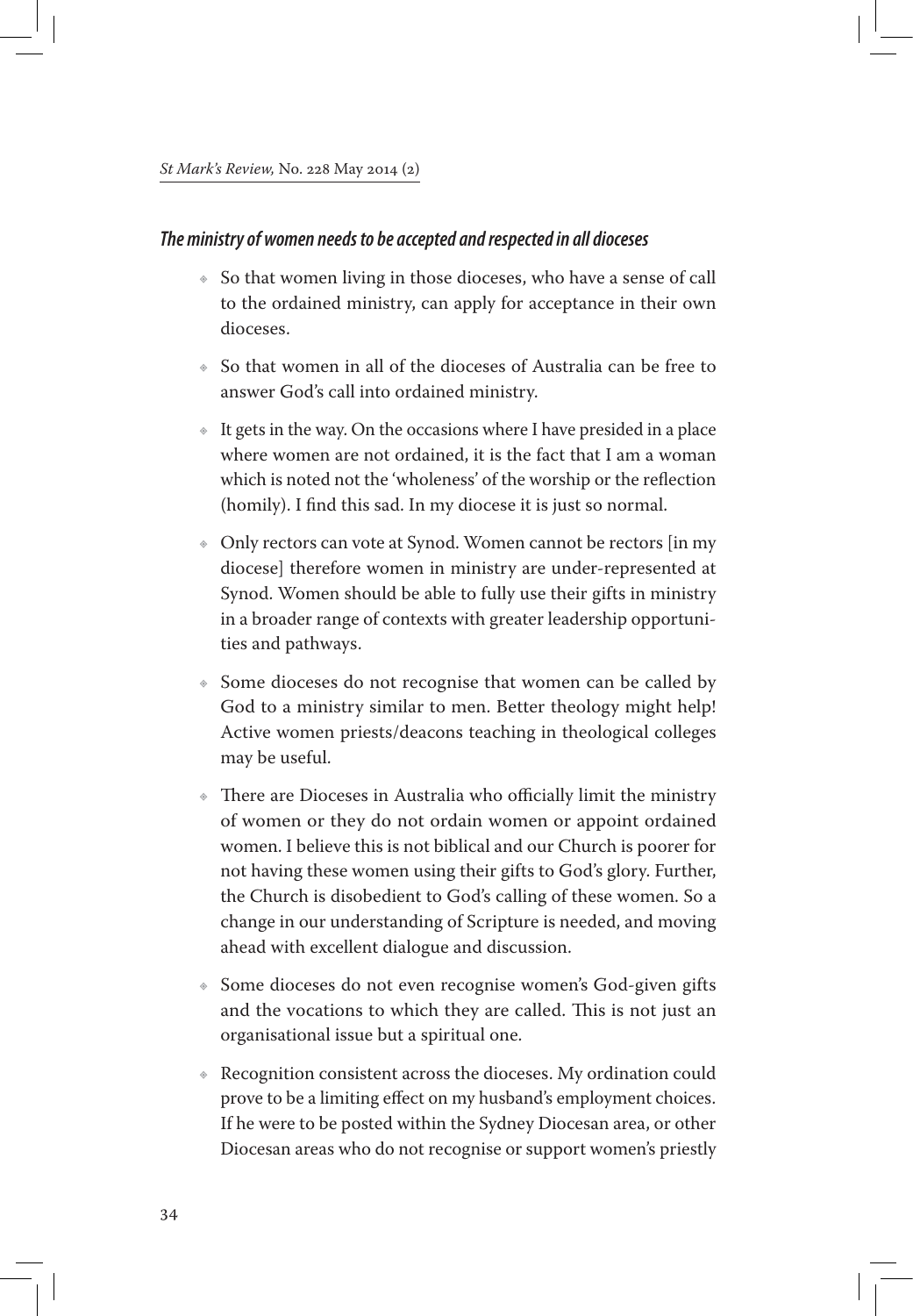ordination, he would be forced with having to decide between accepting the posting and having me remain in another diocese where I can exercise my ordination, or declining the posting and risk damaging his career prospects.

- Ѽ If clergy who do not believe in the ordination of women go to work in a Diocese that ordains women, they ought to agree to work respectfully alongside the women of that Diocese.
- $\bullet$  In Melbourne over the last 5 years, there seems to be a growing group of young ordained men (say 25–35) who see priesthood as a male vocation. This is not acceptable within the Melbourne diocese and I would like to think that someone is pulling them into line and being clear about the bottom-line in Melbourne.

#### *A greater acceptance, valuing and recognition of women clergy*

- $\triangleleft$  When there is more valuing of women's ministry then male priests can learn from female priests and vice versa. I have learnt a lot from my male clergy colleagues and I hope that they have also learnt from me. This has been possible because amongst clergy in my diocese I felt very valued and supported.
- Ѽ The 'boy's club' attitude does not help the ministry of woman because of its exclusive thinking. The Church needs to hear what women have to say in ministry and be more respectful instead of 'Let's just humour her!'
- Ѽ Gender inclusive education for clergy. The dominant discourses among clergy are so antiquated and androcentric that we know people in mainstream workplaces and universities would be shocked to hear how backward our approaches are. We need women with some fight in them in positions of leadership, not just women promoted because they support the status quo.
- Ѽ All clergy need training as to how to be inclusive team players!! There needs to be a way of airing difficulties early on and receiving help addressing them before they become insurmountable. It would be helpful to feel heard and appreciated.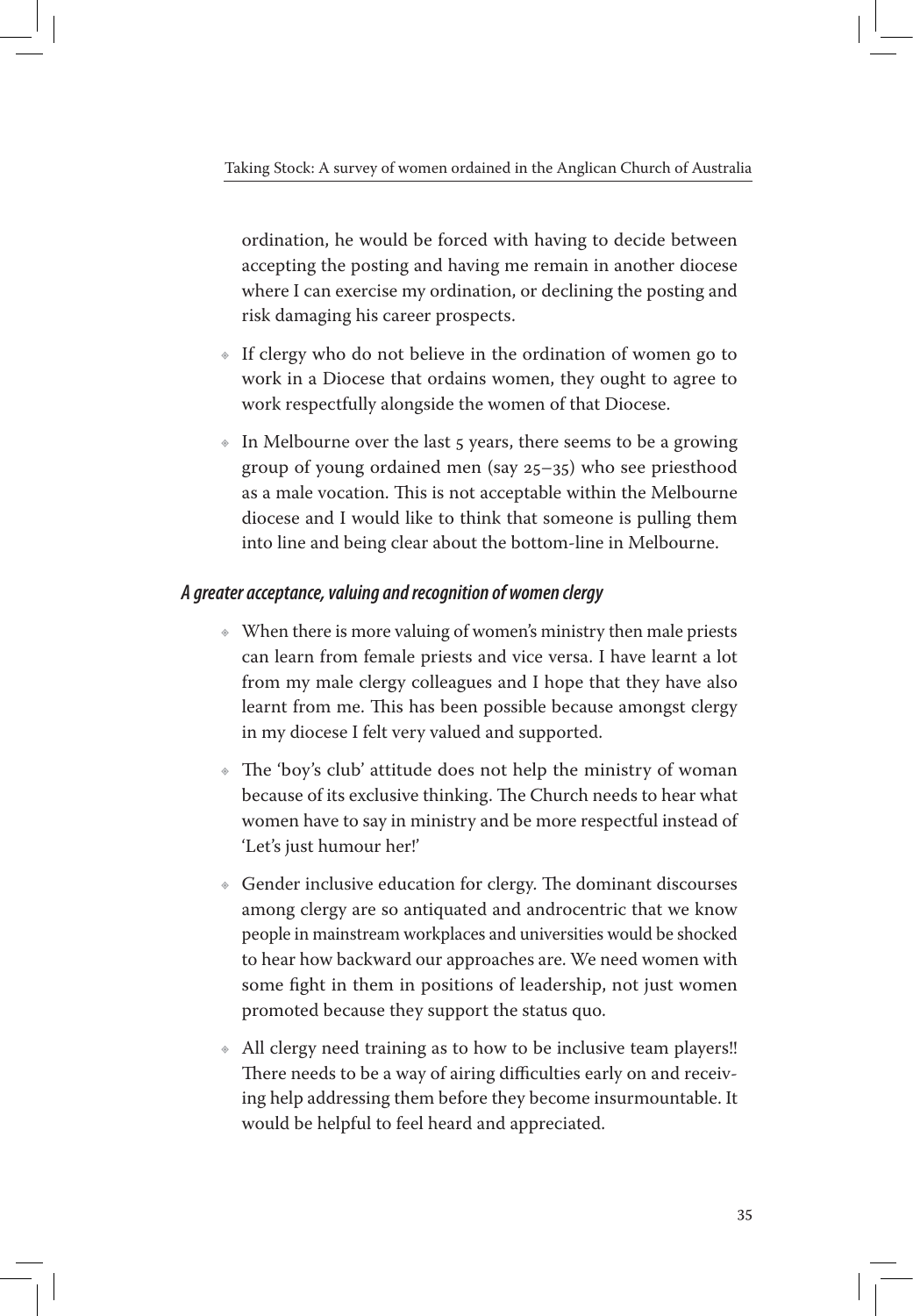- Ѽ Greater awareness of underlying kyriocentric models in which we operate.
- $\triangle$  A change of attitude and teaching in those theological colleges and dioceses that promote the value of the male and diminish the value and role of the female. The courage of our convictions to elect a female diocesan bishop.
- $\triangle$  The press is telling us that the older person and the female person are being discriminated against in the workforce. As many of us women in the church are older, it means that we are invisible. Many women clergy are in part time work while the full time 'better' parishes are earmarked for male, especially younger male, clergy.
- $\bullet$  Mostly it is a cultural thing which will take generations to change. However, a greater acceptance, valuing and recognition of women priests within the diocese and by male/senior clergy can begin now.
- Ѽ Promoting recognised, talented women at theological colleges: scholarships; Archbishop's appointments to parishes or committees to positively discriminate for women; and, career advancement/ planning/mentoring by older permanent deacons and priests to younger ones.

#### *Other cultural and structural changes needed*

- Ѽ We need to care about each other across ministry units. The church processes are brutal in general, for men as well as women. For women who came into ministry at a later age, they often had no patience for such politics. However if both men and women fail to insist on church being at least as accountable as its 'Not for Profit' agencies there will be no change.
- Ѽ More consideration needs to be made when newly ordained women are sent out in curate placements. The formation program is somewhat shielded and very gender inclusive, although some bullying occurs at this level also. But not enough research is done into placements, with most placements being decided on a purely financial basis. It seems as though no consideration is made for style of ministry or even personality types. Bullying and abuse which is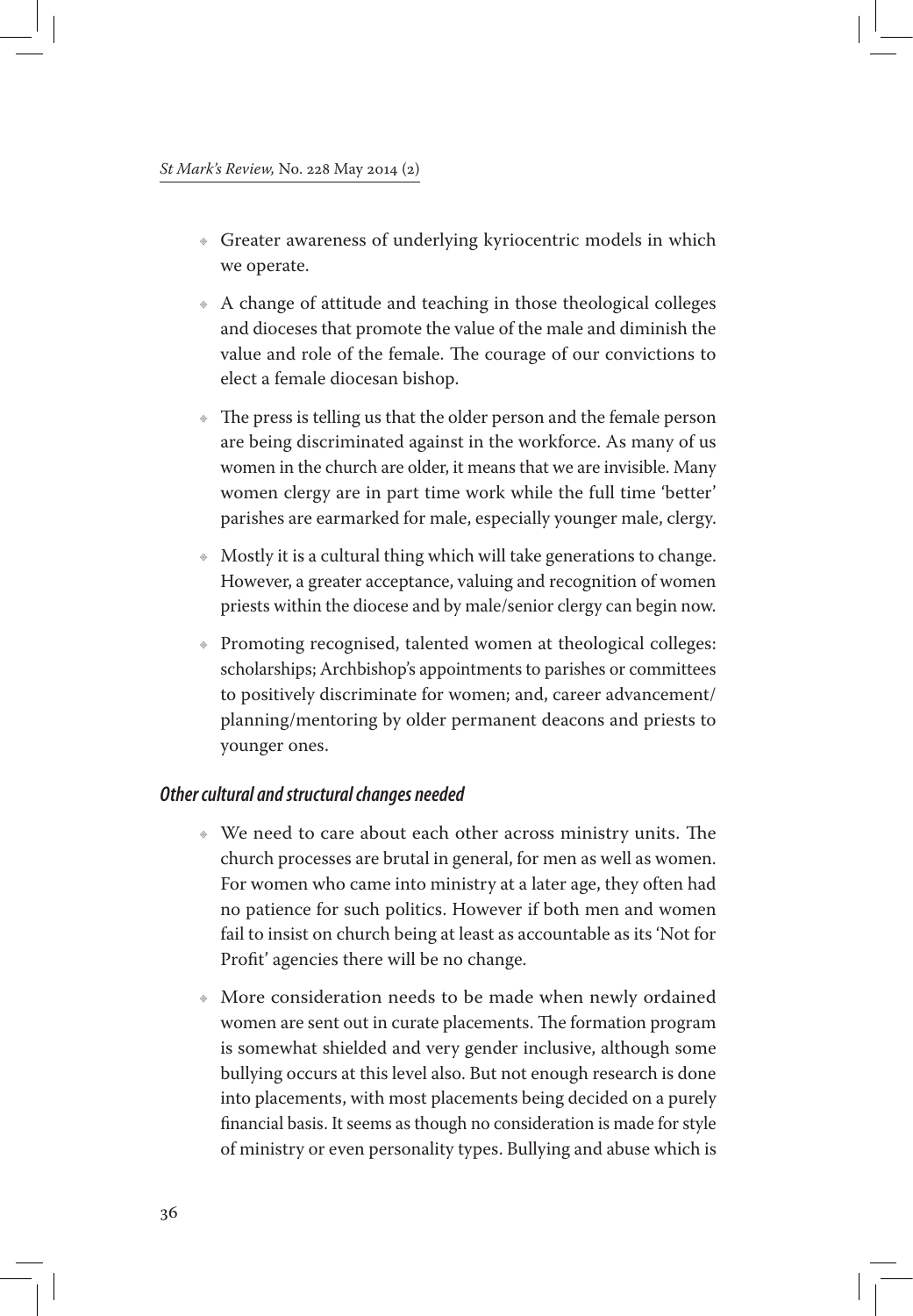not physical or sexual is routinely dismissed and lessened. There needs to be recognition that this systematic abuse is taking place and then maybe something positive can be done.

- $\triangleq$  Conferences and Synods need to have childcare facilities or allowances. Women's stipends should not be assumed to be 'pocket money' but be a living allowance for their family.
- Ѽ Changes in expectations and attitudes are needed among some of the laity.
- $\triangleq$  The structures and culture of the church remain strongly masculine and force a certain way of being which denies some of the gifts, especially relational, which women have to offer.
- $\bullet$  I think the changes that need to be made are not just about woman being accepted but also about the style and engagement of ministry *per se*. There is a great deal of life and wisdom in the Anglican ways, and we might do well to re-engage some of the depth of that in a contemporary setting.
- Ѽ As with other hard-won rights in our church and society, we need to be continually vigilant and mindful of discrimination – calling for equity not only between women and men, but among cultures, the poor, mentally ill, the marginalised, voiceless and the vulnerable.
- Ѽ Change should be to have more indigenous people. I am the only indigenous woman up here.
- $\bullet$  In a shrinking church people are fearful and default to conventional male protector models of preferred leaders. This is deep spiritual and emotional stuff which needs ongoing theological work to unpick the fabric of many centuries of patriarchal religion and language and create something genuinely new.
- $\triangleq$  The church remains a very patriarchal institution with masculine leadership models. Perhaps when we have had women diocesan bishops for 20 years, there may be some change. The danger is that women bishops will be constrained by the rigid structures and rules and perpetuate a masculine model.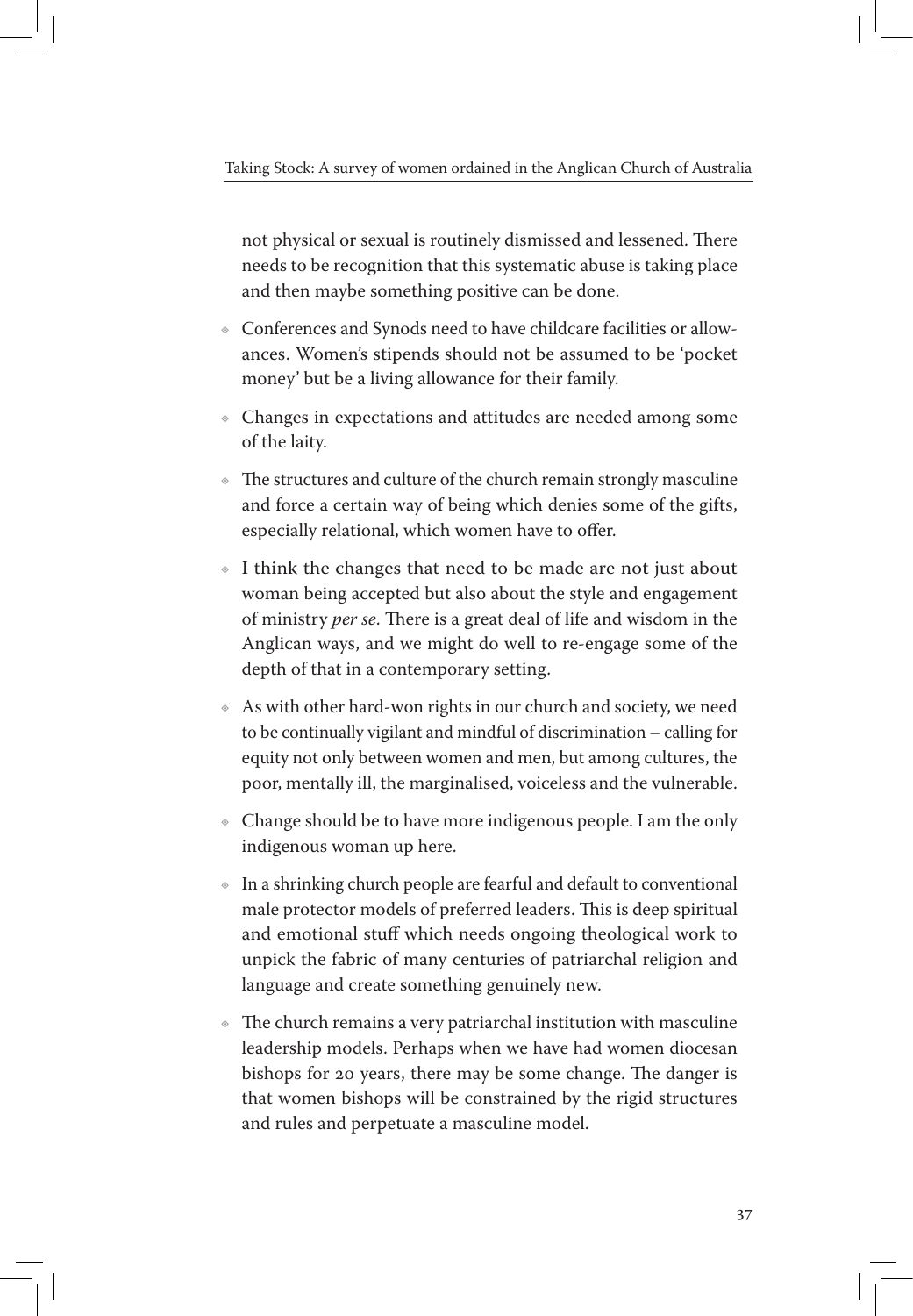$\bullet$  In my Diocese the change is coming with the new generation of women (and men) newly ordained. They are bold and confident, they do not/will not carry the 'baggage' of previous generations or put up with excuses for behaviour that fails to accept mutual respect for women and men in shared ministry and positions. They need to be heard, seen and supported.

#### *Clergy Titles/ 'Father'*

- Ѽ Remove the term 'Father'.
- $\triangleleft$  Need to seriously consider the use of non gender-specific titles. This would mean men letting go of 'Father'. This seems far from possible but would mean that these men were serious about gender equality. In this diocese the Archbishop has sent out guidelines about titles and has outlawed 'Reverend' and suggested that the most suitable title for female clergy be Mrs or Ms depending on marital status!
- Ѽ Males are addressed as Father. There is no equivalent respectful address for a woman priest.
- $\triangle$  That in all official documents and conferences, the title of 'The Rev'd' be applied to all ordained priests and deacons, even if some enjoy being referred to by the title 'Father' or 'Mother'.

#### *Inclusive language*

- Ѽ Inclusive language is essential! Clergy and laity need to be educated about inclusive language and discrimination and understand that this is an issue of justice rather than dismissing it as 'politically correct'.
- Ѽ Language. Restricting God to male language is a crime.
- Ѽ Some recognition that the primary understanding of the ethos of the church remains masculine. For example, inclusive language will only become the natural default position when women and men are seen as equally important in incarnating the faith.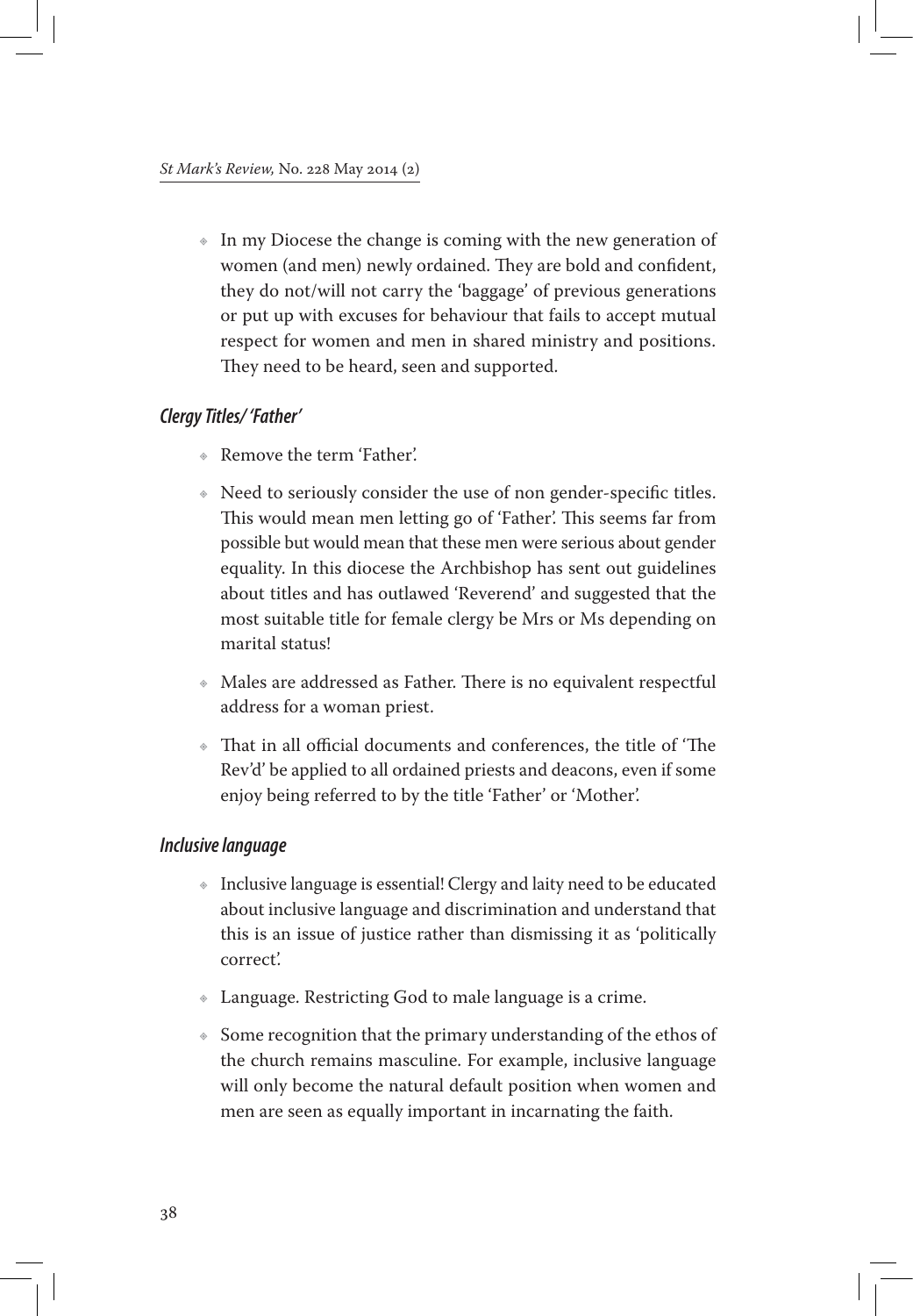- $\bullet$  Inclusive language in liturgy, hymns and songs, clergy correspondence and speech.
- Ѽ Recognition of the way language, clergy titles and appointment of senior leaders all shape the church's attitudes to women as clergy. I think we need to be much more rigorous about our language, especially official and liturgical language.

#### *Better complaint mechanisms*

- $\triangleq$  This is not only for women, but proper mechanisms for investigating complaints are needed, out of 'church control'.
- Ѽ A complaints system where anonymity can be guaranteed.
- Ѽ Effective legislation/procedures for reporting and following up bullying allegations where the victim is protected from the bully. These need to have 'teeth' so that something can be done about the situation and where there is real care and accountability.
- $\triangle$  The Church needs to hold its clergy accountable for the bullying – both overt and covert – that persists. It also needs to follow through meaningfully on complaints of bullying and harassment instead of 'shifting deck hairs on the Titanic' and sweeping things under the carpet.

#### *Better theology and respect for the diaconate*

- $\bullet$  More education regarding the role of permanent deacons, who are mostly female. Some are in the workforce, but many are retired/ semi-retired from other occupations.
- $\bullet$  For the deacons there needs to be acceptance of their ministry and leadership in working as a team in their parishes, so that they are not seen as a sub-clergy person. The ministry of the permanent deacon needs to be better understood.
- $\triangle$  Women should be in positions where they are paid properly there are a lot of unpaid female deacons doing a fantastic job.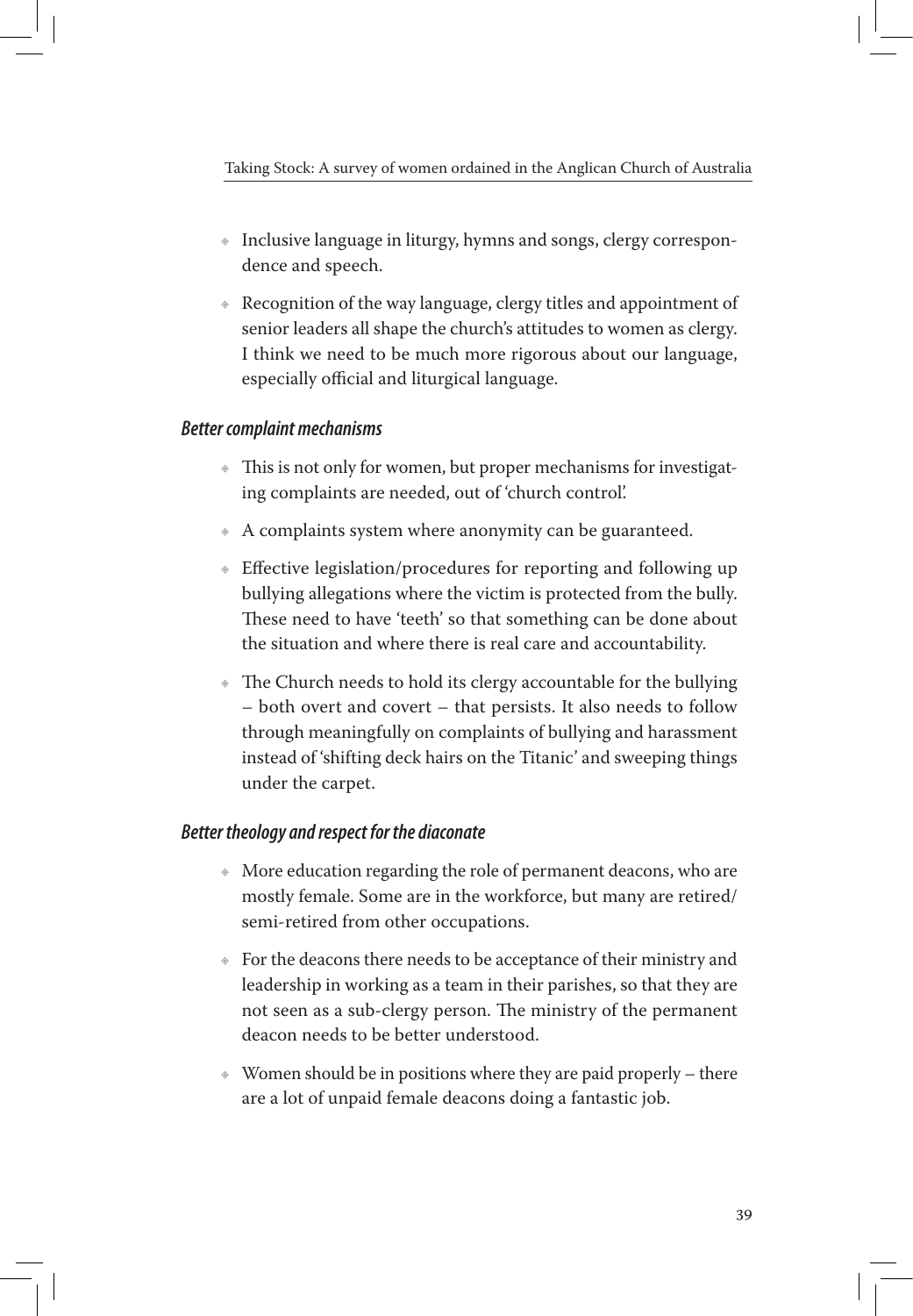$\triangle$  Permanent/Vocational deacons need to be paid for the work they do – not classed as 'non-stipendiary' as many are. I can only speak from a Deacon's point of view. There needs to be a great deal of education done to define a Vocational Deacon's role in the Church among Bishops and Priests.

Before moving on, it is worth commenting here about the diaconate in relation to gender. This point has been raised a few times in the survey – whether a greater proportion of female clergy are deacons compared with male clergy, and further, how that relates to stipendiary compared with non-stipendiary positions. These questions cannot be answered by this survey. Nevertheless they are worthy of further pursuit and a starting point is the 'statistics' in *The Australian Anglican Directory* (found under 'Dioceses' in the online version). *The Directory* lists active clergy by gender, by diocese. This does not distinguish between stipendiary and non-stipendiary clergy, but is helpful for seeing the variety of 'answers' to the gender by clergy question by diocese. A sample of the larger dioceses as of December 2013 is as follows:

| <b>Diocese</b>      | Deacons (male) | Deacons (female) | Priests (male) | Priests (female) |
|---------------------|----------------|------------------|----------------|------------------|
| Adelaide            | 5              | 7                | 89             | 24               |
| <b>Brisbane</b>     | 14             | 16               | 166            | 66               |
| Canberra & Goulburn | 8              | 20               | 110            | 42               |
| Melbourne           | 19             | 21               | 293            | 96               |
| Perth               | 6              | 13               | 150            | 44               |
| Sydney              | 240            | 40               | 471            |                  |

To return to the survey results, those who answered 'No' to Q16: 'In your assessment, does the Anglican Church of Australia need to make changes to allow ordained women to minister more effectively and with a greater sense of acceptance?' were taken to the following question for further comment: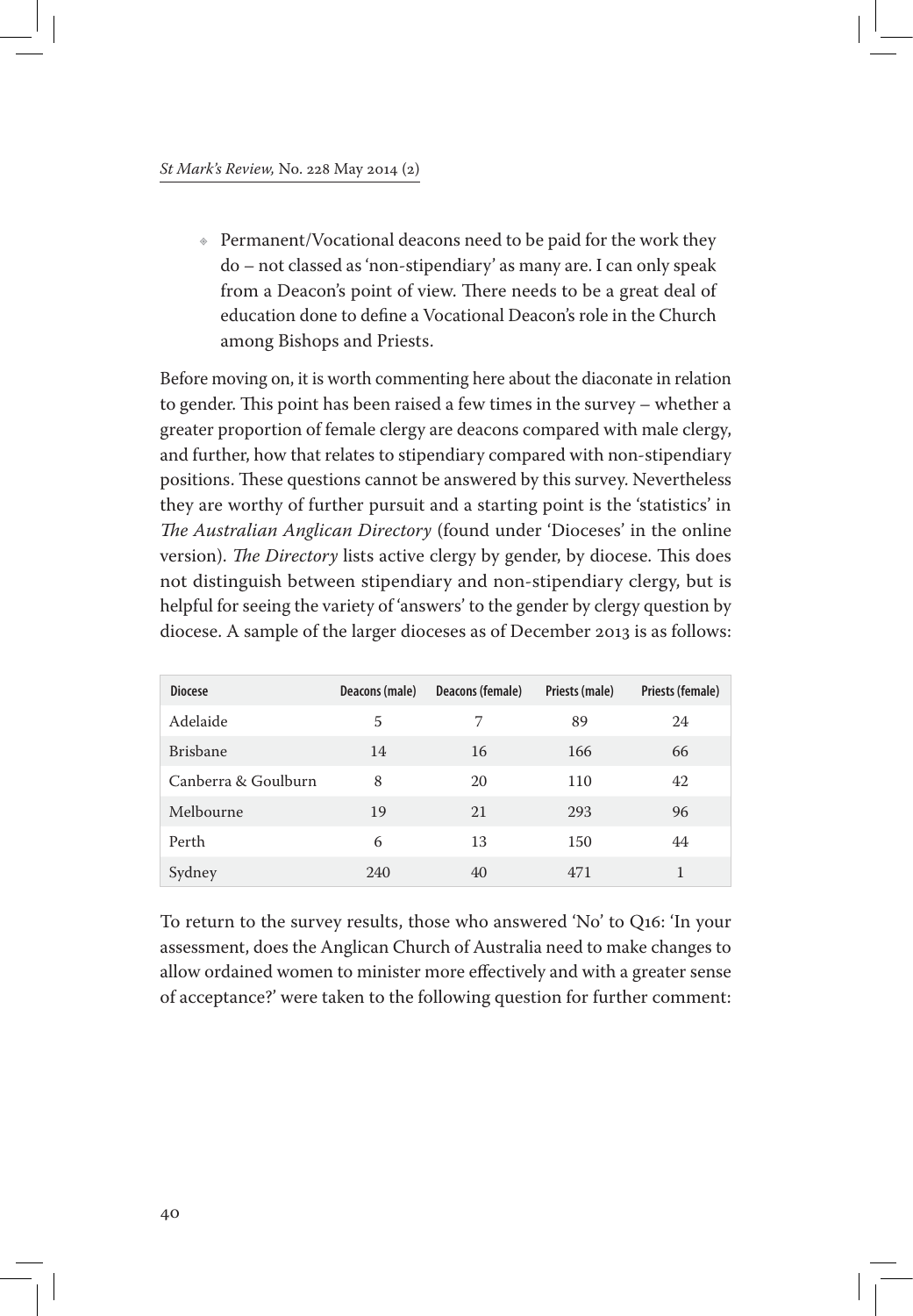**Q18: If you do not think any changes are needed, what evidence shows you that women are fully accepted in ordained ministry in the Anglican Church of Australia?**

| <b>Answer Options</b> |                   | <b>Response Count</b> |
|-----------------------|-------------------|-----------------------|
|                       |                   | 135                   |
|                       | answered question | 135                   |
|                       | skipped question  | 300                   |

A number of respondents stated that they saw no evidence that women were fully accepted, or they reiterated points made elsewhere about changes needed. I am not reporting on those here. The following responses are from those who felt that the Anglican Church need not make changes, or cannot make the changes needed. These responses are in three categories. First, 'Evidence': those who gave evidence which, in their view, showed that women are (at least close to being) as fully accepted as men in ordained ministry in the Anglican Church of Australia. Second, 'A Matter of Time': those who mentioned changes needed but which are not ones the Anglican Church could or should enforce. They believed these changes would happen over time. Third, 'In My Experience': those who spoke from experience at the parish or diocesan level, who did not feel qualified to speak for the Anglican Church of Australia, or did not want to generalise.

#### *Evidence*

- Ѽ Women bishops are evidence for a start. Still new but social change does not happen quickly. Everyone needs time to transform to a new paradigm.
- Ѽ The ongoing ordination of women and lack of discrimination I see; the value voiced about women who are in ministry, and the contributions they make are evidence of the acceptance of women in ministry.
- Ѽ Women are represented from Lay workers through Bishops in the Anglican Church.
- Ѽ The number of new ordinands who are female in our diocese, the position of women priests on Diocesan Council and in key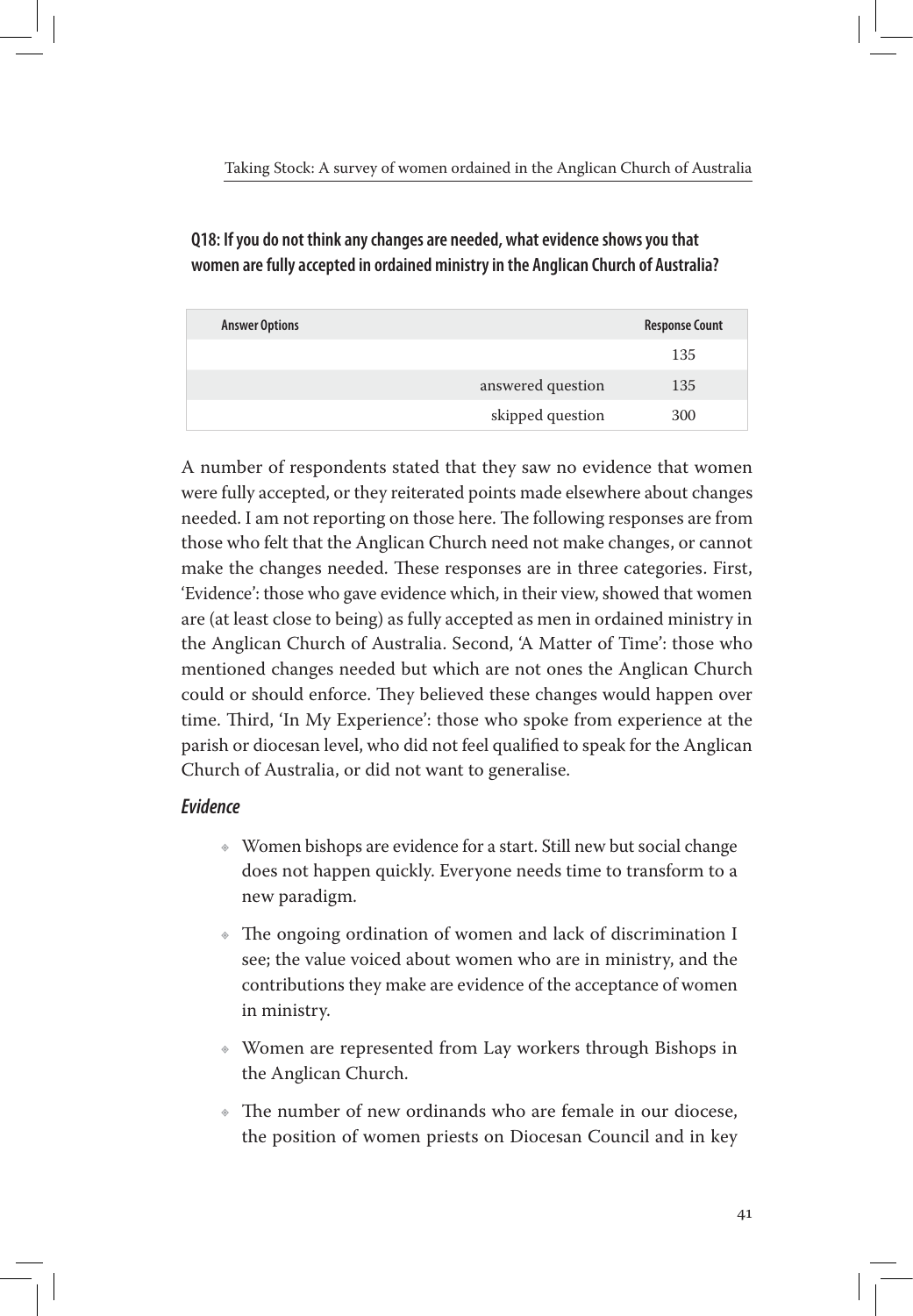positions within the Diocese, and the acceptance of ordained women by our Episcopal Team.

- Ѽ When we see women being accepted as deacons, priests and bishops, area deans and chaplains, surely we must agree we have achieved so much in just a short 20 years or so. Truly its time we stopped looking at the glass half empty and see it as overflowing … Have pride, have faith. God appreciates all we do and say in his name, and we should be happy with that.
- Ѽ I believe we have the processes in place (in most dioceses) to achieve this. Women need to get up there and claim their places in the leadership. If their ministry has merit it will be recognised, affirmed and expanded. That has been my experience in three dioceses over 21.5 years.

#### *A matter of time*

- $\bullet$  I have said no [to changes needed] because I believe that we are changing with time. The discussion on the place of women in the whole of ordained ministry will be accepted as the Anglican Church steps out and continues to ordain women into priests and bishops.
- $\bullet$  I think we are still on the journey! It is by folk (both lay and ordained) experiencing women in ministry at all levels that change occurs. The earth will not stop rotating, nor will it falter on its axis – it is only change, and change is evidence of growth!!
- $\bullet$  I believe this issue will take some more time. I also believe that there will continue to be churches that need to differ and we need to allow those who disagree to worship without coercion and in free conscience.
- $\bullet$  It will take a generation or two of ordained women to have us fully accepted.
- Ѽ I was ordained in 1993, and I would like just to be able to get on with it. I have experienced very little negativity, and if I have experienced it, I have got on with the job and been the better for it. My male colleagues face negativity all the time, different but real, and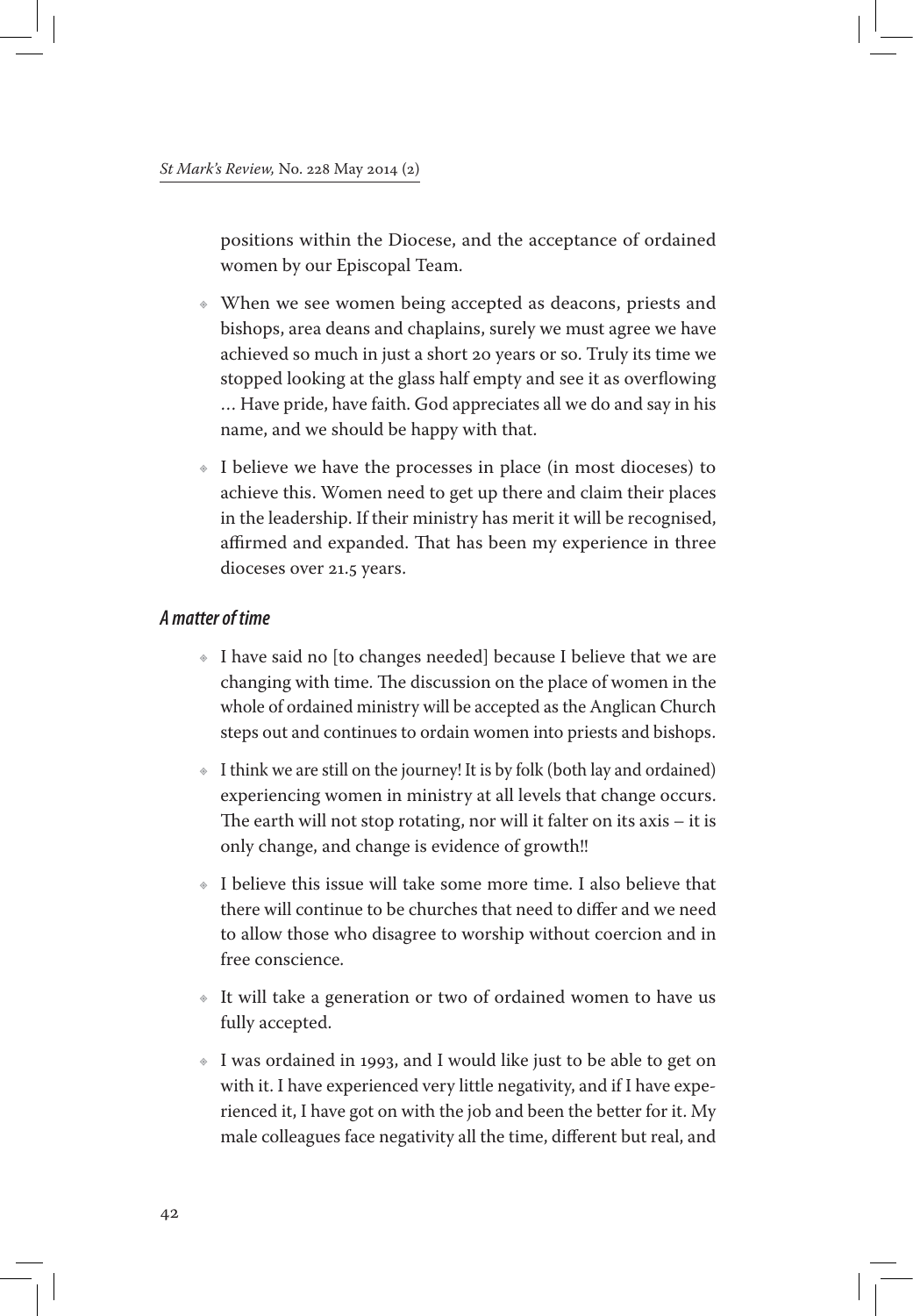we get on with it. I don't want to keep the focus on me as a woman in ministry. I want to make Christ the focus and use the gifts I have been given. I believe that this has been enabled, sometimes well, sometimes with difficulty, but always progressively better.

#### *In my Experience*

- Ѽ There is no way to generalise about 'the Anglican Church of Australia'. Places (dioceses) where change is needed cannot be changed by the 'ACA', so the question doesn't make sense. Where I am, women are fully accepted and supported (now).
- Ѽ My only evidence is that of my own ministry and of my female friends, who have been able to participate as fully as they have desired or are able.
- $\bullet$  My experience in this parish has been that I am fully accepted as a woman, and even in the previous situation where I did experience discrimination it was just a weapon in a wider battle. I do think some dioceses need to change to accept women as priests, and then go through the process of coming to live that acceptance fully.
- $\bullet$  I have found in my own experience that in the churches I have been a part of, this hasn't been a problem. The vicar in each situation has endeavoured to provide as many opportunities to serve as it is possible for me to take. In the Sydney diocese in particular there were many opportunities to serve at a diocesan level – more than I could actually accept.
- $\bullet$  In my own experience the levels of discrimination at a parish level are consistent with those I experienced in my secular life before ordination – even less.
- $\bullet$  I can only speak of my experience in our ... Diocese. While I have not experienced discrimination, I believe I have been accepted as who I am and haven't felt any need to prove myself. Other women may have different experiences no doubt.
- Ѽ Apart from the fact that we have no female archdeacons in this Diocese, we have been included at most levels from the beginning.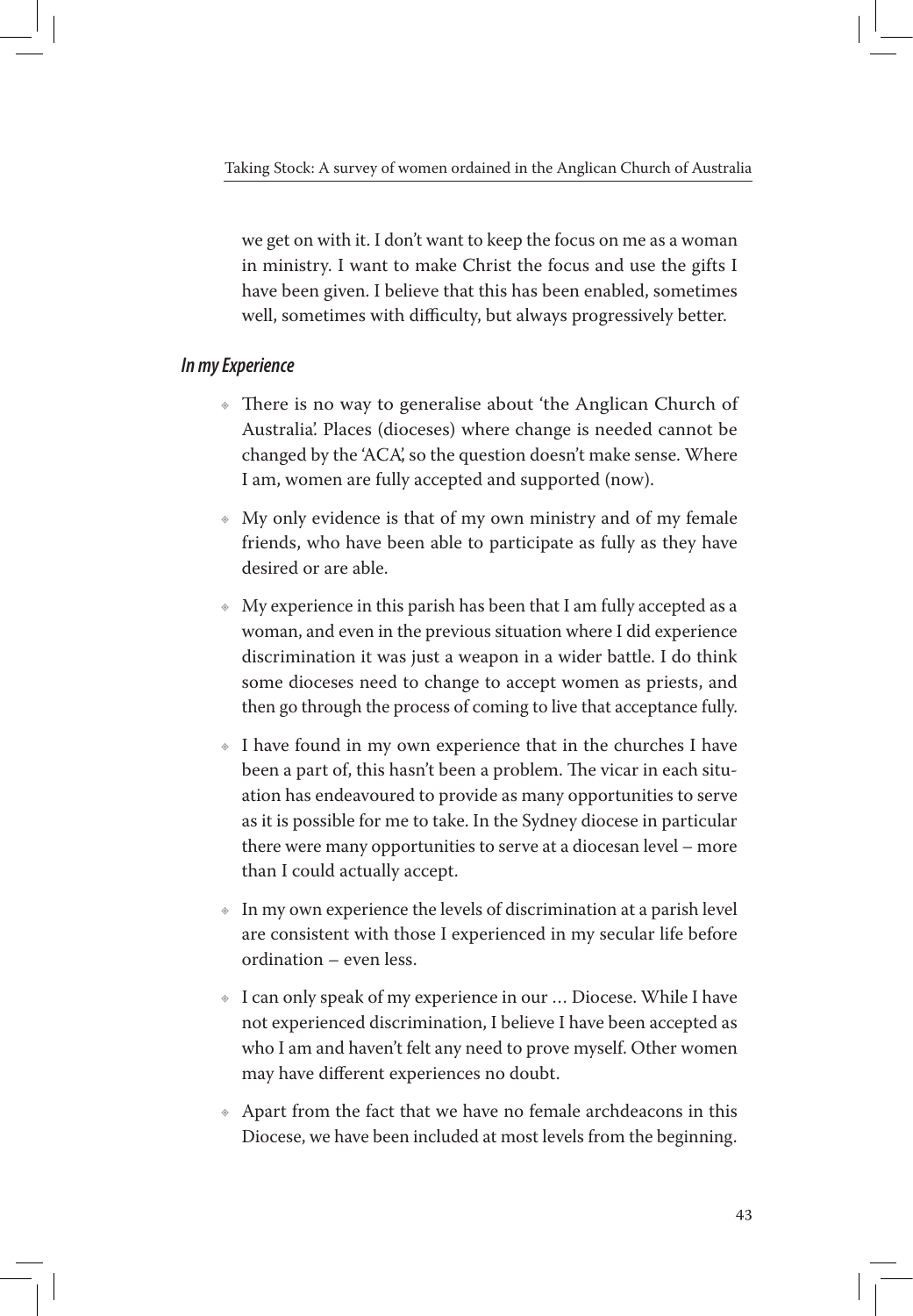There are instances where some women have had tough times, but the institution has not been too bad.

- $\bullet$  I believe that every time I have expressed my call to ministry in my way and expressed my legitimate needs I have been heard, valued and the congregation has responded appropriately.
- $\bullet$  In the Dioceses in which I have worked, I have seen ordained women working in many roles, including leadership. In particular, in my present Diocese, the members of the clergy support one another, whether male or female. We are priests and deacons, archdeacons and Bishop – our gender is secondary. (Personality differences are more likely to trip us up, rather than gender issues!)

This final short-answer question was designed to elicit, in creative and succinct ways, how ordained women would describe their ministry as a whole.

#### **Q19: As an ordained woman, thinking over your ministry as a whole, what metaphor would you choose to describe it?**

| <b>Answer Options</b> |                   | <b>Response Count</b> |
|-----------------------|-------------------|-----------------------|
|                       | answered question | 282                   |
|                       | skipped question  | 153                   |

A number of responses to this question did not offer a metaphor, but instead chose a word or short phrase to describe the overwhelmingly positive experience of ministry. Key words here were:

| <b>Fulfilling</b>                | including 'very', 'extraordinarily' and 'totally' fulfilling; and<br>qualified by ' and challenging', 'frustrating' and 'absorbing'. |
|----------------------------------|--------------------------------------------------------------------------------------------------------------------------------------|
| Joyful                           | including 'full of joy', 'joyous', and 'extraordinarily' joyful.                                                                     |
| <b>Privilege and</b><br>honour   | including a 'great', 'awesome' and 'real' privilege.                                                                                 |
| Satisfying                       | 'very', 'most', and 'deeply' satisfying.                                                                                             |
| Wonderful, a<br>blessing, a gift |                                                                                                                                      |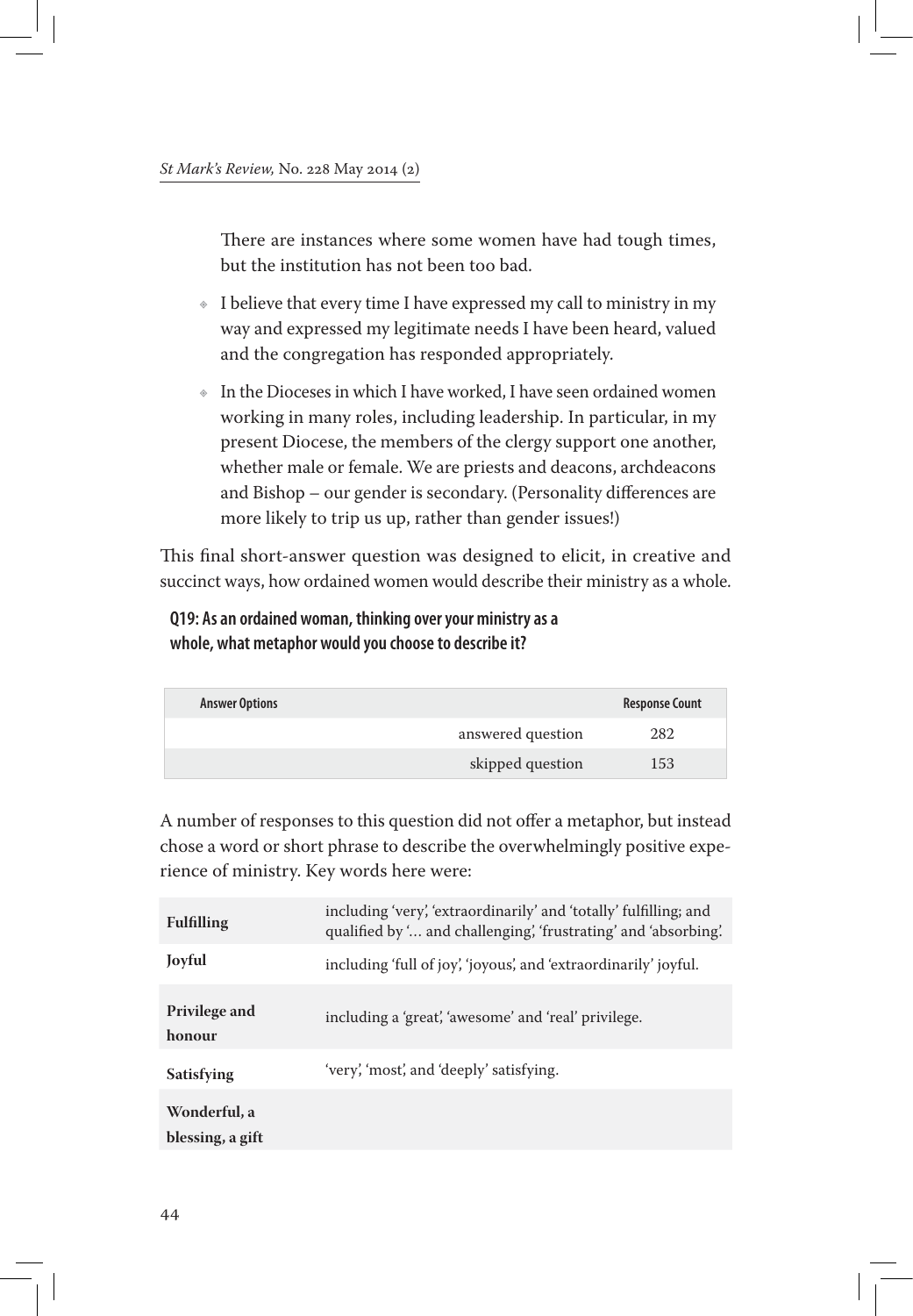Taking Stock: A survey of women ordained in the Anglican Church of Australia

Together, these amounted to around sixty different responses. They are a testimony to the experience of fulfilment by women who are allowed to have their vocations to ordained ministry tested, recognised and exercised. One went so far as to say in her final comment, 'I have had a wonderful marriage and family, however being an ordained woman has been such a special and important part of my life – I will always be glad to have been called by God'.

The metaphors offered were rich and varied. The following report groups them in themes, emerging from the responses themselves. Within each theme, they are presented in a spectrum from those expressing the more difficult and challenging aspects of ministry through to those expressing the more positive and satisfying experiences. Common themes include gardening, journeying, mountain climbing, circus performing, flight, light, home and mid-wifing. The themes are in order of frequency, the garden as the most commonly referred to.

#### *Garden*

- Ѽ Struggling to show what gifts God has given me. A flower that just can't bloom.
- $\triangle$  A flower bud waiting for the sun to burst forth into blooming.
- Ѽ A tree with strong roots tapped into the flowing waters of life. There is some flowering and a little budding fruit, but with signs of ill-health – yellowing, dried-up looking foliage, dropping leaves out of season, and the sap of stress.
- Ѽ A seed which requires a death, nurturing, and feeding to bring into full realisation of its potential.
- $\triangle$  A native seed pod that requires the heat of a fire to open it. I hope that as the challenges come, new seeds are released.
- Ѽ A rainforest that won't be interesting for at least 100 years. God knows, and she's eager for us to get on with it, with plenty of picnics to keep our strength up.
- $\bullet$  I feel like the mustard tree small but effective in her own patch.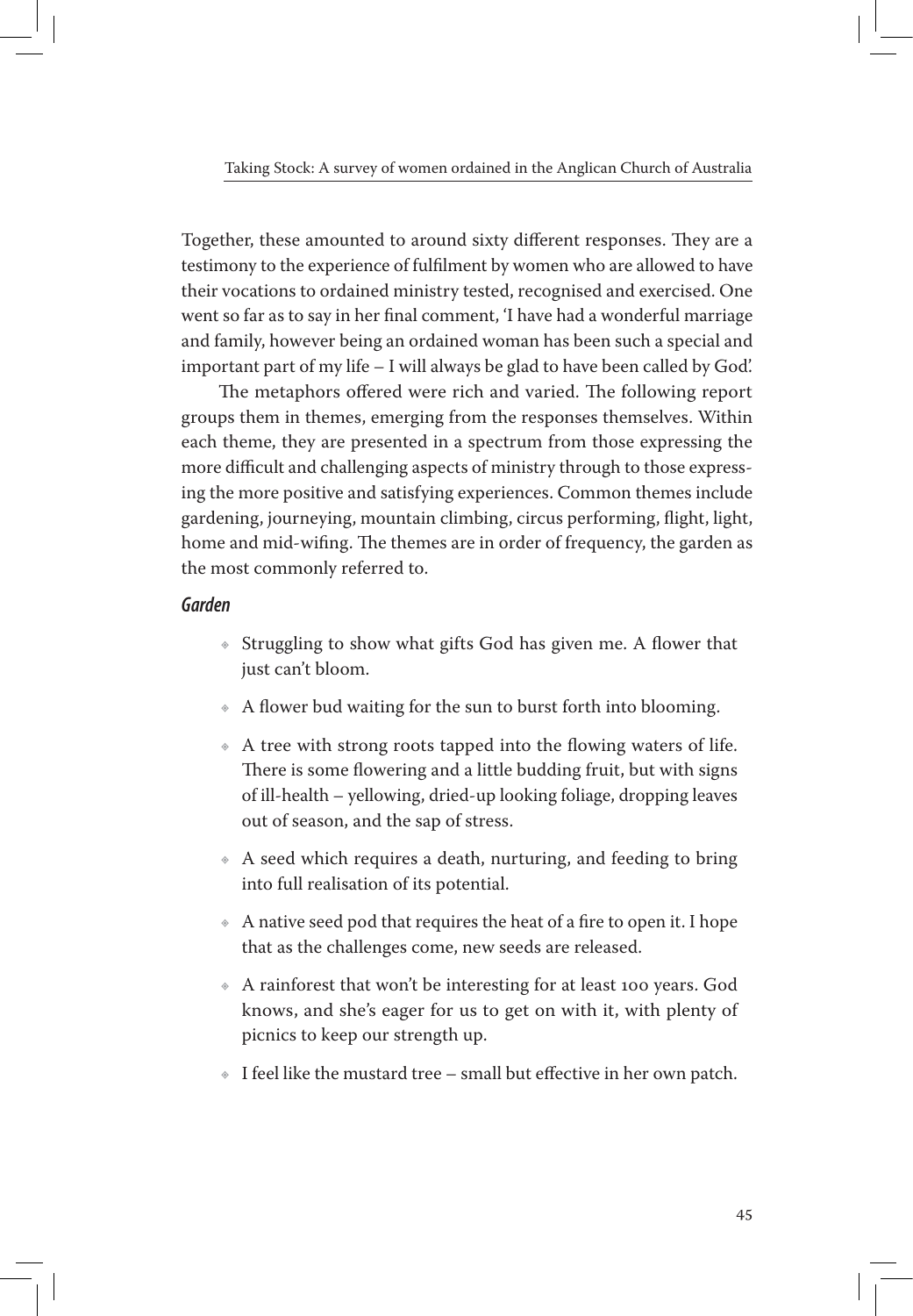- Ѽ A tree with deep roots, the occasional flourishes of blossom, and shaped and strengthened by the constant exposure to buffeting winds!
- $\triangle$  A tightly bound bud opening to full flower.
- Ѽ Late flowering, and bringing the fruits of experience.
- $\triangle$  A succulent, taking root even in drought and flowering in winter.
- $\triangle$  A tree growing by the river, coming to flower and fruit in due season.
- $\triangle$  A gardener tending the soil, sowing seeds, nurturing seedlings, watering plants, dealing with weeds, pests, drought, storms and diseases, facing the pain of setbacks and witnessing with joy and wonder the miracle of growth.
- Ѽ Blooming where I am planted.
- $\triangle$  A joyful bunch of spring flowers.
- Ѽ Some people may have thought they could plant me in a corner of the garden-as-we-know-it and I would just blossom there for the Lord. But no. I've dug holes in the sacred turf, ripped out some of the C of E rose bushes and planted Australian natives. I've suggested knocking holes in the fences to let more people in. And once they're in, I can put down a picnic rug and invite them to a solid conversation and a feast of bread and wine, whether on the grass, under a tree or in the historical gazebo in the 1950s picnic area. Some people mourn the shrinkage of the rose garden. Others are busy under my direction digging up an overgrown paddock to get the next area of the landscape ready for planting. What will it be? Veggies and herbs? Arid-zone drought-friendly? Tropical?

#### *Journey*

- Ѽ Walking a long distance trying to support and encourage others in the faith with a ball and chain around my legs.
- Ѽ A solo journey to the top of Mt Everest.
- Ѽ Walking through a minefield.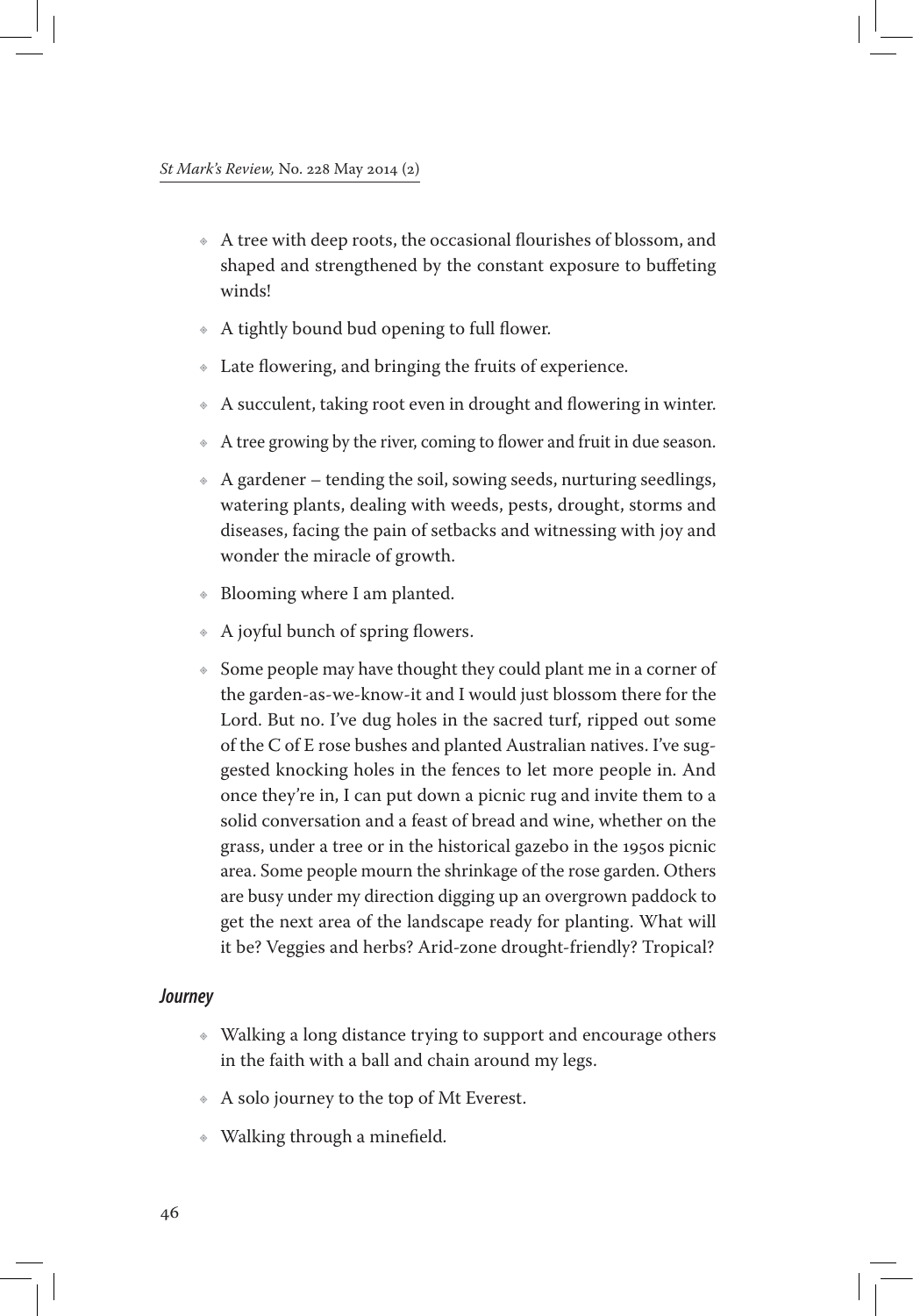- $\triangle$  A Journey to Calvary a journey with Christ.
- Ѽ A pilgrim travelling over smooth, rocky, flat and mountainous territory.
- $\triangle$  A journey up a steep mountain, but well worth the joy and pain of walking in my calling.
- $\bullet$  Sometimes I feel like the marathon runner, struggling through the race, about to give up, but then someone from the sidelines calls out, 'good on you, keep going!' The voice of Christ?
- $\triangle$  As a spiritual director, the metaphor is one of life coach, midwife, fellow journeyer.
- $\bullet$  The comfort and inevitability of walking along a beach.
- Ѽ A fascinating journey, many twists and turns with often little of the road ahead visible, some rocky patches, some surprises and some lovely places to stop and look out at the wider view.
- Ѽ A wonderful journey of adventure and discovery with some great companions as well as some who act as road blocks.
- Ѽ It has been an epic adventure from candidate to my present role – one in which I and my fellow travellers, lay and ordained, have sought to walk: 'until all of us come to the unity of the faith and of the knowledge of the Son of God, to maturity, to the measure of the full stature of Christ'.
- Ѽ A wonderful journey of delight and affirmation! After 17 years as a priest, I can still only just believe that I was so blessed to have lived through this time of change and transformation!

#### *Mountain climbing*

- $\bullet$  Climbing a steep hill whilst wearing a heavy backpack.
- $\triangleq$  Pushing a wheelbarrow up a hill.
- $\triangleq$  Pushing a rock uphill with opportunities to rest and enjoy the view.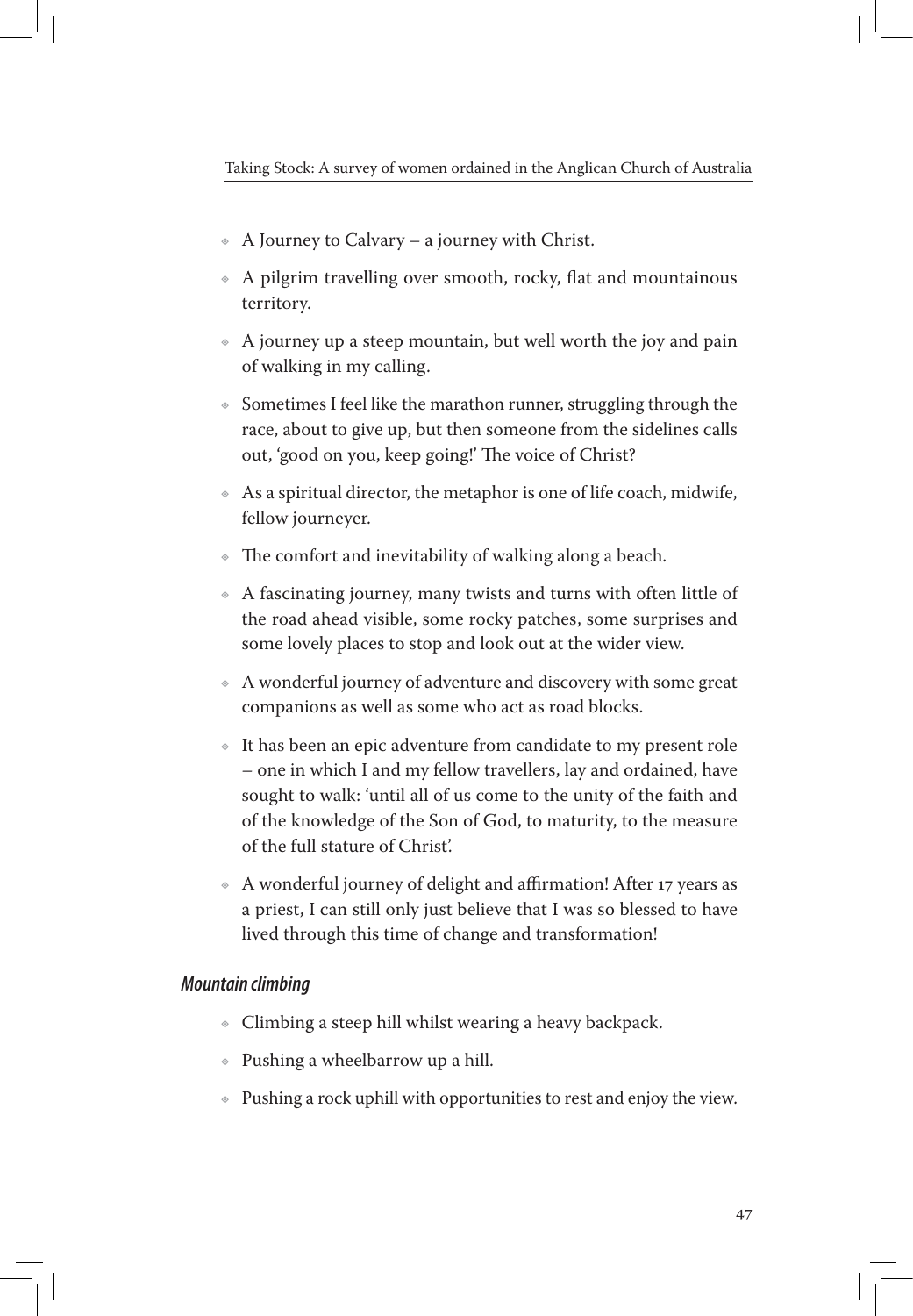- $\bullet$  Like a slow haul uphill with beautiful wildflowers along the path, some great vistas, but a lot of fog!
- $\triangleq$  Bike riding in the Tour de France! Wonderful mountaintop moments, times in the valleys, exciting, disappointing, occasional crashes, continuing despite adversity.
- $\triangleq$  The Christian life is a rockface, and together we support, encourage and enable both the strong and the weak to reach the top. I feel privileged to have been part of such a leadership.
- $\bullet$  Standing on a high hill with the view stretched out before me many possibilities as well as challenges.

#### *Circus performer*

- Ѽ Parish leadership is like juggling confetti.
- Ѽ Elephant trainer.
- Ѽ Circus performer. Sometimes I am the ring-master, trying to manage the whole show. Once or twice I have been the trapezeartist – soaring with consummate skill and grace. At other times I am the tight-rope walker – needing to find the right balance and at constant risk of falling. Often I am the juggler – one error and the whole thing falls in a heap. Occasionally I am the tragic clown, the figure both of despair and hope. Altogether, I often find myself playing the part of the half-man, half-woman – losing my own identity in the struggle to remain recognisable as a human being.

#### *Flight*

- $\bullet$  I am a caterpillar struggling to become a butterfly.
- Ѽ A butterfly having emerged from a cocoon.
- $\triangleleft$  The joy of a bird learning to fly.
- Ѽ A bird that has been set free.
- Ѽ A bird in flight.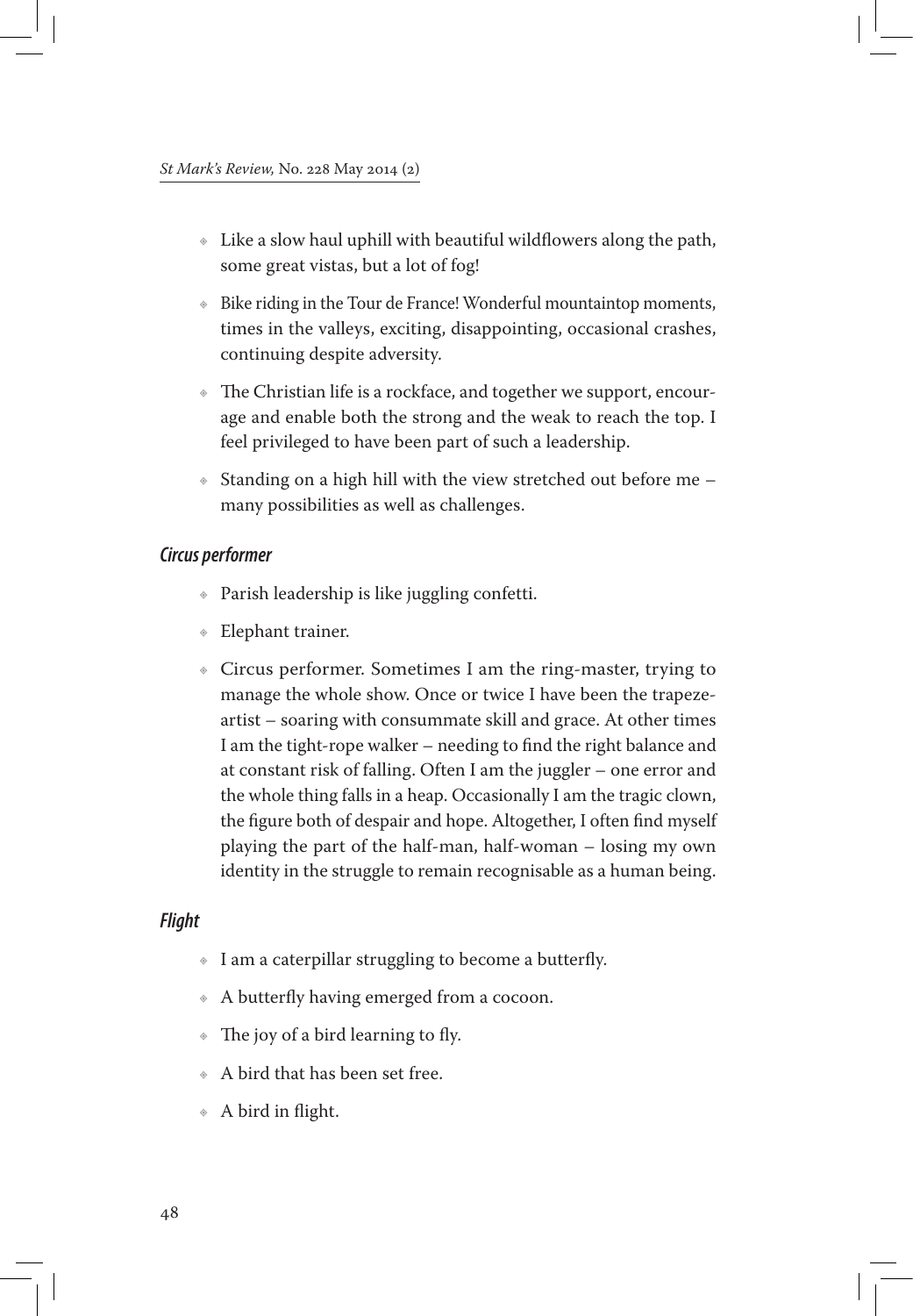#### *Light*

- Ѽ Crawling slowly through a tunnel towards a tiny gleam of light.
- Ѽ My vocation is about 'holding up the Light', to shine the light (of Christ, of perspective, of information, of leadership etc). I cannot control how people will respond to that. Some will appreciate the light showing them the way or illuminating their situation. Others will be angry that light has been shone on certain things and resent its presence. I have to keep holding up the light irrespective of what response I might get.
- Ѽ A spotlight that allows others to see their God-given gifts and shows the hidden golden nugget at the very depth of each person's life and brings it to the surface.
- Ѽ Bright as the sun.

#### *Home*

- $\triangle$  A guinea pig who finally found a comfortable home.
- Ѽ Feeling of 'coming home' after having a call from God (to the diaconate) for many, many years.
- $\bullet$  It is a homecoming the opportunity to be the person who God truly wants me to be and to do the things God truly wants me to do.

#### *Midwifing/birthing*

- Ѽ Being in labour! Trying to bring this 'child' to birth, with strong pangs/pains; brief pauses to catch my breath and take stock; knowing there is a beautiful new life coming but its not here yet!
- $\bullet$  It was the toughest and best thing God and I did together besides child birth that is!
- $*$  Holy Midwife.

#### **Conclusion**

The idea for this survey was conceived in a context of celebration – the twentieth anniversary of women's ordination to the priesthood in the Anglican